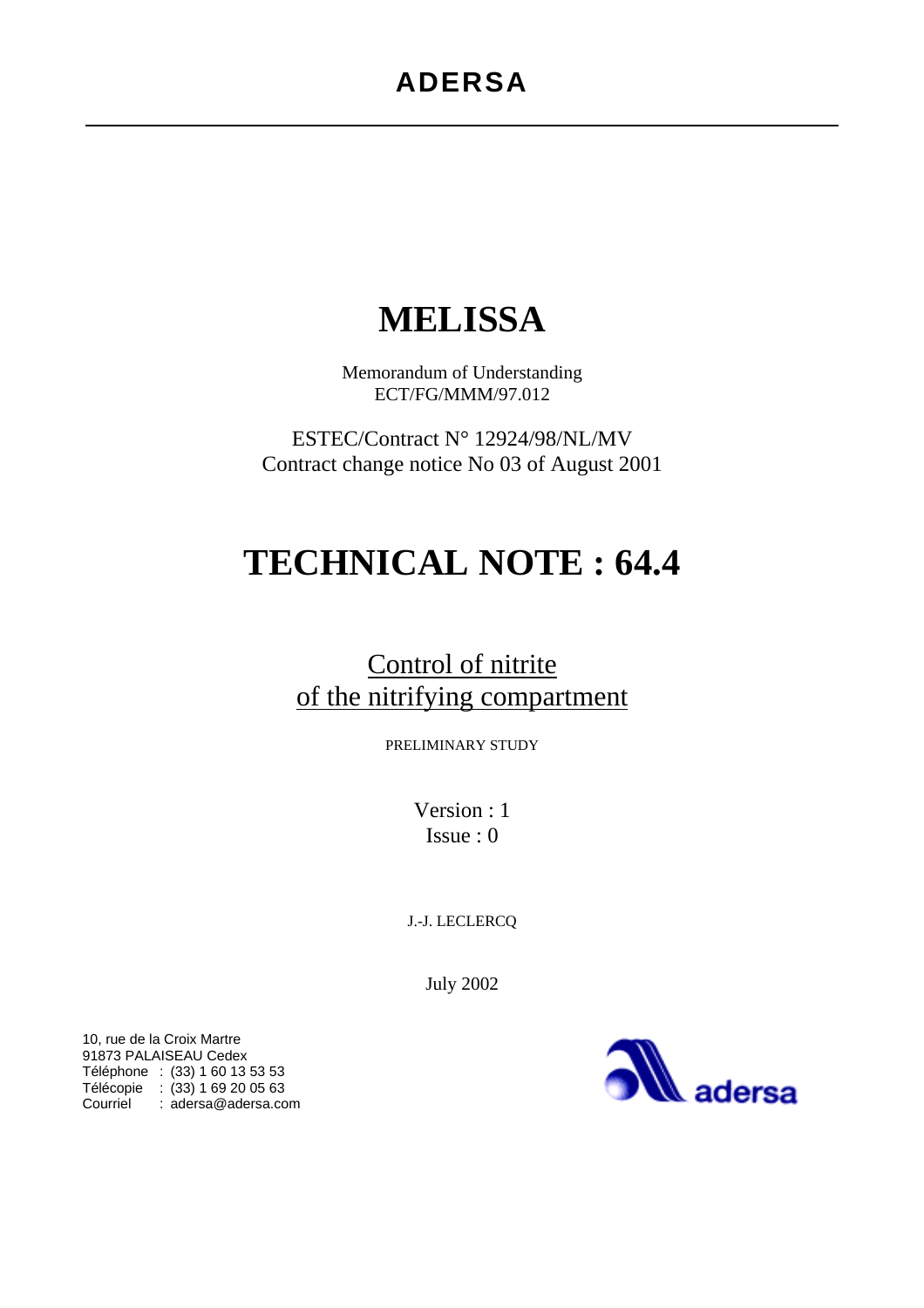# **Document Change Log**

| <b>Version</b> | <b>Issue</b> | Date             | <b>Observation</b> |
|----------------|--------------|------------------|--------------------|
|                |              | <b>July 2002</b> | Draft              |
|                |              | <b>July 2002</b> | Original version   |

| <b>ESA-ESTEC</b> |                            | <b>MELISSA - Technical Note 64.4</b><br>"Control of nitrite of the Nitrifying compartment – Preliminary study" |                           | <b>July 2002</b> |
|------------------|----------------------------|----------------------------------------------------------------------------------------------------------------|---------------------------|------------------|
| <b>ADERSA</b>    | 10, rue de la Croix Martre | Tel : $(33) 1 60 13 53 53$                                                                                     | Fax: $(33)$ 1 69 20 05 63 |                  |
|                  | 91873 PALAISEAU Cedex      | E-Mail: adersa@adersa.com                                                                                      |                           | Page 2           |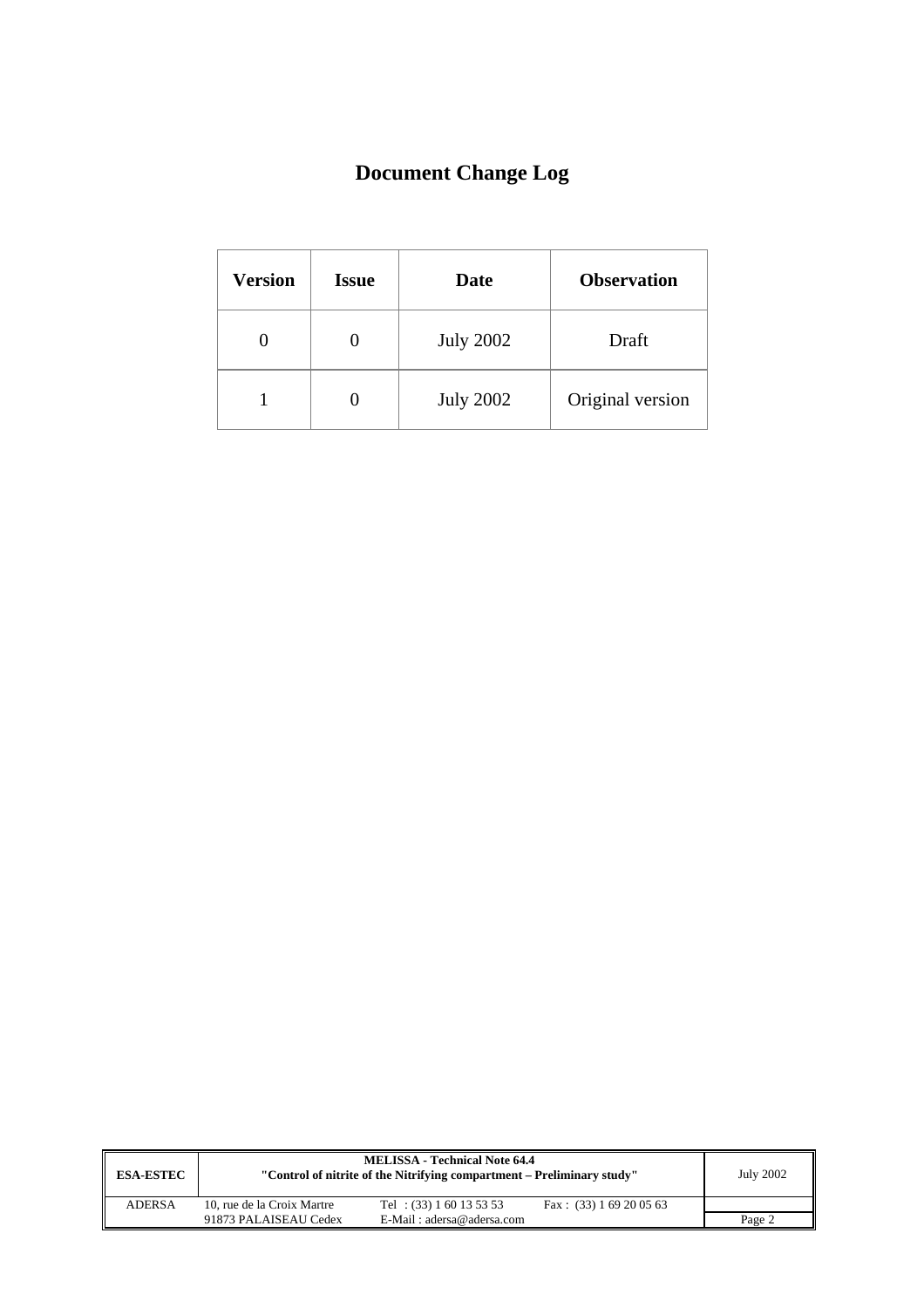### **TABLE OF CONTENTS**

| 10.2.1. Initialization programme of control and estimation : 'i_con'  23                |  |
|-----------------------------------------------------------------------------------------|--|
|                                                                                         |  |
|                                                                                         |  |
|                                                                                         |  |
| 10.2.6. Integration by Matlab Sub System function (Sfunction of Matlab) : 'im_nitri'32  |  |
| 10.2.7. Integration by Matlab ODE function (Ordinary Differential Equation): 'im_nitr2' |  |
|                                                                                         |  |
|                                                                                         |  |
|                                                                                         |  |

| <b>ESA-ESTEC</b> |                            | <b>MELISSA - Technical Note 64.4</b><br>"Control of nitrite of the Nitrifying compartment - Preliminary study" |                           |        |  |  |  |
|------------------|----------------------------|----------------------------------------------------------------------------------------------------------------|---------------------------|--------|--|--|--|
| <b>ADERSA</b>    | 10, rue de la Croix Martre | Tel : $(33) 1 60 13 53 53$                                                                                     | Fax: $(33)$ 1 69 20 05 63 |        |  |  |  |
|                  | 91873 PALAISEAU Cedex      | E-Mail: adersa@adersa.com                                                                                      |                           | Page 3 |  |  |  |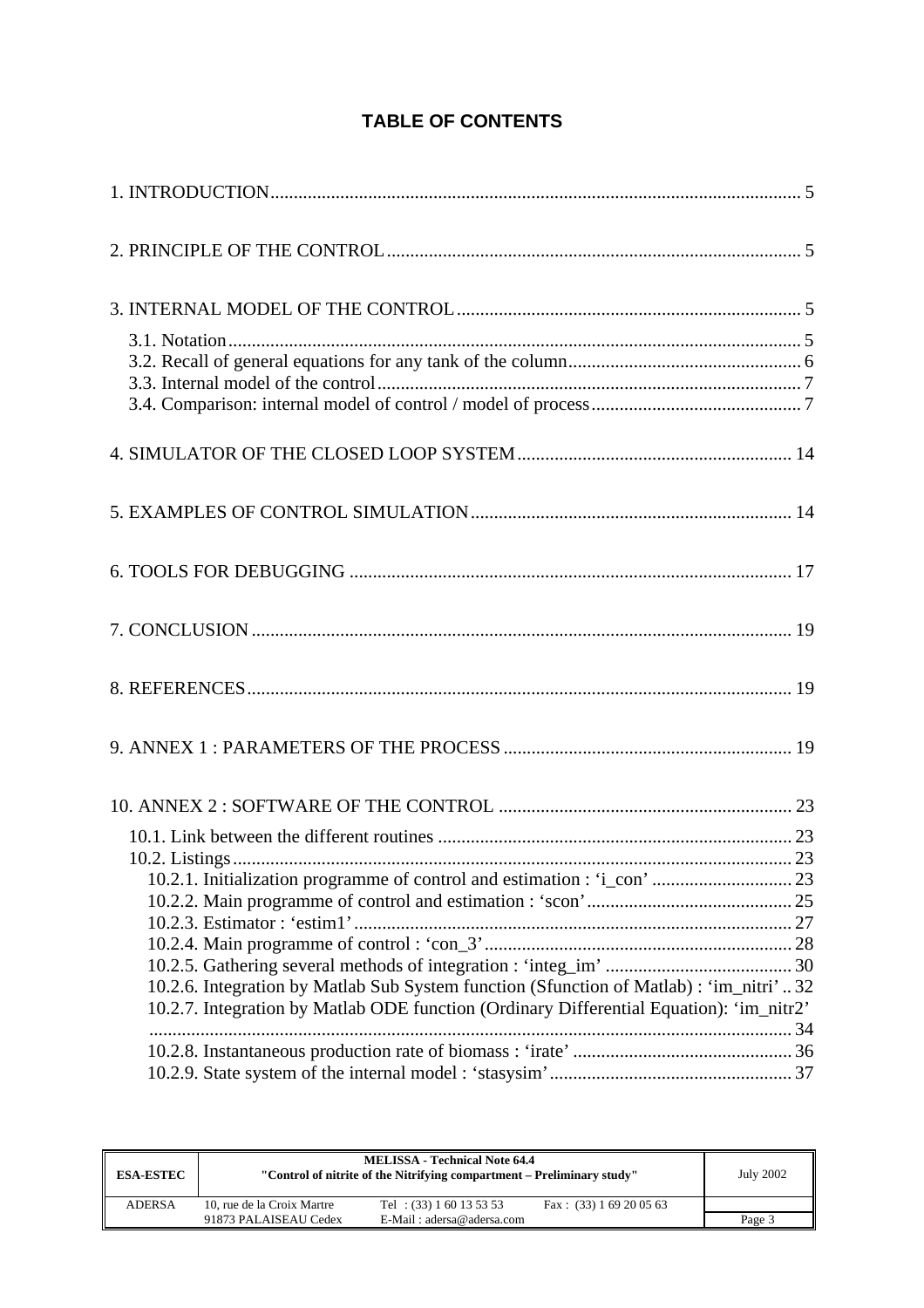Abbreviations or notations:  $NH<sub>3</sub>$ : ammonia (gaseous or solvated)  $NO<sub>2</sub>$ : nitrite ion  $NO<sub>3</sub>$ : nitrate ion  $N_s$ : Nitrosomonas  $N_b$ : Nitrobacter

Note: In a figure, a graph ij is located by its row i and its column j.

| <b>ESA-ESTEC</b> |                            | <b>MELISSA - Technical Note 64.4</b><br>"Control of nitrite of the Nitrifying compartment – Preliminary study" |                           | <b>July 2002</b> |
|------------------|----------------------------|----------------------------------------------------------------------------------------------------------------|---------------------------|------------------|
| <b>ADERSA</b>    | 10, rue de la Croix Martre | Tel : $(33) 1 60 13 53 53$                                                                                     | Fax: $(33)$ 1 69 20 05 63 |                  |
|                  | 91873 PALAISEAU Cedex      | E-Mail: adersa@adersa.com                                                                                      |                           | Page 4           |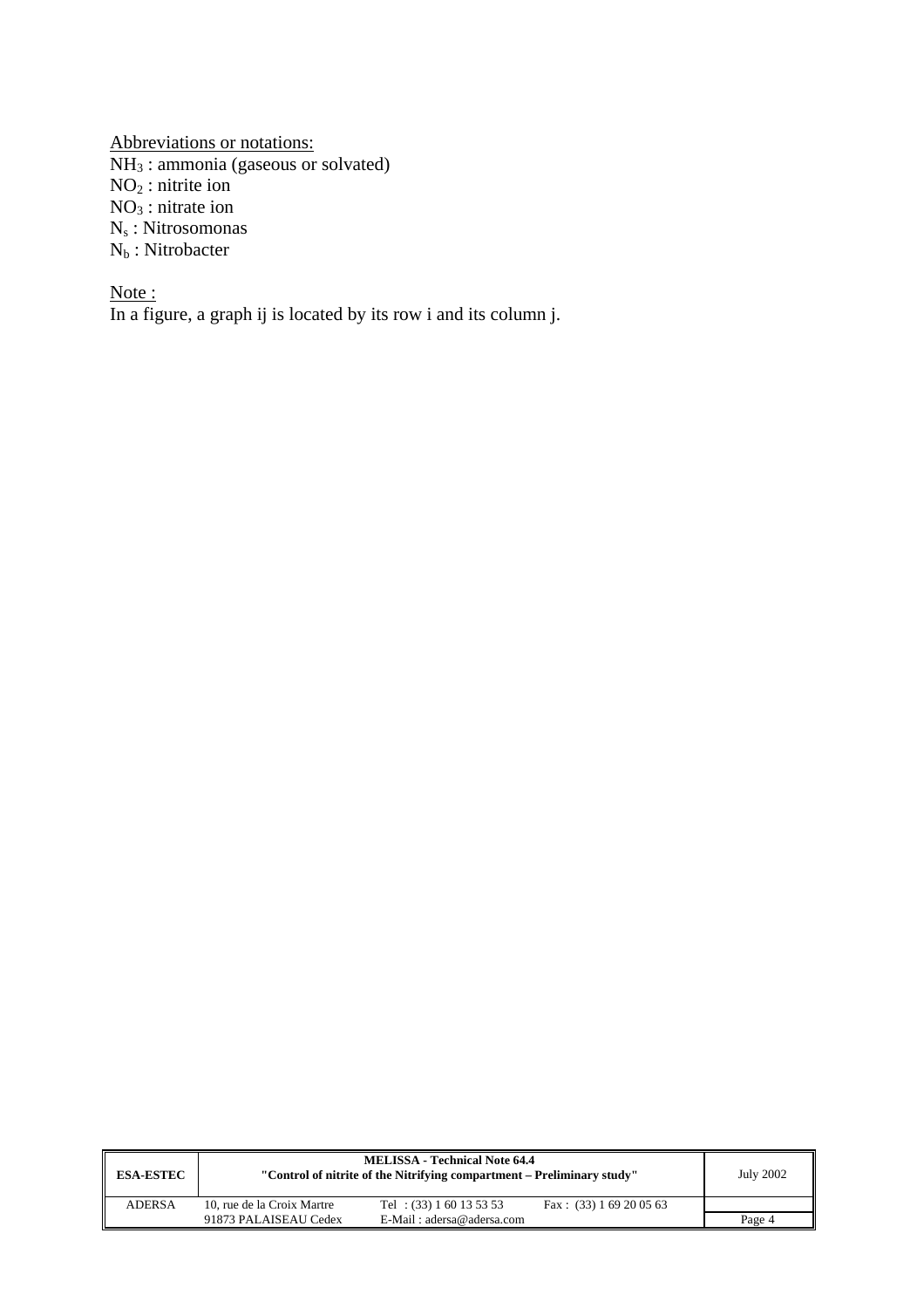# **1. INTRODUCTION**

The function of the nitrifying compartment is the transformation of ammonia into nitrate. During one step of this transformation, nitrite which is a poison for man and a lot of bacteria is produced. As the on line measurement of nitrite is impossible (a sensor is not yet available), an estimator has been built and is on the way to be validated (a first validation has been done in TN 48.3). The aim of the control of nitrite, which is based on the estimator result, is to minimize the production of this component at the column output. Control of nitrite is obtained by acting on the input flow.

The present note describes :

- the principle of the control;
- how it has been built and checked at each step:
- the tools that have been elaborated to check the programme of the control all along its future evolution.

## **2. PRINCIPLE OF THE CONTROL**

The model based control lies on a reduced model of the nitrifying column built by LGCB. At each sampling period, the control computes the predicted behaviour of the nitrite concentration on a horizon H in the future (scenario method). The first point of the scenario is the measurements at the column output, except for nitrite and biomass for which the estimations replace the measurements. The input data of the internal model are the measurements at column input in the gas and liquid streams. They are supposed constant all along the scenario duration H.

An iterative algorithm computes the liquid flow rate that fits the maximum  $NO<sub>2</sub>$  of horizon H on the  $NO<sub>2</sub>$  constraint. This control computed flow rate is compared to the requested flow rate (flow rate fixed by the operator) and is applied to the process only if it is the lower of the two.

The bias that occurs inevitably because of process/model mismatch is cancelled by a bias estimator.

In detail, the 17 measurements at each sampling period follow :

- gas and liquid flow rates;
- $O_2$ ,  $CO_2$  and NH<sub>3</sub> (if any) concentrations of the gas input stream;
- $O_2$ ,  $CO_2$ , NH<sub>3</sub>, NO<sub>3</sub>, SO<sub>4</sub> and PO<sub>4</sub> concentrations of the liquid input and output streams.

### **3. INTERNAL MODEL OF THE CONTROL**

#### *3.1. Notation*

The notation comes from TN 44.2 and is recalled hereafter, for each substrate of the problem and for each tank of the column :

|  |  |  | a : molar concentration in the gas phase |  |  |  |  |  |
|--|--|--|------------------------------------------|--|--|--|--|--|
|--|--|--|------------------------------------------|--|--|--|--|--|

| <b>ESA-ESTEC</b> |                            | <b>MELISSA - Technical Note 64.4</b><br>"Control of nitrite of the Nitrifying compartment – Preliminary study" |                           | <b>July 2002</b> |
|------------------|----------------------------|----------------------------------------------------------------------------------------------------------------|---------------------------|------------------|
| <b>ADERSA</b>    | 10, rue de la Croix Martre | Tel : $(33) 1 60 13 53 53$                                                                                     | Fax: $(33)$ 1 69 20 05 63 |                  |
|                  | 91873 PALAISEAU Cedex      | $E-Mail : adersa@adersa.com$                                                                                   |                           | Page 5           |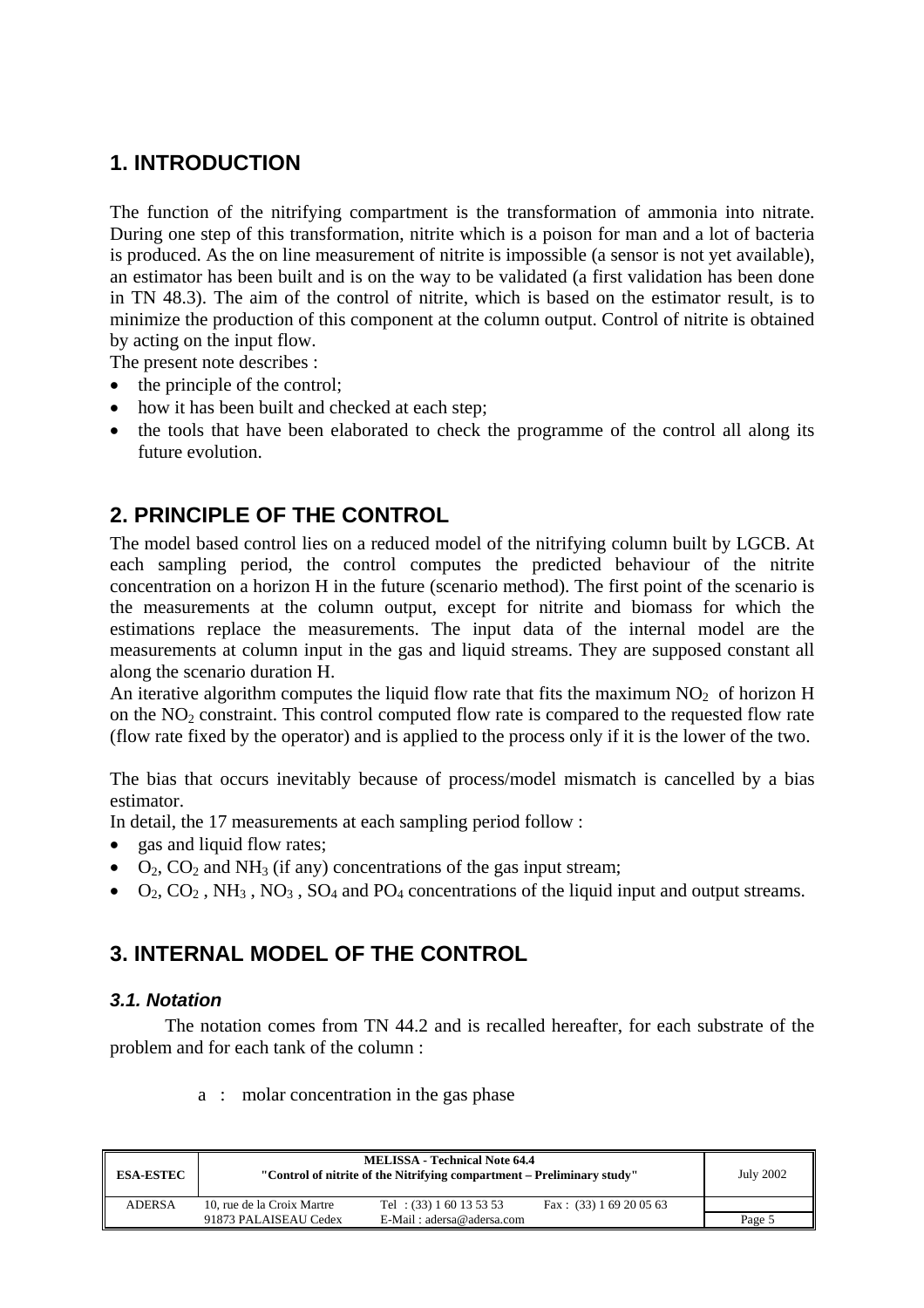- b : molar concentration in the liquid phase of the molecular form
- c : molar concentration at the thermodynamic equilibrium
- $d_G$ : molar concentration in the incoming gas flow
- $d_L$ : molar concentration in the incoming liquid flow of the molecular form
- $q_G$ : gas flow rate (1/h)
- $q_L$ : liquid flow rate (1/h)
- r : mean volumetric production or consumption rate (mol/1/h)
- K : volumetric transfer coefficient in liquid phase (notation  $K_{La}$  in TN 27.1)
- k : dissociation constant of acid/base equilibrium

In the liquid phase, the concentration of a molecular form, x, and the one of its ionic form x' are linked by the relation which implies the dissociation constant k :

$$
x' = k \cdot x
$$
  
with  $k = \frac{K_b \cdot [H^+]}{K_e}$  for NH<sub>3</sub> solved  
 $k = 0$  for the other compounds

#### *3.2. Recall of general equations for any tank of the column*

The following equations have been established in the Technical Note 44.2 related to the nitrifying compartment.



**Figure 1 : General flow sheet of a tank (S = substrate , P = product)** 

For a mono-phase substrate, the mass conservation law, in the liquid phase of an ideally stirred tank, leads to :

| <b>ESA-ESTEC</b> |                            | <b>MELISSA - Technical Note 64.4</b><br>"Control of nitrite of the Nitrifying compartment – Preliminary study" |                           |        |  |
|------------------|----------------------------|----------------------------------------------------------------------------------------------------------------|---------------------------|--------|--|
| <b>ADERSA</b>    | 10, rue de la Croix Martre | Tel : $(33) 1 60 13 53 53$                                                                                     | Fax: $(33)$ 1 69 20 05 63 |        |  |
|                  | 91873 PALAISEAU Cedex      | E-Mail: adersa@adersa.com                                                                                      |                           | Page 6 |  |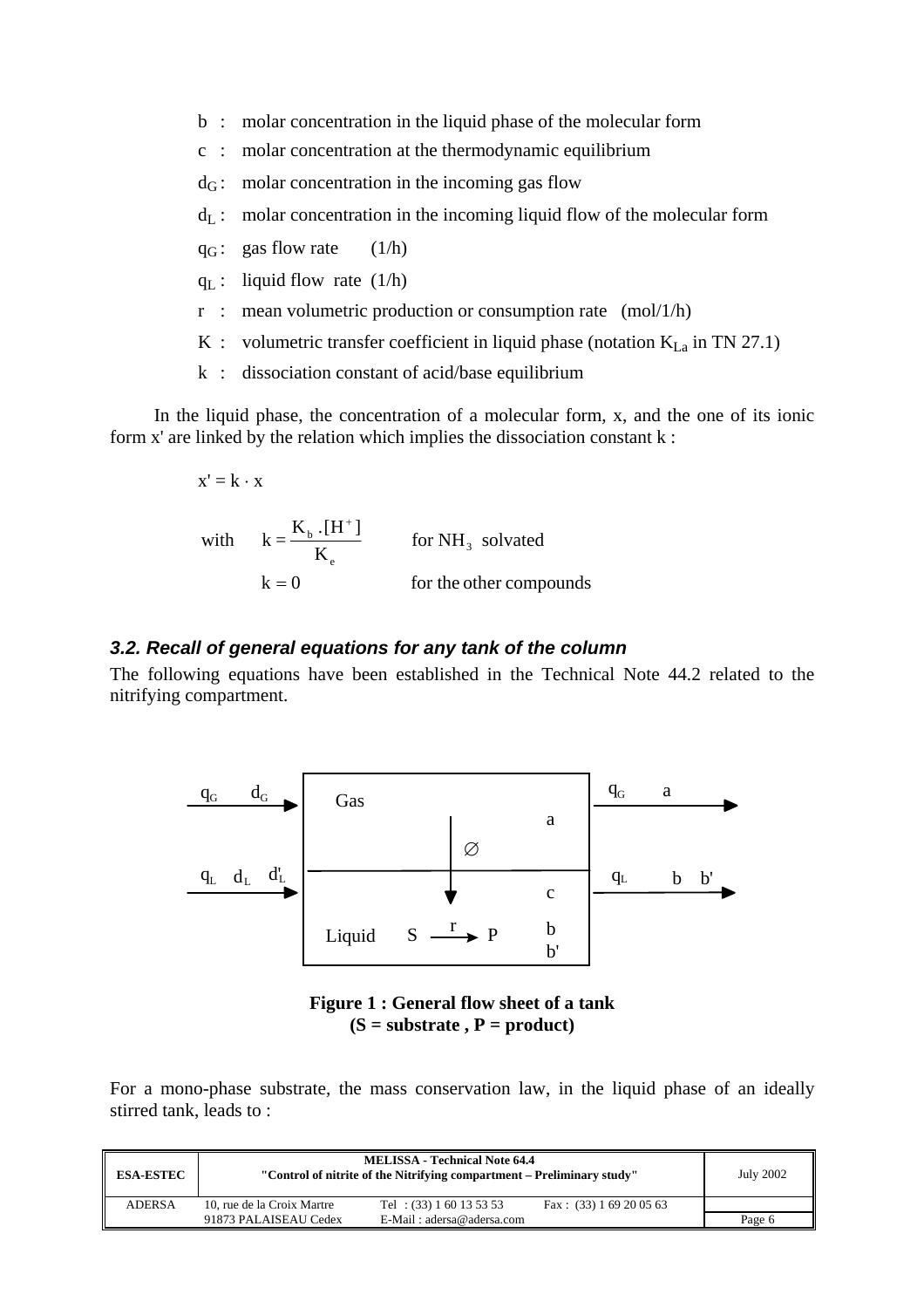$$
(1 + \tau_L \cdot p)b = \tau_L \cdot r + d_L \tag{1}
$$

with  $\tau_L = \frac{V_L}{g}$ L V  $\tau_{\rm L}$  =  $\frac{1}{q}$ p : Laplace variable

For a bi-phase substrate, the mass conservation law, in the liquid and gas phases of an ideally stirred tank, leads to (relations A2.7 and A2.8 of TN 44.2) :

$$
(1 + \tau_1 \cdot p)b = G_1 \cdot d_L + G_2 \cdot d_G + G_3 \cdot r \tag{2}
$$

$$
a = \alpha_4 \cdot b + \alpha_5 \cdot d_G \tag{3}
$$

#### *3.3. Internal model of the control*

For the control, the internal model is based on the state given by the estimator : the nitrite and biomass concentrations of an equivalent column composed of only one tank.

So the state system established in TN44.2 (equation 15) has been simplified and adapted to an equivalent column where the fixed bed B is represented by only one ideally stirred tank and where the parts A and C of the column have a null volume :

$$
\dot{X} = A \cdot X + B \cdot U_0 + E \cdot J \cdot C_x
$$
  
\n
$$
Y = C \cdot X + D \cdot U_0
$$
 (4)

The matrices A, B, C, D and E are computed by the routine 'statesysim' (see in annex 2) and the matrix of the limiting terms J is computed by the routine 'irate' (same annex).

 $U_0$  is the vector of the measured inputs of the process (concentrations of the substrates in the gas and liquid streams) and  $C_x$  is the vector of biomass  $N_s$  ans  $N_b$  estimated at each sampling period.

#### *3.4. Comparison: internal model of control / model of process*

Four tests have been realized to compare the behaviour of the internal model versus the behaviour of the process : 2 steps of ammonia at low and high concentration and 2 steps of flow rate (Table 1). For each test, the step is done at time  $t=5$  h.

| <b>Test</b> | Total NH3 (mol/l)                         | Flow rate $(l/h)$               |
|-------------|-------------------------------------------|---------------------------------|
|             | $\sqrt{2.1} 10^{-3}$ (low load)           | step from .77 to $1.16 (+50\%)$ |
|             | step from 2.1 $10^{-3}$ to 3.15 $10^{-3}$ |                                 |
|             | 2.1 $10^{-2}$ (high load)                 | step from .77 to $1.16 (+50\%)$ |
|             | step from 2.1 $10^{-2}$ to 3.15 $10^{-2}$ |                                 |

|  |  |  | Table 1 : Specific conditions of the tests |  |  |  |
|--|--|--|--------------------------------------------|--|--|--|
|--|--|--|--------------------------------------------|--|--|--|

| <b>ESA-ESTEC</b> |                            | <b>MELISSA - Technical Note 64.4</b><br>"Control of nitrite of the Nitrifying compartment – Preliminary study" |                           |        |  |
|------------------|----------------------------|----------------------------------------------------------------------------------------------------------------|---------------------------|--------|--|
| <b>ADERSA</b>    | 10, rue de la Croix Martre | Tel : $(33) 1 60 13 53 53$                                                                                     | Fax: $(33)$ 1 69 20 05 63 |        |  |
|                  | 91873 PALAISEAU Cedex      | $E-Mail : adersa@adersa.com$                                                                                   |                           | Page 7 |  |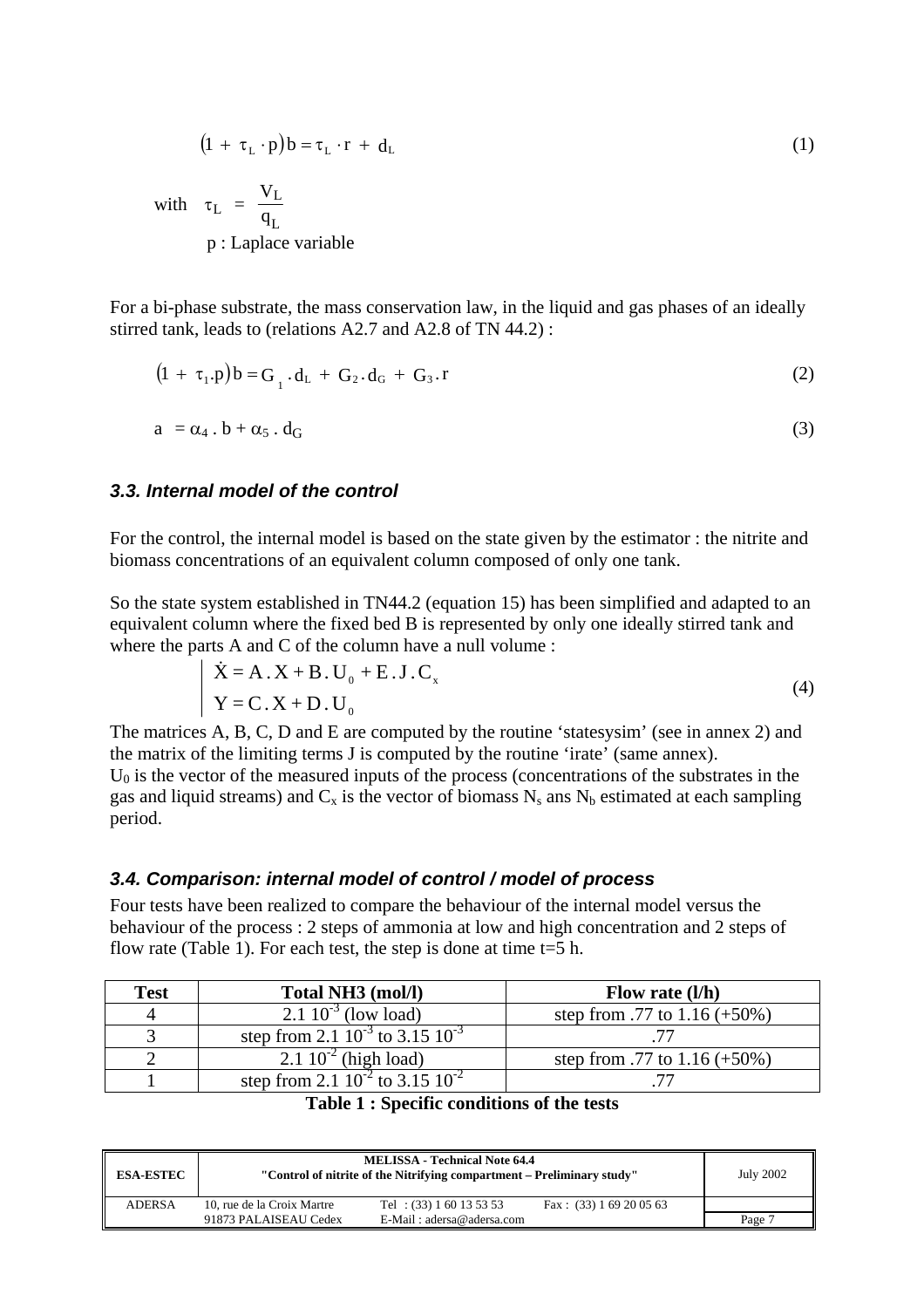The figure 3 shows the behaviour of  $NO<sub>2</sub>$  at column output on a duration of 100 h.

The comparison with the internal model is done on the following procedure (figure 2):

- The  $NO<sub>2</sub>$  and the biomass are estimated by means of the estimator all along the simulation.
- The simulation horizon is sampled each every 5 h from 0 to 100 h (which gives 21) samples).
- At each sample, the internal model is launched on the horizon H of the scenario. Its input data are the process measurements and the estimations of this sample. The behaviour of the  $NO<sub>2</sub>$  of this horizon H is compared to the  $NO<sub>2</sub>$  process that follow the sample during the duration H.



#### **Figure 2 : Comparison internal model / process. If the internal model is equal to the process, the 2 curves are the same on H**

The figures 4 to 7 show the  $NO<sub>2</sub>$  of the internal model for the tests 4 to 1 (of Table 1), respectively, on the horizon H (20 h). It can be observed that for low load (figures 4 and 5), the NO2 of the internal model is nearly equal to the process one when, for high load (figures 6 and 7), it is 50 % greater. This is an advantage for the control because the overestimation of

| <b>ESA-ESTEC</b> |                            | <b>MELISSA</b> - Technical Note 64.4<br>"Control of nitrite of the Nitrifying compartment – Preliminary study" |                           | <b>July 2002</b> |
|------------------|----------------------------|----------------------------------------------------------------------------------------------------------------|---------------------------|------------------|
| <b>ADERSA</b>    | 10. rue de la Croix Martre | Tel : $(33) 1 60 13 53 53$                                                                                     | Fax: $(33)$ 1 69 20 05 63 |                  |
|                  | 91873 PALAISEAU Cedex      | $E-Mail : adersa@adersa.com$                                                                                   |                           | Page 8           |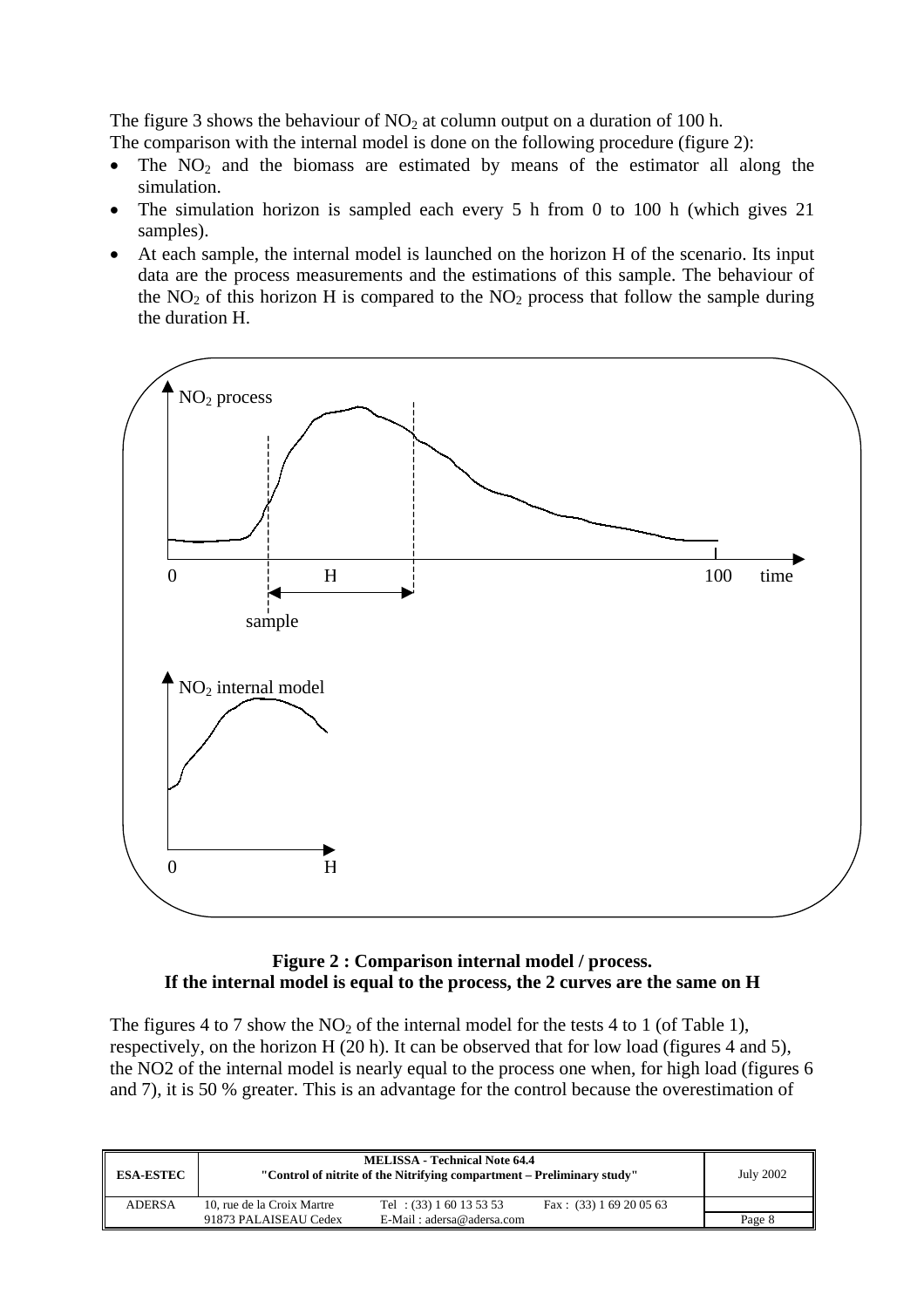

NO2 will under-estimate the controlled flow rate, which will reduce the risk of overflowing the constraint.

**Figure 3 : NO2 of the process for the tests of Table 1** 

| <b>ESA-ESTEC</b> |                            | <b>MELISSA - Technical Note 64.4</b><br>"Control of nitrite of the Nitrifying compartment – Preliminary study" |                           | <b>July 2002</b> |
|------------------|----------------------------|----------------------------------------------------------------------------------------------------------------|---------------------------|------------------|
| <b>ADERSA</b>    | 10. rue de la Croix Martre | Tel : $(33) 1 60 13 53 53$                                                                                     | Fax: $(33)$ 1 69 20 05 63 |                  |
|                  | 91873 PALAISEAU Cedex      | E-Mail: adersa@adersa.com                                                                                      |                           | Page 9           |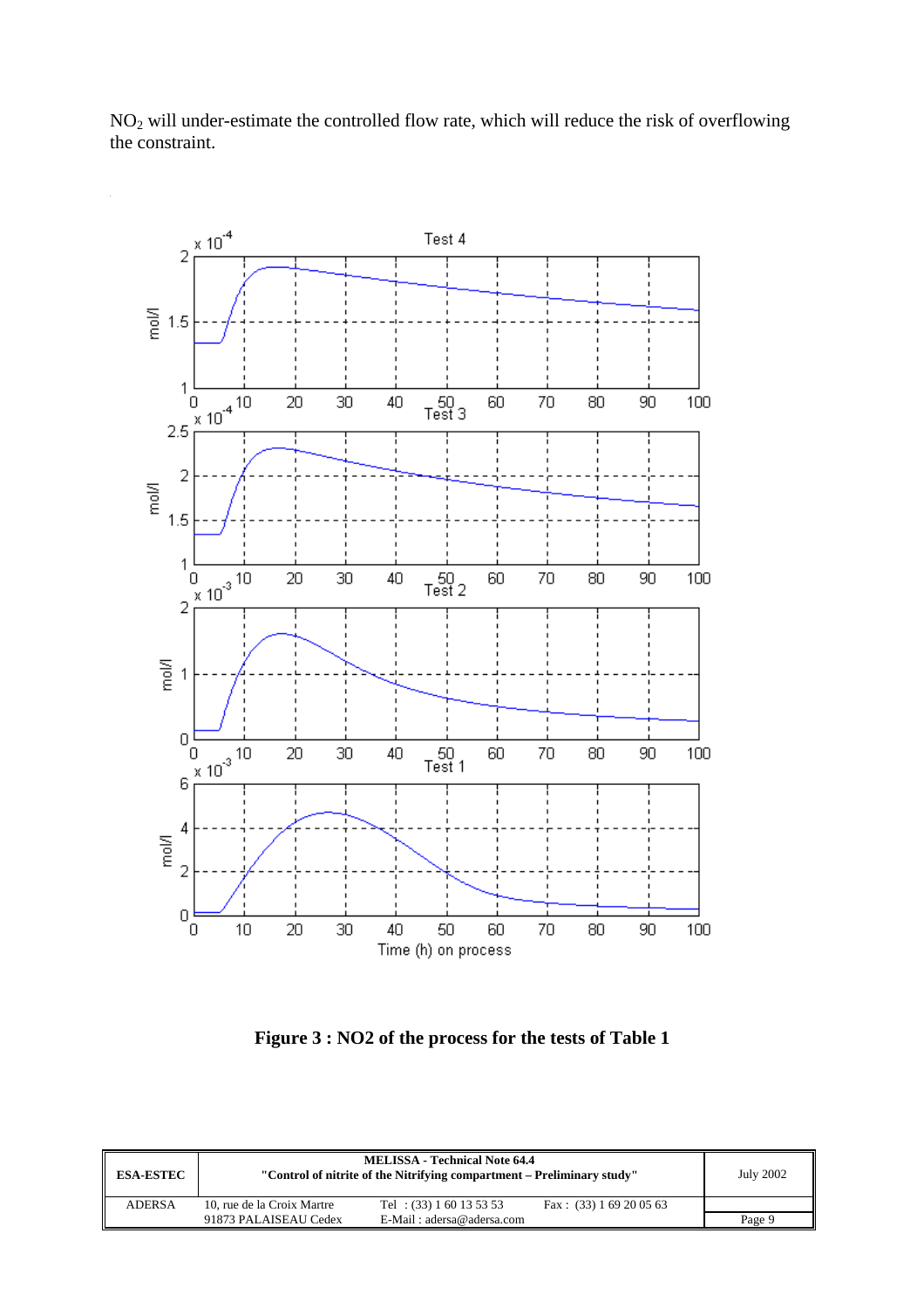

**Figure 4 : NO2 of the internal model for the test 4** 

| <b>ESA-ESTEC</b> |                            | <b>MELISSA - Technical Note 64.4</b><br>"Control of nitrite of the Nitrifying compartment – Preliminary study" |                           | July 2002 |
|------------------|----------------------------|----------------------------------------------------------------------------------------------------------------|---------------------------|-----------|
| <b>ADERSA</b>    | 10, rue de la Croix Martre | Tel : $(33) 1 60 13 53 53$                                                                                     | Fax: $(33)$ 1 69 20 05 63 |           |
|                  | 91873 PALAISEAU Cedex      | $E-Mail: adersa@adersa.com$                                                                                    |                           | Page 10   |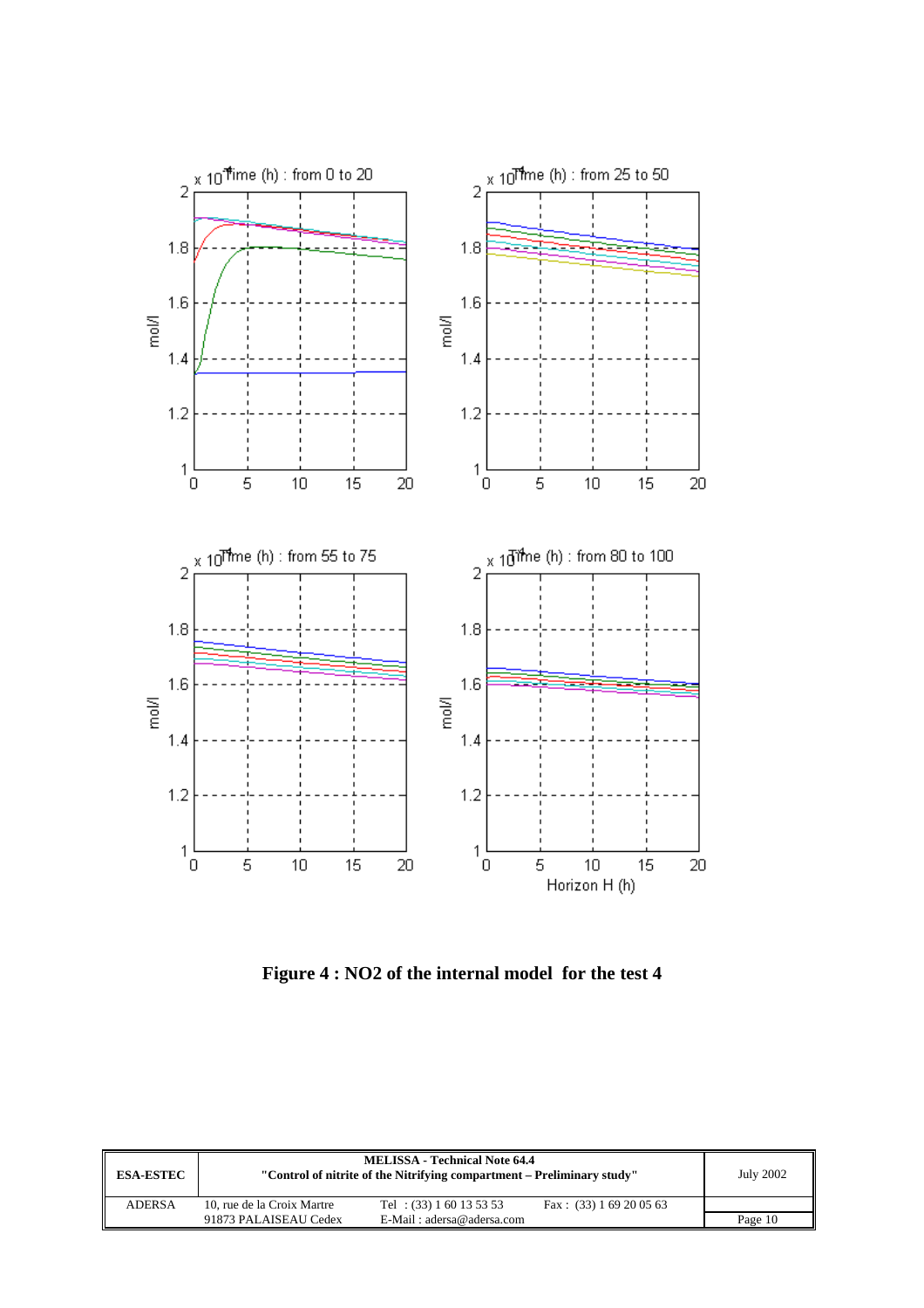

**Figure 5 : NO2 of the internal model for the test 3** 

| <b>ESA-ESTEC</b> |                            | <b>MELISSA - Technical Note 64.4</b><br>"Control of nitrite of the Nitrifying compartment – Preliminary study" |                           | July 2002 |
|------------------|----------------------------|----------------------------------------------------------------------------------------------------------------|---------------------------|-----------|
| <b>ADERSA</b>    | 10, rue de la Croix Martre | Tel : $(33) 1 60 13 53 53$                                                                                     | Fax: $(33)$ 1 69 20 05 63 |           |
|                  | 91873 PALAISEAU Cedex      | $E-Mail: adersa@adersa.com$                                                                                    |                           | Page 11   |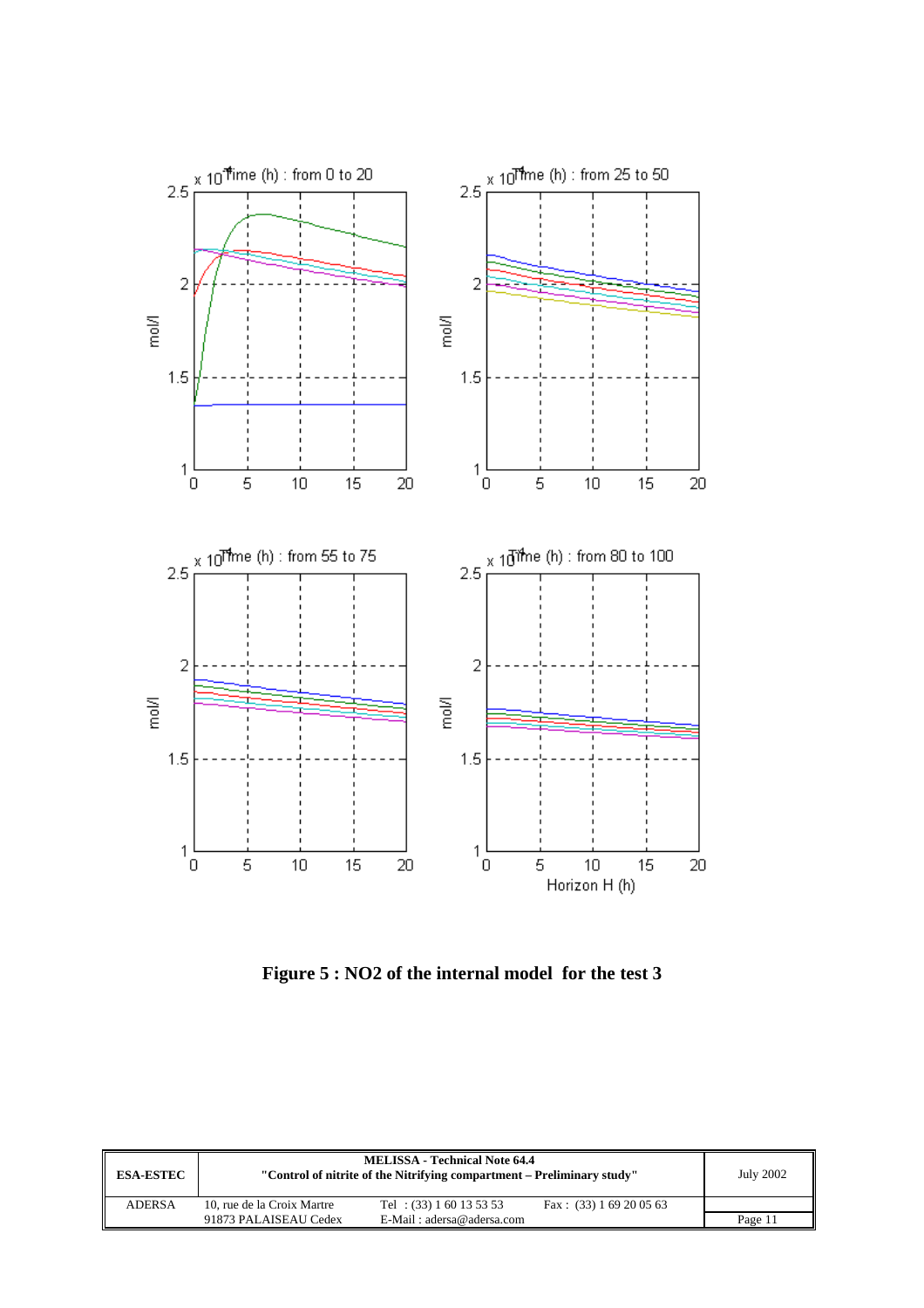

**Figure 6 : NO2 of the internal model for the test 2** 

| <b>ESA-ESTEC</b> |                            | <b>MELISSA - Technical Note 64.4</b><br>"Control of nitrite of the Nitrifying compartment – Preliminary study" |                           | <b>July 2002</b> |
|------------------|----------------------------|----------------------------------------------------------------------------------------------------------------|---------------------------|------------------|
| <b>ADERSA</b>    | 10, rue de la Croix Martre | Tel : $(33) 1 60 13 53 53$                                                                                     | Fax: $(33)$ 1 69 20 05 63 |                  |
|                  | 91873 PALAISEAU Cedex      | E-Mail: adersa@adersa.com                                                                                      |                           | Page 12          |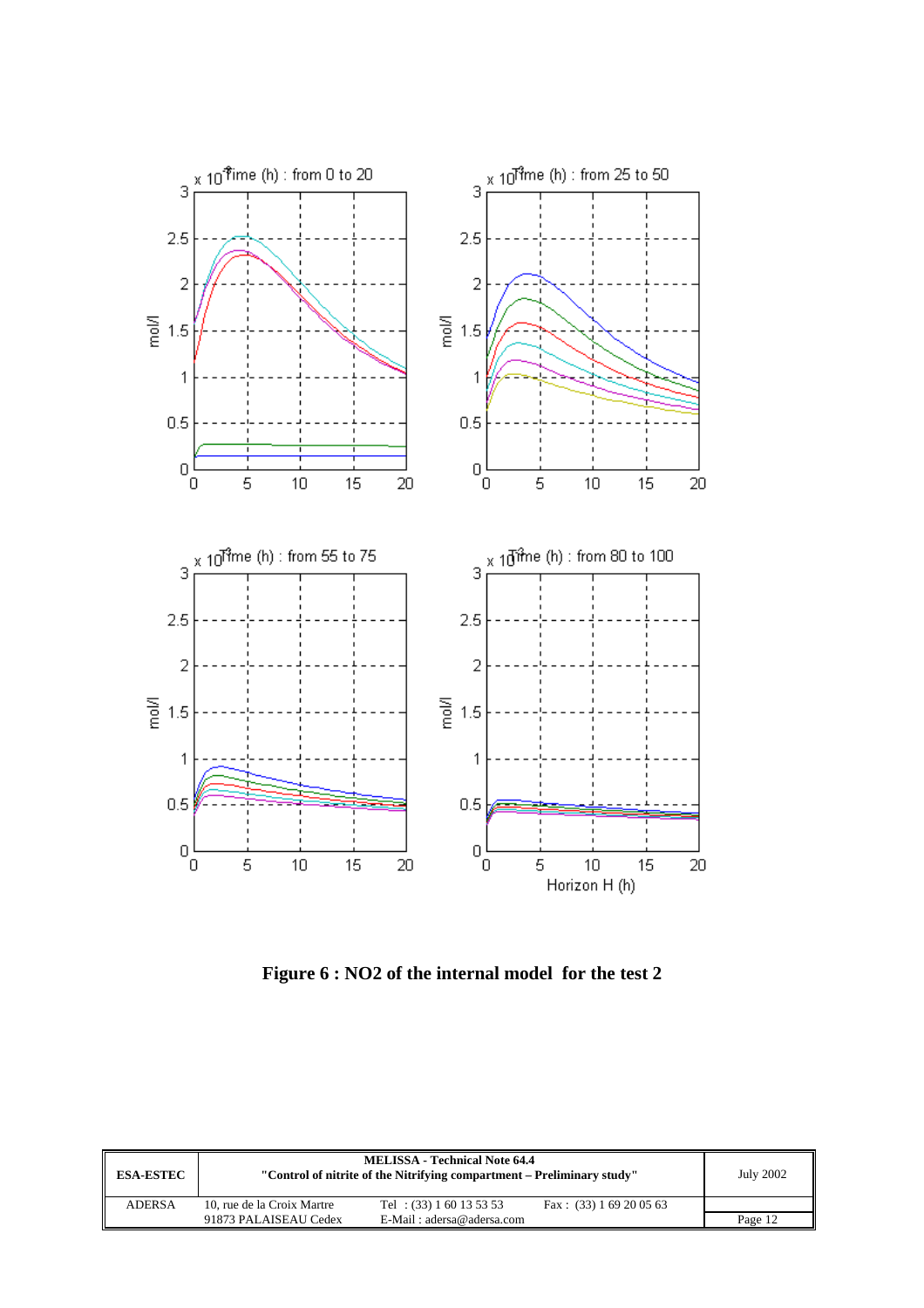

**Figure 7 : NO2 of the internal model for the test 1** 

| <b>ESA-ESTEC</b> |                            | <b>MELISSA - Technical Note 64.4</b><br>"Control of nitrite of the Nitrifying compartment – Preliminary study" |                           | July 2002 |
|------------------|----------------------------|----------------------------------------------------------------------------------------------------------------|---------------------------|-----------|
| <b>ADERSA</b>    | 10, rue de la Croix Martre | Tel : $(33) 1 60 13 53 53$                                                                                     | Fax: $(33)$ 1 69 20 05 63 |           |
|                  | 91873 PALAISEAU Cedex      | E-Mail: adersa@adersa.com                                                                                      |                           | Page 13   |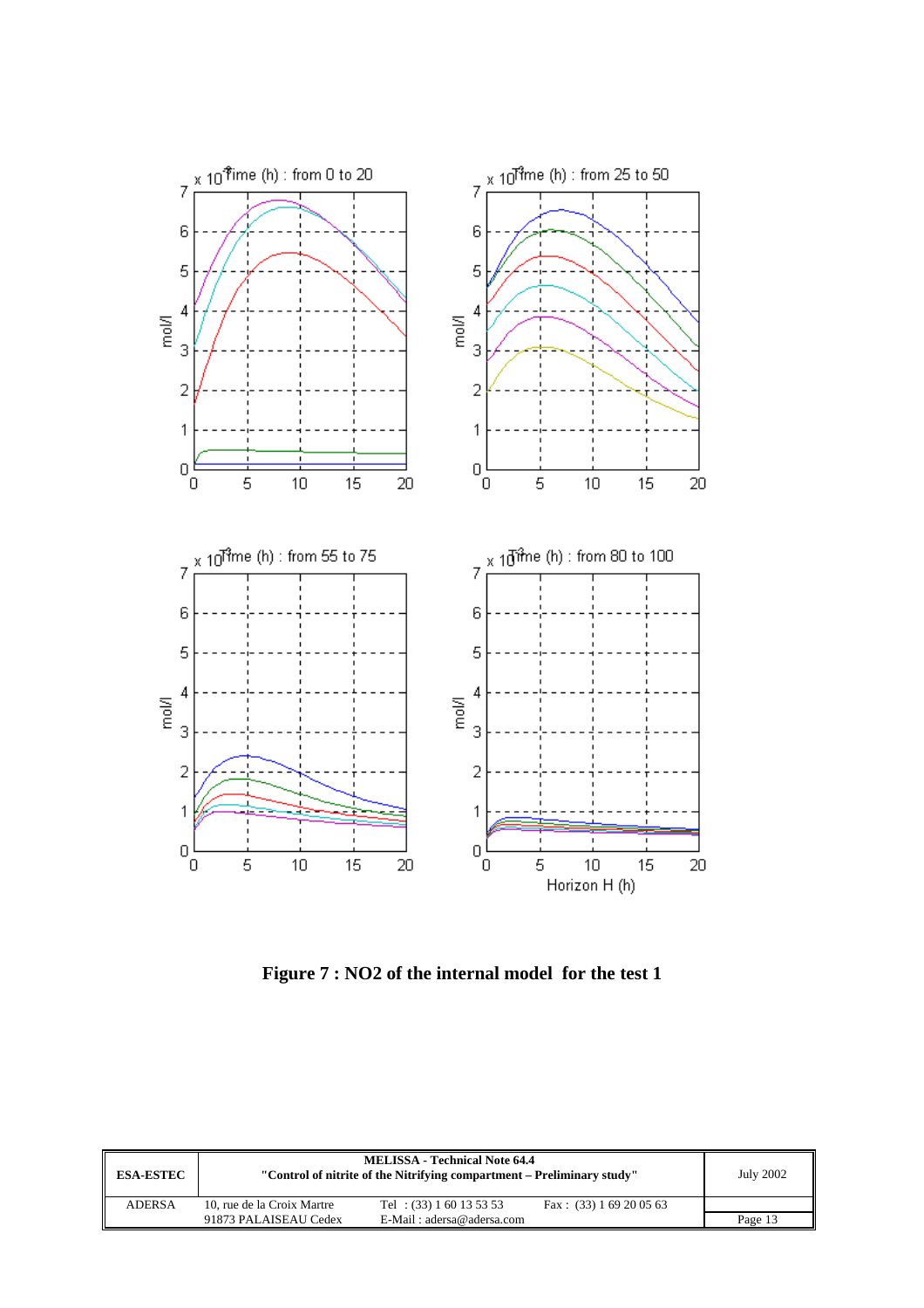# **4. SIMULATOR OF THE CLOSED LOOP SYSTEM**

The simulator of the closed loop system (process bound to the control) runs under Simulink® (figure 8).

The vectors **dG** and **dL** are the concentrations of substrates in gas and liquid streams, respectively, at column input.

**Fint** is the time profile of the flow rate requested by the operator (or the upper level control, if any).

**spNO2t** is the time profile of the max constraint of NO2 at column output.

The **process data** are all the data measured on the process and necessary to the control.



**Figure 8 : Simulator of the closed loop system** 

## **5. EXAMPLES OF CONTROL SIMULATION**

In the two following examples, the parameters of the process and the control are identical; there is no process/control mismatch (this aspect will be studied in future technical note). The parameters are detailed in the initialization file 'i\_sim\_3' given in annex 1.

In the 2 simulations, the max constraint of  $NO<sub>2</sub>$  is the same : 3  $10^{-4}$  mol/l.

In the former the operator is supposed to apply a positive step of flow rate : the initial flow rate of .77 l/h is multiplied by 1.5 at time t=2 h.

In the later, a step of ammonia occurs at time  $t=2$  h : initial concentration of total ammonia  $(2.1 \ 10^{-3} \text{ mol/l})$  multiplied by 1.5.

All the other variables of the process are time constant.

The control has to manage the input flow rate of the column so that the max constraint of  $NO<sub>2</sub>$ is never overshot.

The figures 9 and 10 show these 2 simulations. The disturbances (requested flow step of example 1 and ammonia load step of example 2) are plotted on the 2 bottom graphs.

| <b>ESA-ESTEC</b> |                            | <b>MELISSA - Technical Note 64.4</b><br>"Control of nitrite of the Nitrifying compartment – Preliminary study" |                           | <b>July 2002</b> |
|------------------|----------------------------|----------------------------------------------------------------------------------------------------------------|---------------------------|------------------|
| <b>ADERSA</b>    | 10. rue de la Croix Martre | Tel : $(33) 1 60 13 53 53$                                                                                     | Fax: $(33)$ 1 69 20 05 63 |                  |
|                  | 91873 PALAISEAU Cedex      | E-Mail: adersa@adersa.com                                                                                      |                           | Page 14          |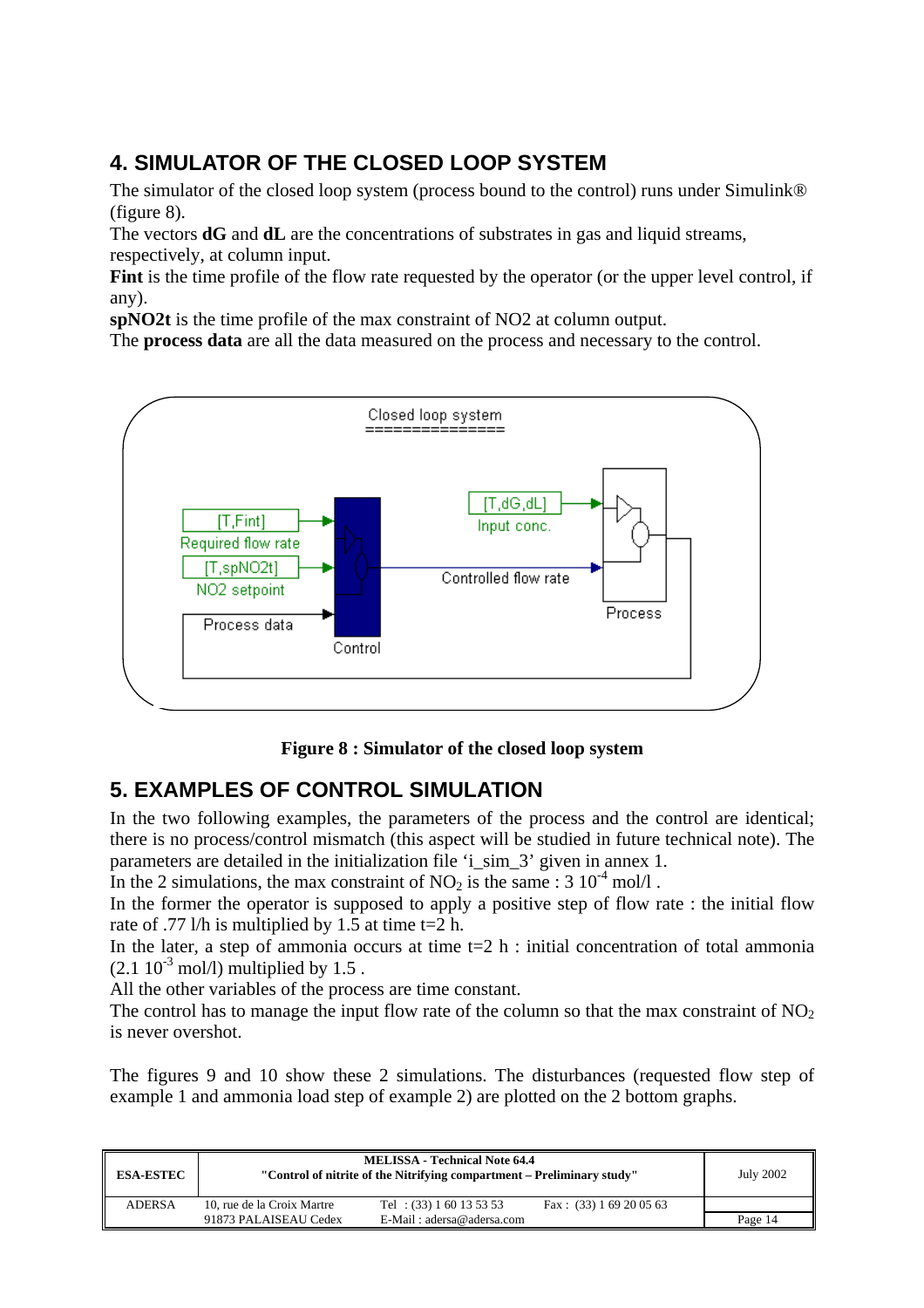

The top graph shows the  $NO<sub>2</sub>$  process versus its max constraint which is never overshot.

**Figure 9 : Step of flow rate requested by operator** 

| <b>ESA-ESTEC</b> |                            | <b>MELISSA - Technical Note 64.4</b><br>"Control of nitrite of the Nitrifying compartment – Preliminary study" |                           | <b>July 2002</b> |
|------------------|----------------------------|----------------------------------------------------------------------------------------------------------------|---------------------------|------------------|
| <b>ADERSA</b>    | 10, rue de la Croix Martre | Tel : $(33) 1 60 13 53 53$                                                                                     | Fax: $(33)$ 1 69 20 05 63 |                  |
|                  | 91873 PALAISEAU Cedex      | E-Mail: adersa@adersa.com                                                                                      |                           | Page 15          |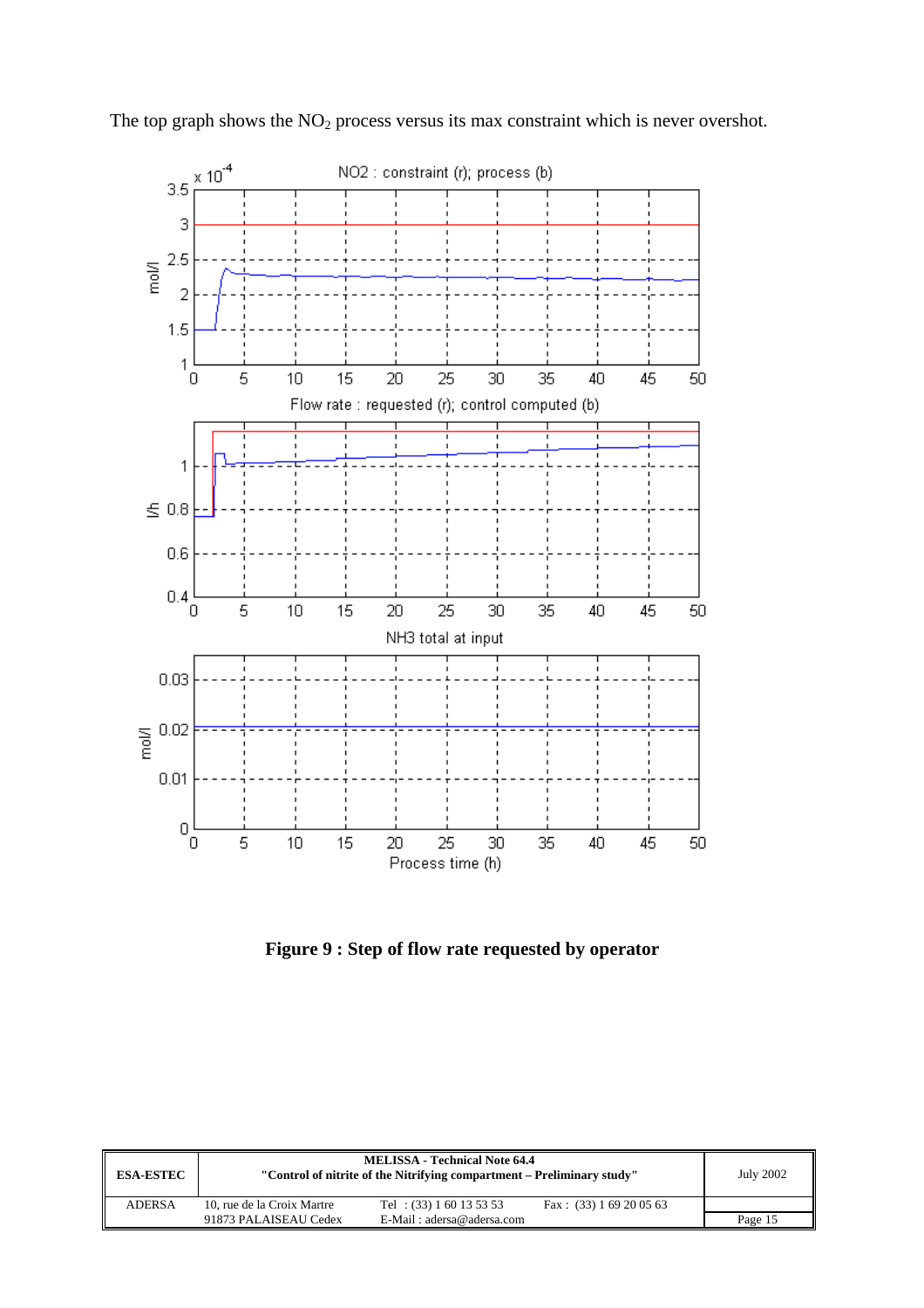The example 2 (fig 10) shows clearly a bias : beyond time t=30 h, the controlled flow rate remains at constant distance (about 0.1 l/h) below the requested flow when the max constraint is not reach (and moreover decreasing). This phenomenon is due to the scenario method where the internal model can never be exactly identical to the process. This permanent distance will be cancelled by a bias estimator in the future version of the control.



**Figure 10 : Step of ammonia load** 

| <b>ESA-ESTEC</b> |                            | <b>MELISSA - Technical Note 64.4</b><br>"Control of nitrite of the Nitrifying compartment – Preliminary study" |                           | <b>July 2002</b> |
|------------------|----------------------------|----------------------------------------------------------------------------------------------------------------|---------------------------|------------------|
| <b>ADERSA</b>    | 10. rue de la Croix Martre | Tel : $(33) 1 60 13 53 53$                                                                                     | Fax: $(33)$ 1 69 20 05 63 |                  |
|                  | 91873 PALAISEAU Cedex      | E-Mail: adersa@adersa.com                                                                                      |                           | Page 16          |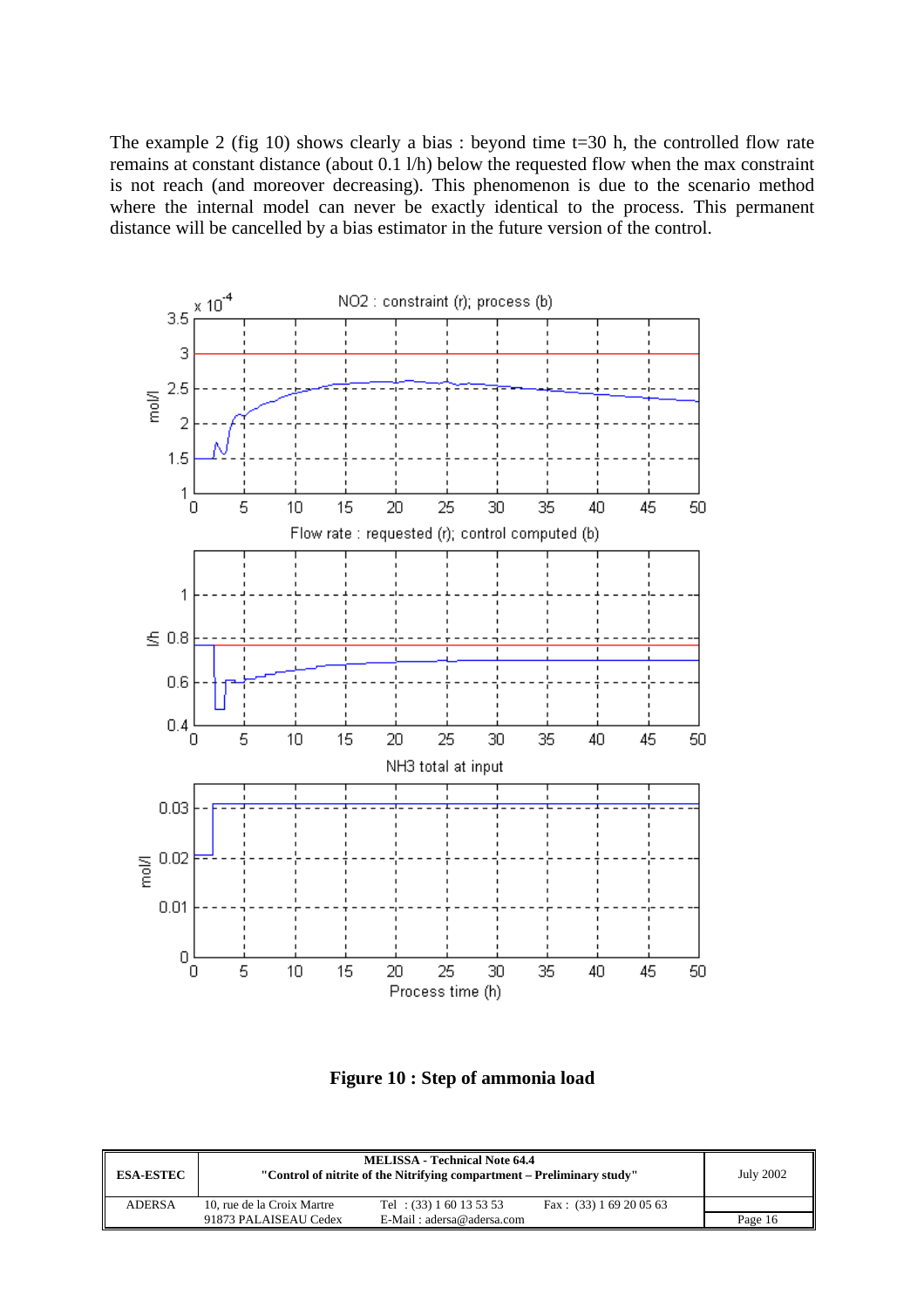## **6. TOOLS FOR DEBUGGING**

Due to the complexity of the software, a few tools have been developed to check its good functioning during its elaboration and will be of great interest for its future evolution. One of these tools is the plotting of the  $NO<sub>2</sub>$  estimated versus the  $NO<sub>2</sub>$  simulated at column

output (figure 11). A similar one concerns the biomass. Another computes the manipulated variable without taking into account the estimations (that are then replaced by measurements).

The software has been written in a modular way. The estimation and the computation of the manipulated variable (input flow rate) are done independently : each part can be changed or modified without consequence on the other (excepted however if the state system deduced from estimator were modified).

| <b>ESA-ESTEC</b> |                            | <b>MELISSA - Technical Note 64.4</b><br>"Control of nitrite of the Nitrifying compartment – Preliminary study" |                           | July 2002 |
|------------------|----------------------------|----------------------------------------------------------------------------------------------------------------|---------------------------|-----------|
| <b>ADERSA</b>    | 10, rue de la Croix Martre | Tel : $(33) 1 60 13 53 53$                                                                                     | Fax: $(33) 1 69 20 05 63$ |           |
|                  | 91873 PALAISEAU Cedex      | $E-Mail : adersa@adersa.com$                                                                                   |                           | Page 17   |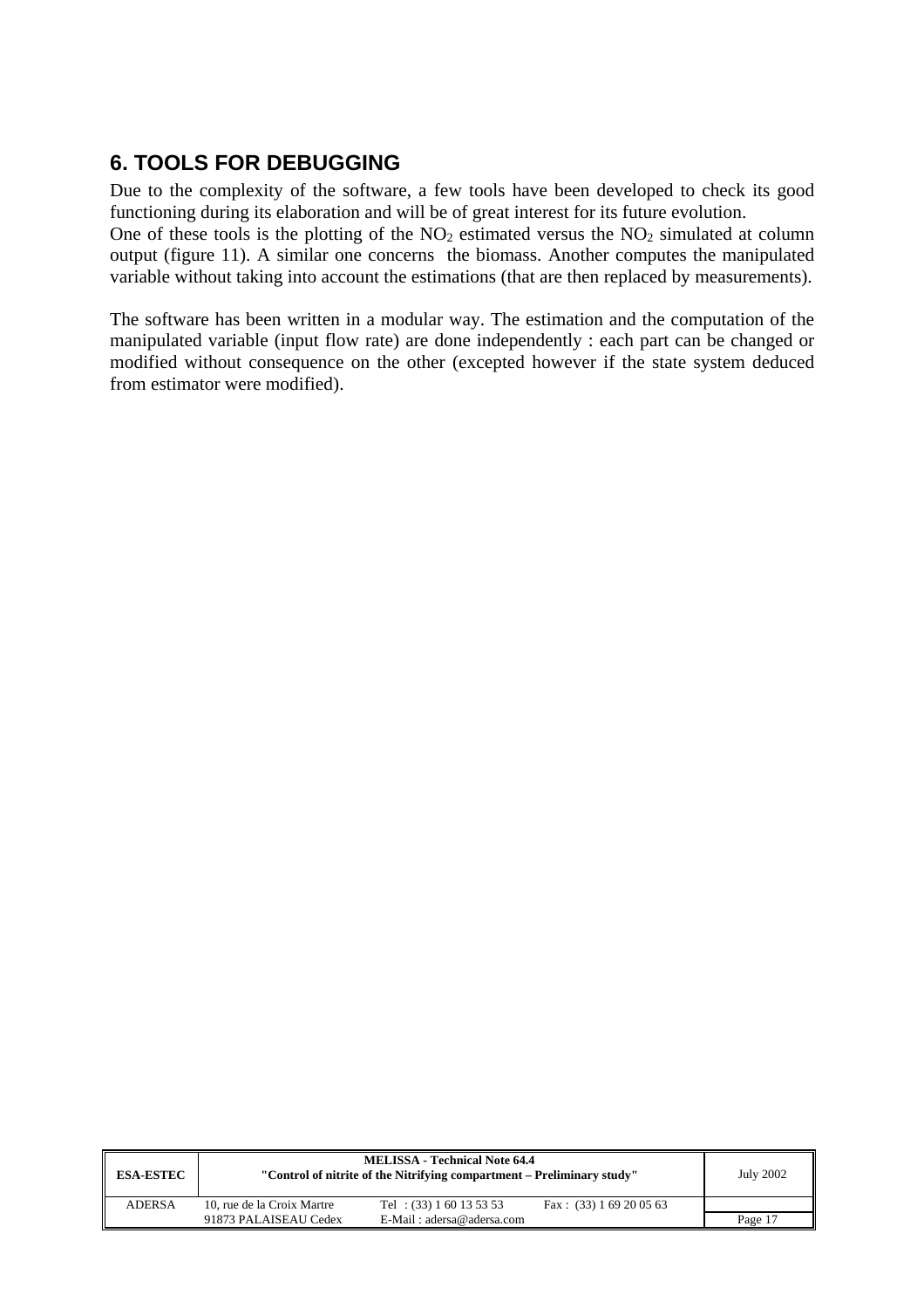

Figure 11 : Comparison NO<sub>2</sub> process (blue) / NO<sub>2</sub> estimator (green) for tests Table 1

| <b>ESA-ESTEC</b> |                            | <b>MELISSA - Technical Note 64.4</b><br>"Control of nitrite of the Nitrifying compartment – Preliminary study" |                           |         |
|------------------|----------------------------|----------------------------------------------------------------------------------------------------------------|---------------------------|---------|
| <b>ADERSA</b>    | 10, rue de la Croix Martre | Tel : $(33) 1 60 13 53 53$                                                                                     | Fax: $(33)$ 1 69 20 05 63 |         |
|                  | 91873 PALAISEAU Cedex      | E-Mail: adersa@adersa.com                                                                                      |                           | Page 18 |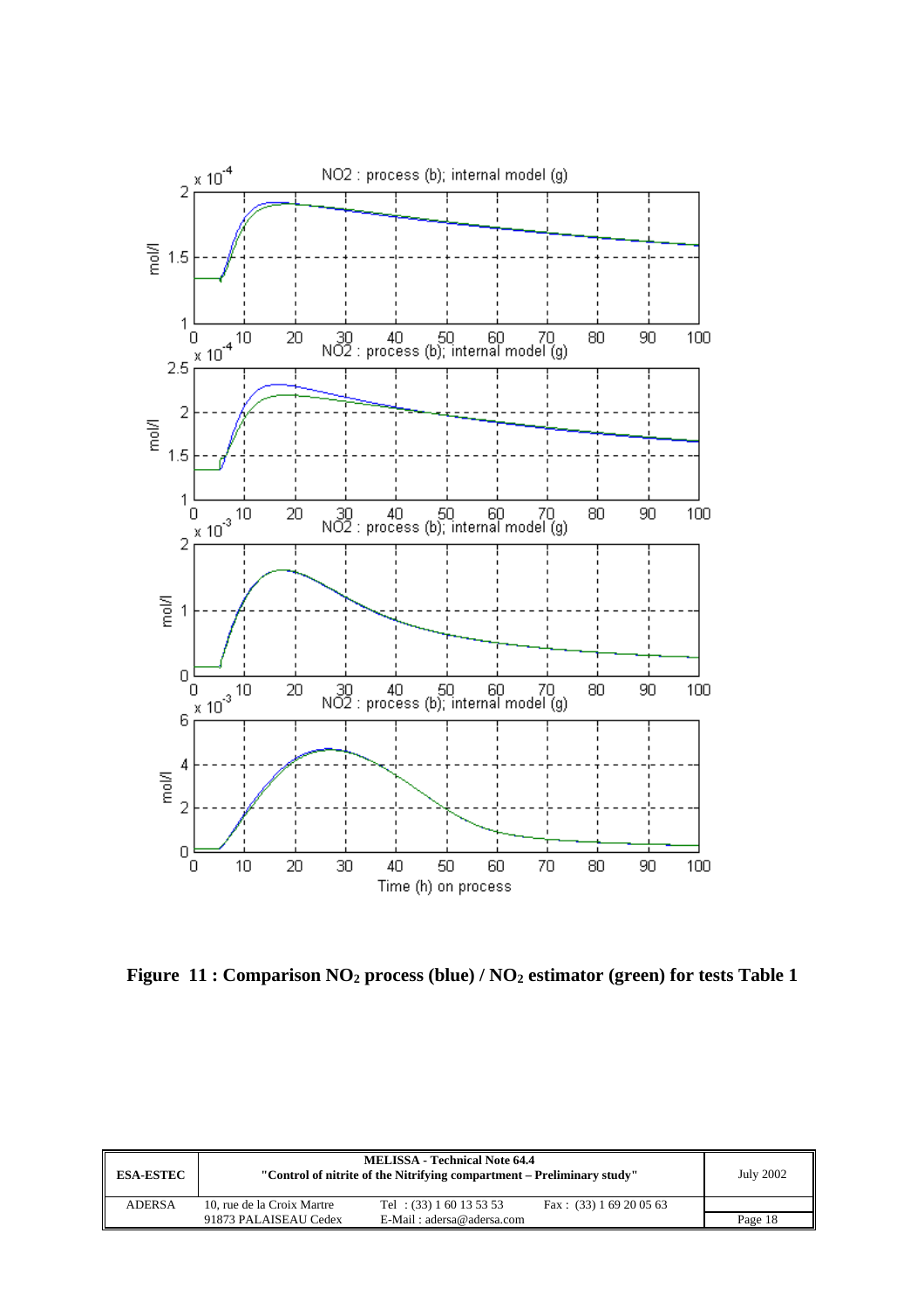### **7. CONCLUSION**

The control is now built in Matlab language.

Before improving the software it is necessary to validate the estimator on which the internal model of the control lies.

The future work is the elaboration of the bias estimator and then the robustness study. At the end the software will be translated in C language.

### **8. REFERENCES**

LECLERCQ J.-J. : "Nitrite and Biomass predictors of the nitrifying compartment – Phase I : Mathematical inferred variable". Contract ESTEC n° 12924/98/NL/MV, Contract change notice  $n^{\circ}$  1 of May 1999, TN 48.1.

POUGHON L. "Review of models and basis of a dynamic structured model of the nitrifying compartment". ESTEC contract PRF 151739, February 1996, TN 27.1.

POUGHON L. "Description of the nitrifying column model and first simulations". ESTEC contract PRF 151739, May 1996, TN27.2

RICHALET J. 1993. Pratique de la Commande Prédictive. HERMES Edition.

### **9. ANNEX 1 : PARAMETERS OF THE PROCESS**

**Initialization file : 'i\_sim\_3' :** 

```
%***********************************************************************
% Nitrifying column *
\frac{8}{2} Version 2.4
% *
% State system according to TN 44.2 *
% . dissociation of CO2 and NH3 *
% . column = NB+2 CST's in series *
% *
% Modifications in March 2000 *
% . vector KlNs and KlNb moved into scalar *
% . Monod type law for maintenance in 'irate.m' *
% *
% i_sim_3.m Initialization of the process model *
% *
%***********************************************************************
arret = 0;% Column parameters
%------------------
   % 1.Parameters of the previous column (until TN 48.2)
              * number of stirred tanks in part B (fixed bed)
     if (typtst == 0 | typtst == 10 | typtst == 11 | typtst == 12), NB=1; end
     VA = 1.48; % volume of part A (1)
VB = 6.17; % volume of part B (1)
VC = 0.45; % volume of part C(1) epsL = .33; % volume ratio of liquid
 epsG = .04; % volume ratio of gas
     epsT = epsG + epsLi
```

| <b>ESA-ESTEC</b> |                            | <b>MELISSA - Technical Note 64.4</b><br>"Control of nitrite of the Nitrifying compartment – Preliminary study" |                           | <b>July 2002</b> |
|------------------|----------------------------|----------------------------------------------------------------------------------------------------------------|---------------------------|------------------|
| <b>ADERSA</b>    | 10, rue de la Croix Martre | Tel : $(33) 1 60 13 53 53$                                                                                     | Fax: $(33)$ 1 69 20 05 63 |                  |
|                  | 91873 PALAISEAU Cedex      | $E-Mail: adersa@adersa.com$                                                                                    |                           | Page 19          |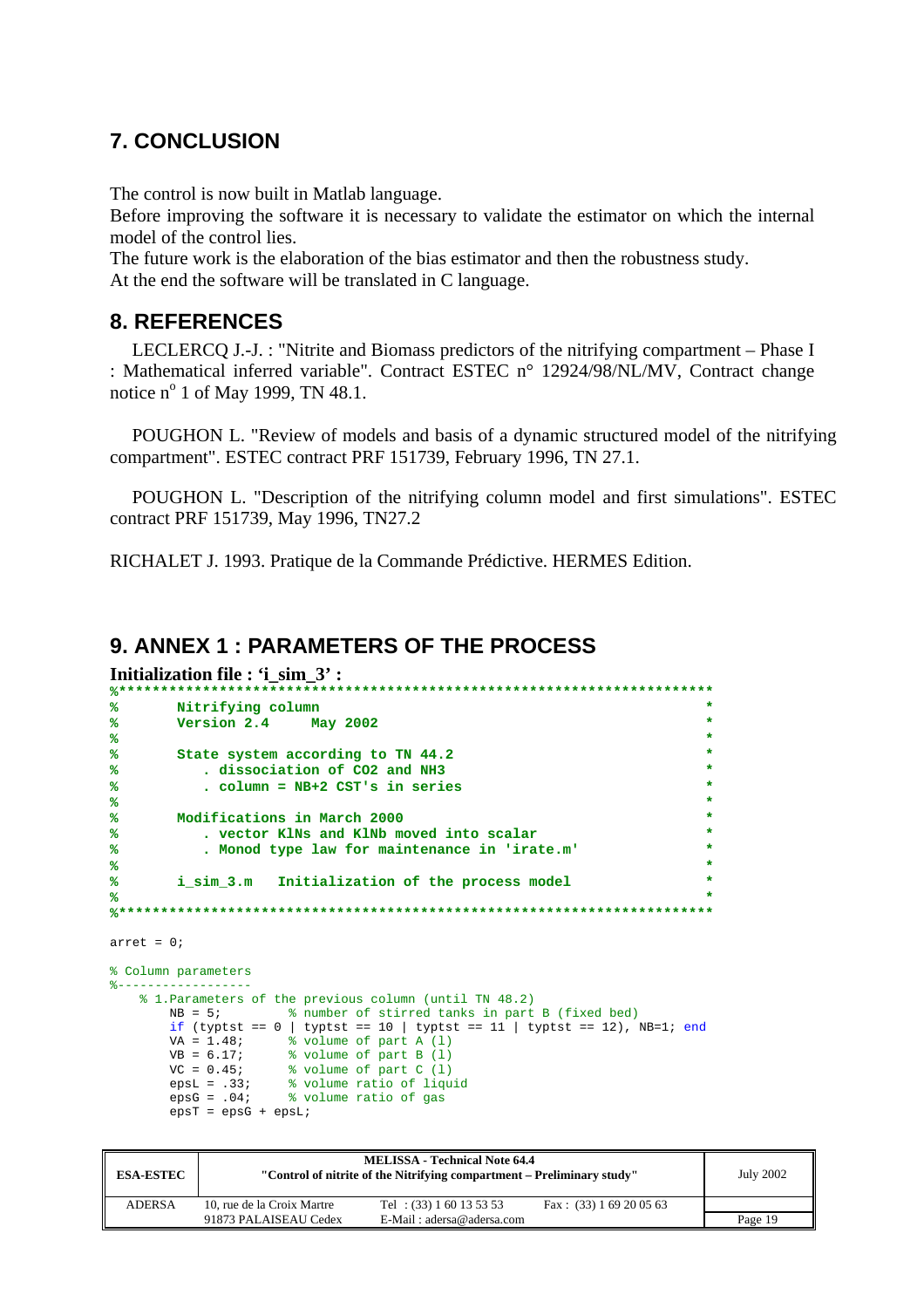```
Gin = .03*60; % incoming gas volumetric rate (1/h)
         Fin = .0028*60; \text{\$ incoming } liq volumetric rate (1/h)<br>RG = 1*99.0; \text{\$ recycling ratio of gas}RG = 1*99.0; % recycling ratio of gas<br>RL = 1*6.42; % recycling ratio of light
                          % recycling ratio of liquid
         fG = 0; % ratio of backward flow in a tank (gas phase)<br>fL = 0; % ratio of backward flow in a tank (liquid pha
                          % ratio of backward flow in a tank (liquid phase)
    % 2. Parameters of the column for TN 54.2<br>Vmin = 31.7; % (1) volume min of t
                         % (1) volume min of the part B (fixed bed)
         Vmin = 31.7/5.5; (1) volume min of the part B for NO3 production = .012 mol/h
(october 2001)
          coef_V=Vmin/epsL/VB;% multiplicative coef. of the vol of previous column
          VA = VA*coef_V; % adapted volume of part A (l)
         VB = VB * coef\_Vi * adapted volume of part B (1)VC = VC*coef_V; % adapted volume of part C (1)Gin = Gin*coef_V;% adapted incoming gas volumetric rate (l/h) Fin = Fin*coef_V;% adapted incoming liq volumetric rate (l/h)
          % modif. of the L and G flow rates to fit the flow of Spirulina Compart
         coef_L = max(0, (1+RL)*Fin/Fin_3 - 1);<br>Fin = Fin 3;<br>\frac{2}{3} /h
         Fin = Fin_3;
         \overline{\c{code_G}} = \overline{\max(0, (1+RG)*Gin/Gin_4 - 1)};
         Gin = G_{1n_4}; \frac{1}{h_4} % modif. of the recycling ratio RG to keep constant '(1+RG)*Gin'
         RG = RG*coef_G; % modif. of the recycling ratio RL to keep constant '(1+RL)*Fin'
         RL = RL*coeff_L; VnB = VB / NB; % volume of an equivalent stirred tank
Temp = 303; % K (TN35.1 ADERSA)
 pH = 8; % TN35.1 ADERSA
% general parameters
% ------------------
         NG = 3; % number of bi-phases substrates (in the L and G phases)
          NL = 4; % number of mono-phase substrates in the liquid phase
         NS = 2; \text{\$ number of strains of bacteria (Ns and Nb)}NX = NG+NL+2*NS; and of coef of state vector Xi for any tank<br>NO = NX+NG; <br>& nb of outputs for any tank
                          % nb of outputs for any tank
        NI = 2*NG + NL;NV = NI * (NB + 2);% kinetic parameters
% ------------------
        Nls = 4;<br>Nis = 2;<br>Nis = 2;<br>Nis = 3% nb of inhibitory substrates
        % Ns Nb<br>mumax = [5.7e-2 ; 3.6e-2];<br>maint = [3.38e-3; 7.92e-3];
         mumax = [5.7e-2; 3.6e-2]; % max specific growth rate (1/h) maint = [3.38e-3; 7.92e-3]; % maintenance coeffcient (1/h*(m))\frac{3}{8} maintenance coeffcient (1/h*(mol/gbio))
KlNs = [5.05e-6 ; % limiting substrate for growth : 02 (mol/l)
 6.625e-5 ; % limiting substrate for growth : NH3 (mol/l)
                    1e-10 ]; % no limitation with HCO3- for growth (mol/l)
         KlNb = [ 1.7e-5; % limiting substrate for growth : 02 (mol/l)<br>3.6e-4; % limiting substrate for growth : NO2- (mol/l)
                                 3.6e-4 ; % limiting substrate for growth : NO2- (mol/l)
                                             % no limitation with HCO3- for growth (mol/l)
         In = [1e30 \t 1e30 \t 3e30]; % inhibitory substrate : NO2- (mol/l)<br>1e30 1e30l ; % inhibitory substrate : NO3- (mol/l)
                                             \frac{1}{2} inhibitory substrate : NO3- (mol/l)
         KmNs = KlNs(1:2,1); \frac{1}{2} a limiting substrate for maintenance : 02; NH3 (mol/l)
         KmNb = KlNb(1:2,1); \frac{1}{2} a limiting substrate for maintenance : 02; NO2- (mol/l)
% stoechiometric parameters
         % -------------------------
                                              % inverse of yield of biosynthesis :
                                              % (mol substr./mol biomass)
         \begin{array}{cccccc} \text{Yx1} & = & [-5.4269 & -6.5106 & ; & & \& \text{O2} \\ & & -1 & & -1 & ; & & \& \text{HCl} \end{array}-1 -1 ; % HCO3-
-4.5341 -0.1994 ; % NH3
                    4.3347 -15.1714; % NO2-
```

| <b>ESA-ESTEC</b> |                            | <b>MELISSA - Technical Note 64.4</b><br>"Control of nitrite of the Nitrifying compartment – Preliminary study" |                           | <b>July 2002</b> |
|------------------|----------------------------|----------------------------------------------------------------------------------------------------------------|---------------------------|------------------|
| <b>ADERSA</b>    | 10, rue de la Croix Martre | Tel : $(33) 1 60 13 53 53$                                                                                     | Fax: $(33)$ 1 69 20 05 63 |                  |
|                  | 91873 PALAISEAU Cedex      | $E-Mail : adersa@adersa.com$                                                                                   |                           | Page 20          |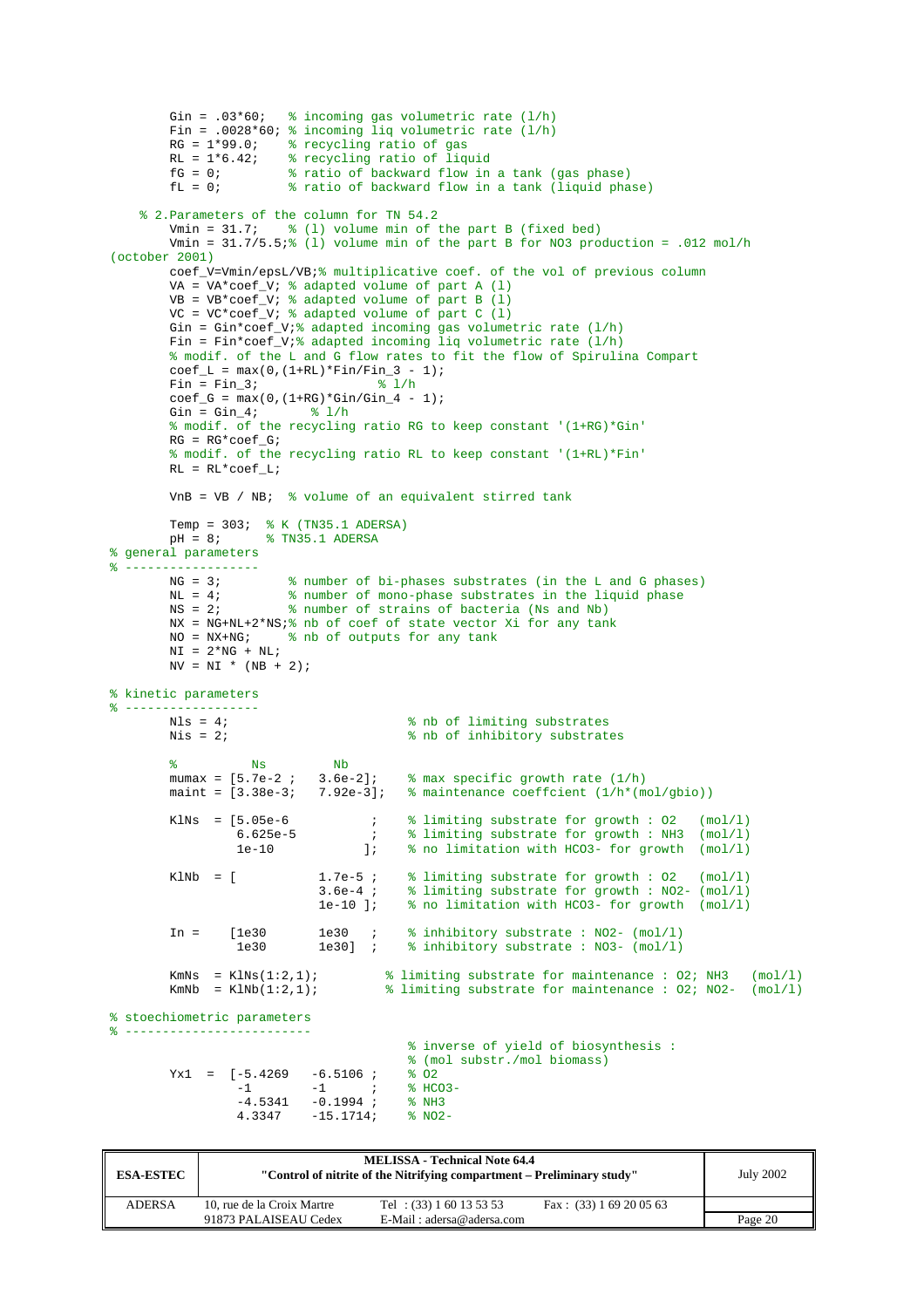```
0 15.1714; \frac{1}{8} NO3-<br>-0.0089 -0.0089; \frac{1}{8} HPO4--
                        -0.0089 -0.0089; \frac{8 \text{ HPO4}}{-0.0035} -0.0035]; \frac{8 \text{ SO4}}{-0.0035}-0.0035 -0.0035];<br> % 4.3099 -0.0248;
 % 4.3099 -0.0248 ; % H+ (unused for simplification)
 % 1 1 ]; % HO- (unused for simplification)
                                                          % inverse of yield of maintenance :
                                      \frac{1}{2} (mol substr./mol maintenance substr.)<br>-0.5 \cdot\frac{1}{2} \cdot\frac{2}{3} 02
           Ym1 = [-1.5 -0.5 ;<br>0 0 ;
                                       0 ; \frac{1}{2} HCO3-<br>0 ; \frac{1}{2} NH3
                        \begin{matrix} -1 & 0 & i & * & \texttt{N}\texttt{H}3 \\ 1 & -1 & i & * & \texttt{N}02 \end{matrix}1 -1 ; \frac{1}{2} \frac{1}{2} \frac{1}{2} \frac{1}{2} \frac{1}{2} \frac{1}{2} \frac{1}{2} \frac{1}{2} \frac{1}{2} \frac{1}{2} \frac{1}{2} \frac{1}{2} \frac{1}{2} \frac{1}{2} \frac{1}{2} \frac{1}{2} \frac{1}{2} \frac{1}{2} \frac{1}{2} \frac{1}{2} \frac{1}{2} \frac0 1 ; \frac{1}{8} NO3-<br>0 ; \frac{1}{8} HPO4
                        0 0 \frac{1}{8} \frac{1}{8} \frac{1}{9} \frac{1}{9} \frac{1}{9} \frac{1}{9} \frac{1}{9} \frac{1}{9} \frac{1}{9} \frac{1}{9} \frac{1}{9} \frac{1}{9} \frac{1}{9} \frac{1}{9} \frac{1}{9} \frac{1}{9} \frac{1}{9} \frac{1}{9} \frac{1}{9} \frac{1}{9} \frac{1}{9} \frac{1}{9$04- % change of unit of Yx1 :
            Scompn = [1 1.6147 .3906 .1994 .0035 .0089]; % stoechio composition biomass nitri
            M_nitri = Scompn*Matom; 
           \overline{Yx1} = Yx1 / M_nitri; % (mol substrate / g biomass)
Yx(1,1) = 1/Yx1(3,1); % yield for (global) growth of Ns (g X/mol NH3)
Yx(2,1) = 1/Yx1(4,2); % yield for (global) growth of Nb (g X/mol NO2-)
% gas/liquid transfer parameters
% ------------------------------
                                              \frac{1}{2} 02 CO2 NH3 (1/h)
% Physico-chemical constants
% --------------------------
            [kpart,Kab,ksi_bid] = i_physic(Temp,pH); 
% partition coefficients
          kpartN = kpart([2,4,6],1); % 02 CO2 NH3 (T = Temp K,non ionic form)
% dissociation coefficient (for NH3)<br>
\begin{array}{ccc}\n\text{kb} & = & \text{Kab}(3,1); & \text{b} \\
\text{kb} & = & \text{Vb} \\
\text{b} & \text{A} & \text{A}\n\end{array}% basicity cst at T = 'Temp' K
           Ke = Kab(4,1); % ionic product at T = 'Temp' K
           KNH3 = Kb*10^(-pH)/Ke; \frac{1}{2} [NH4+] = KNH3 * [NH3]solvated
% dissociation coefficient for CO2
           KCO2 = Kab(1,1)/(10^*(-pH))*(1+Kab(2,1)/(10^*(-pH))); % [HCO3-]+[CO3--] = KCO2 *
[CO2]solvated
% dissociation coefficient (for H3PO4)
% ------------------------------------
                                           k (at T=298K, from TN 27.2, LGCB)
          xx = 1e-8/Ka; KPO4 = 1+xx; \{(PO4|total = f([HPO4=])% dissociation vector for the biphase substrates
% ----------------------------------------------
          Kdis = [0; KCO2; KNH3]; % 02 CO2 NH3
% liquid/gas thermodynamical equilibrium constants
\frac{9}{2} ----------
            VM = 22.4 * 303 / 273; % molar volume (l/mol)
          alpha = kpartN / 55.56 / VM;
% Computation of the state system of the nitrifying compartment
%--------------------------------------------------------------
    [Ae_3,Be_3,Ce_3,De_3,EL_3] = stays_3(NG, NL, NB, Gin, Fin, RG, RL, fg, FL, ... VA, VnB, VC, epsL, epsG, epsT, ...
                                                            alpha, Kdis, KLa); 
% Initialization of vector of indices
%------------------------------------
     iO2 = 1:NG+NL:(NB+1)*(NG+NL)+1; % indices of O2 L in the state vector iCO2 = iO2 + 1; % indices of HCO3- in the state vector
     iCO2 = iO2 + 1; % indices of HCO3- in the state vector<br>iNH3 = iCO2 + 1; % indices of NH3 L in the state vector
      iNH3 = iCO2 + 1; % indices of NH3 L in the state vector
     \frac{1}{1002} = \frac{1}{1003} = \frac{1}{1002} + 1; \frac{1}{1003} = \frac{1}{1003} = \frac{1}{1003} = \frac{1}{1003} = \frac{1}{1003} = \frac{1}{1003} = \frac{1}{1003} = \frac{1}{1003} = \frac{1}{1003} = \frac{1}{1003} = \frac{1}{1003} = \frac{1}{10% indices of NO3 in the state vector
     iPO4 = iNO3 + 1;<br>iSO4 = iPO4 + 1;<br>iiSO4 = iPO4 + 1;<br>iiiC = 1<br>ivD4 = 1PO4 + 1;<br>ivD5 = 1504<br>ivD6 = 1504<br>ivD7 = 1504<br>ivD8 = 1504<br>ivD9 = 1504<br>ivD9 = 1504<br>ivD9 = 1504<br>ivD1 = 1504<br>ivD1 = 1504<br>ivD1 = 1504<br>ivD1 = 1504<br>ivD1 = 1504<br>ivD1 = 1504<br>
                                                     % indices of SO4 in the state vector
     iSub = 1:(NG+NL)*(NB+2); % ind. of subs. in state vector
     iXNs = 1 : 2*NS : 2*NS*(NB+1) + 1;iXNs = iXNs + (NG+NL)*(NB+2); % ind. of act. biomass Ns in the state vector iXNb = iXNs + 1; % ind. of act. biomass Nb in the state vector
                                                % ind. of act. biomass Nb in the state vector
     iXag = (NG+NL)*(NB+2) + 1 : (NG+NL+2*NS)*(NB+2); % ind. of active and globalindG0 = 1:NG; indG = indG0;indL0 = NG+1:2*NG+NL; indL = indL0;for ii = 1:NB+1
```

| <b>ESA-ESTEC</b> |                            | <b>MELISSA - Technical Note 64.4</b><br>"Control of nitrite of the Nitrifying compartment – Preliminary study" |                           | July 2002 |
|------------------|----------------------------|----------------------------------------------------------------------------------------------------------------|---------------------------|-----------|
| <b>ADERSA</b>    | 10, rue de la Croix Martre | Tel : $(33) 1 60 13 53 53$                                                                                     | Fax: $(33)$ 1 69 20 05 63 |           |
|                  | 91873 PALAISEAU Cedex      | $E-Mail : adersa@adersa.com$                                                                                   |                           | Page 21   |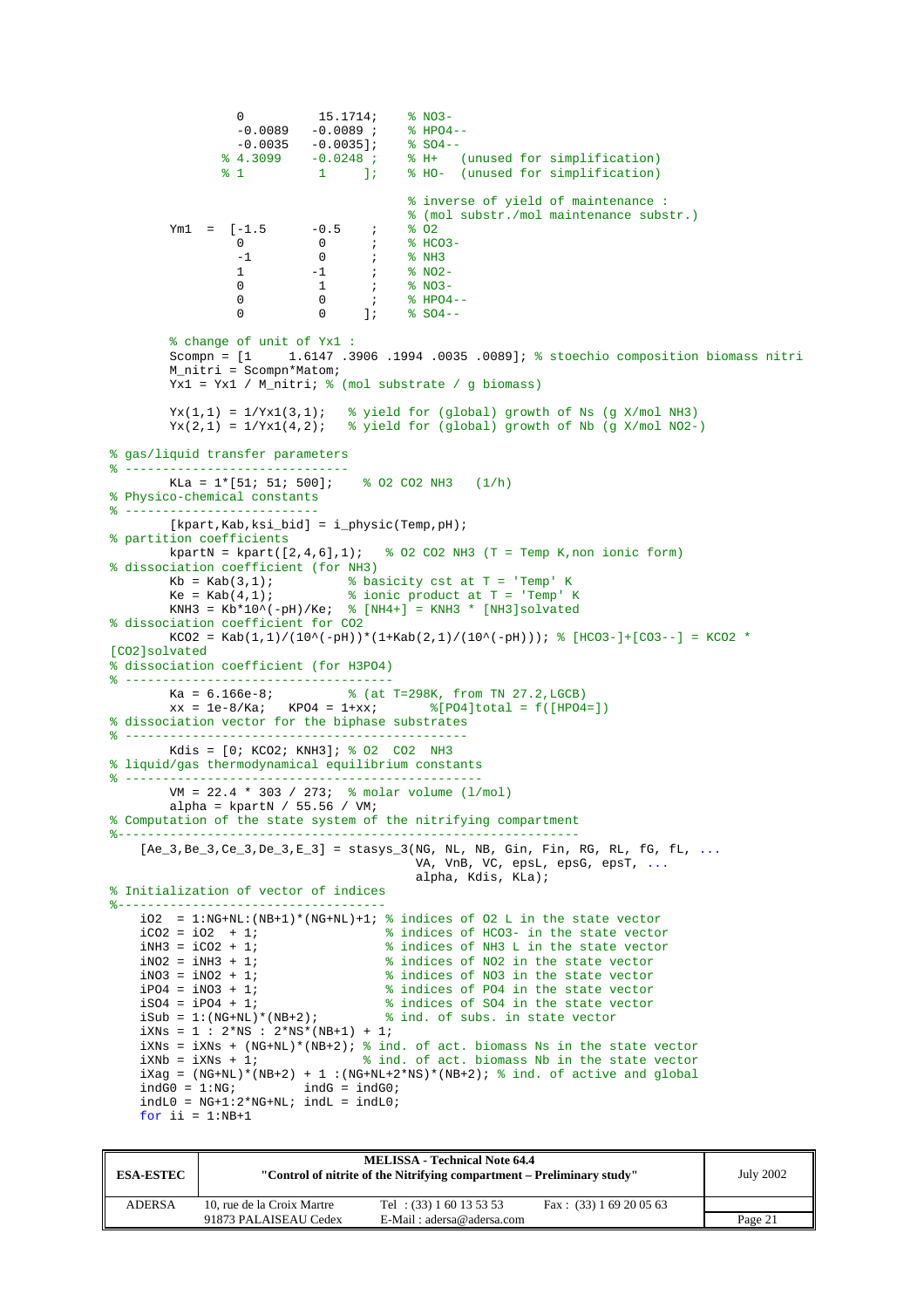```
 indG = [indG, indG0+ii*NI]; % ind. of Gas concen. in the output vector
 indL = [indL, indL0+ii*NI]; % ind. of Liq concen. in the output vector
     end
% Noise
% - - - - - % 1. Weight vector of the noise on the derivative of the state vector
         WX0 = 0*5*[0 \t 0 \t 1e-6 \t 1e-6 \t 1e-6 \t 0 \t 0];WX = WX0;for ii = 1:NB+1WX = [WX, WX0]; end
          % 2. Weight vector of the noise on the output vector
WYGO = 0*5*[0 0 0]; %WYL0 = 0*5*[0 0 1e-5/(1+KNH3) 0 1e-5 0 0];
         WYG = WYG0; %WYL = WYL0;
         *for ii = 1:NB+1 % WYG = [WYG, WYG0];
          % WYL = [WYL, WYL0];
          %end
         \texttt{WYG} \ = \ \texttt{zeros(1, NG*(NB+2))} \; ;\texttt{WYL = zeros(1, (NG+NL)* (NB+2));}if typtst == 0 % noise added on part B of the column where measurements are supposed
to be done<br>WYG0 = 0*2*10WYGO = 0*2*[0 0 0];WYLO = 0*2*(0 0 1e-5/(1+KNH3) 0 1e-5 0 0];
            WYG(1, NG*NB+[1:NG]) = WYG0;WYL(1,(NG+NL)*NB+[1:NG+NL]) = WYL0; else % noise added on part C of the column
WYGO = 0*5*[0 0 0];WYLO = 0*5*(0 \t 0 \t 1e-5/(1+KNH3) \t 0 \t 1e-5 \t 0 \t 0);WYG(1, NG^*(NB+1) + [1:NG]) = WYG0;\texttt{WYL(1,(NG+NL)*(NB+1)+[1:NG+NL]) = WYL0}; end
% Checking the mass balance
              %--------------------------
          % 1. Matrices of stoechiometric composition of each compounds :
         % atom : C N S P
         MSG = [ 0 0 0 0 ; % O2 Gas<br>1 0 0 0 ; % CO2 Gas
                    \begin{array}{ccccccc} 1 & & 0 & & 0 & & 0 & & \text{;} & \text{\$CO2 Gas} \ 0 & & 1 & & 0 & & 0 & & \text{] & \text{\$M13 Gas} \end{array}\begin{array}{ccccccccc}\n & & & & & & 0 & & 1 & & 0 & & 0 & & 1; & 8 \text{ NH3 Gas} \\
 & & & & & & & & & 0 & & 0 & & 1; & 8 \text{ OH3 Gas} \\
 & & & & & & & & 0 & & 0 & & 0 & & 8 \text{ CO2 Las} \\
 & & & & & & & 1+K \text{dis}(2) & 0 & 0 & 0 & 0 & & 0 & 8 \text{ CO2 La} \\
\end{array}1+Kdis(2) 0
                    0 0 0 0 0 ; % O2<br>-Kdis(2) 0 0 0 ; % CO2 L and ionic forms<br>0 1+Kdis(3) 0 0 ; % NH3 L and ionic forms
                               0 1+Kdis(3) 0 0 ; % NH3 L and ionic forms
                    \begin{array}{ccccccc}\n0 & & 1 & & 0 & & 0 & ; & * \text{ NO2} \\
0 & & 1 & & 0 & & 0 & ; & * \text{ NO3}\n\end{array}0 \t 1 \t 0 \t 0 \t ; \t 8 N03\begin{matrix} 0 & 0 & 0 & 1 \\ 0 & 0 & 1 & 0 \\ 0 & 0 & 1 & 0 \end{matrix} \quad , \quad \begin{matrix} \text{\&} \text{HPO4} \\ \text{\&} \text{SO4} \end{matrix}1: % SO4
         MSS = [Scompn(:,[1,4,5,6]);Scompn(:,[1,4,5,6])]; % biomass Ns and Nb
 MSS = MSS ./ ([M_nitri;M_nitri]*ones(1,4)); % CNSP atom/g biomass
 MSSt = Scompn ./ (M_nitri*ones(size(Matom'))); % CHONSP atom/g biomass
         % 2. matrices of volume of tanks
          Vg = [ VA*epsG/epsT; 
                   VnB*epsG*ones(NB,1); 
                   VC*epsG/epsT]; 
          Vl = [ VA*epsL/epsT; 
                   VnB*epsL*ones(NB,1); 
                   VC*epsL/epsT]; 
% Saving the specific variables of the Nitrifying compartment
% ===========================================================
NL_3 = NL; NG_3 = NG; NS_3 = NS;NB\_3 = NB; NX\_3 = Nx; NO\_3 = NO; NI\_3 = NI; NV\_3 = NV;Kdis 3 = Kdis;
Fin_3 = Fin; Gin_3 = Gin; RG_3 = RG; RL_3 = RL;<br>fG 3 = fG; fL 3 = fL; VA 3=VA; VnR 3=VnR;
fG_3 = fG; fL_3 = fL; VA_3=VA; VnB_3=VnB; VB_3=VB; VC_3=VC;
epsL_3=epsL; epsG_3=epsG; epsT_3=epsT; 
\overline{WX\_3} = \overline{WX}; \overline{WFG\_3} = \overline{WYG}; \overline{WYL\_3} = \overline{WYL};
\overline{102}_3 = \overline{102}; \overline{1002}_3 = \overline{1002}; \overline{1}NH3_3 = \overline{1}NH3; \overline{1}N02_3 = \overline{1}N02;
iSub_3 = iSub; iXNs_3 = iXNs; iXNb_3 = iXNb; iXag_3 = iXag;KlNs_3 = KlNs; KlNb_3 = KlNb; KmNs_3 = KmNs; KmNb_3 = KmNb;
mumax 3=mumax; maint 3=maint;
```

| <b>ESA-ESTEC</b> |                            | <b>MELISSA - Technical Note 64.4</b><br>"Control of nitrite of the Nitrifying compartment – Preliminary study" |                           | <b>July 2002</b> |
|------------------|----------------------------|----------------------------------------------------------------------------------------------------------------|---------------------------|------------------|
| <b>ADERSA</b>    | 10, rue de la Croix Martre | Tel : $(33) 1 60 13 53 53$                                                                                     | Fax: $(33)$ 1 69 20 05 63 |                  |
|                  | 91873 PALAISEAU Cedex      | E-Mail: adersa@adersa.com                                                                                      |                           | Page 22          |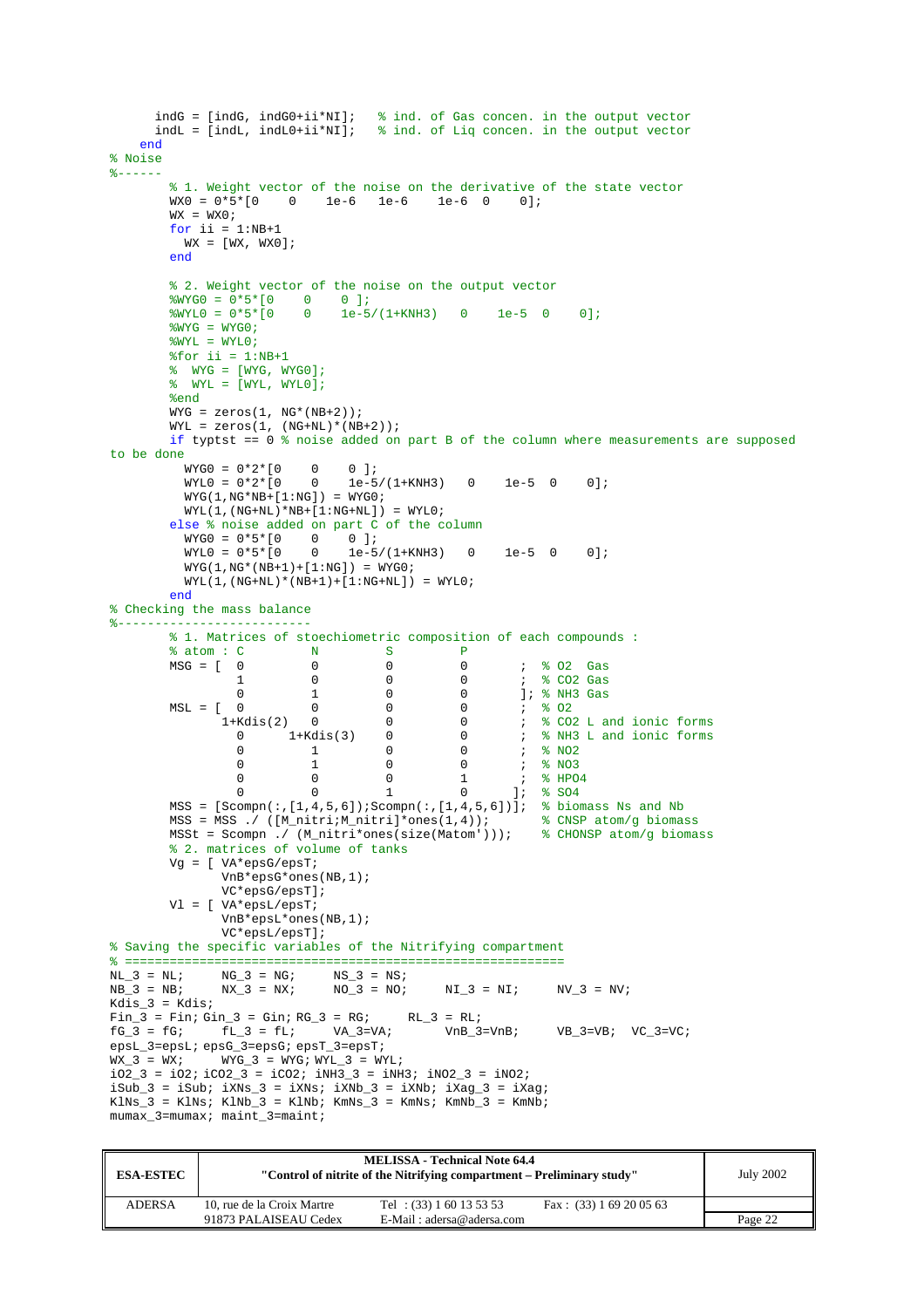```
Yx_3 = Yx; Yx1_3 = Yx1; Ym1_3 = Ym1;
indG_3 = indG; indL_3 = indL;<br>
MSG 3=MSG; MSL 3=MSL;
MSG_3 = MSG; MSL_3 = MSL; MSS_3 = MSS; MSSt_3 = MSSt;<br>V1_3 = V1; alpha<sub>-3</sub>=alpha; KLa_3 = KLa;
                  alpha_3=alpha; KLa_3=KLa;
if arret 
  disp(' *=*=* Nitri : initialization aborted *=*=*')
   break
end
disp(' *** Nitri - End of initialization ***')
```
### **10. ANNEX 2 : SOFTWARE OF THE CONTROL**

*10.1. Link between the different routines* 

| $i_{con}$ |         |          |          |          |
|-----------|---------|----------|----------|----------|
| scon      | estim1  |          |          |          |
|           | $con_3$ | integ_im | im_nitri | irate    |
|           |         |          |          | stasysim |
|           |         |          | im_nitr2 | irate    |
|           |         |          |          | stasysim |

#### *10.2. Listings*

```
10.2.1. Initialization programme of control and estimation : 'i_con' 
%**************************************************************
% Control and estimators *
% Version 3.2 May 2002 *
% *
% Control model according to TN 64.4 *
       Estimator model according to TN 48.1
% *
% Parameters of the control and estimators *
% *
%**************************************************************
%>======================================================================================
% CONTROL
%>======================================================================================
% Simulation parameters
dt_c = 1; \frac{1}{6} (h) sampling period of control.
tmin_c=dt_c; 
tmax_c=dt_c; 
prec_c=1e-2; % necessary accuracy to avoid numerical unstability in Nitri
dt_s = .5; % (h) sampling period of scenario simulation.
if (typtst == 0 | typtst == 10 | typtst == 11)
  H_c = 10; % (h) horizon of the scenario simulation of the internal model
else
 H_c = 20; % (h) horizon of the scenario simulation of the internal model
end
T_s = 0:dt_s:H_c;% Max flow rate increment for scenario method
stepmax = .2i; (1/h) maximum step of the algorithm in 'con 3'
% Initialization of vector of indices<br>iO2_c = 1; % indices of O2
                  % indices of 02 L in the state vector
iCO2_C = iO2_C + 1; % indices of HCO3- in the state vector
iNH3_c = iCO2_c + 1; % indices of NH3 L in the state vector
iNO2_c = iNH3_c + 1; % indices of NO2 in the state vector
\overline{1} iNO3<sub>_c</sub> = \overline{1}NO3<sub>_c</sub> + 1; % indices of NO3 in the state vector
```

| <b>ESA-ESTEC</b> |                            | <b>MELISSA</b> - Technical Note 64.4<br>"Control of nitrite of the Nitrifying compartment – Preliminary study" |                           | <b>July 2002</b> |
|------------------|----------------------------|----------------------------------------------------------------------------------------------------------------|---------------------------|------------------|
| <b>ADERSA</b>    | 10, rue de la Croix Martre | Tel : $(33) 1 60 13 53 53$                                                                                     | Fax: $(33)$ 1 69 20 05 63 |                  |
|                  | 91873 PALAISEAU Cedex      | E-Mail: adersa@adersa.com                                                                                      |                           | Page 23          |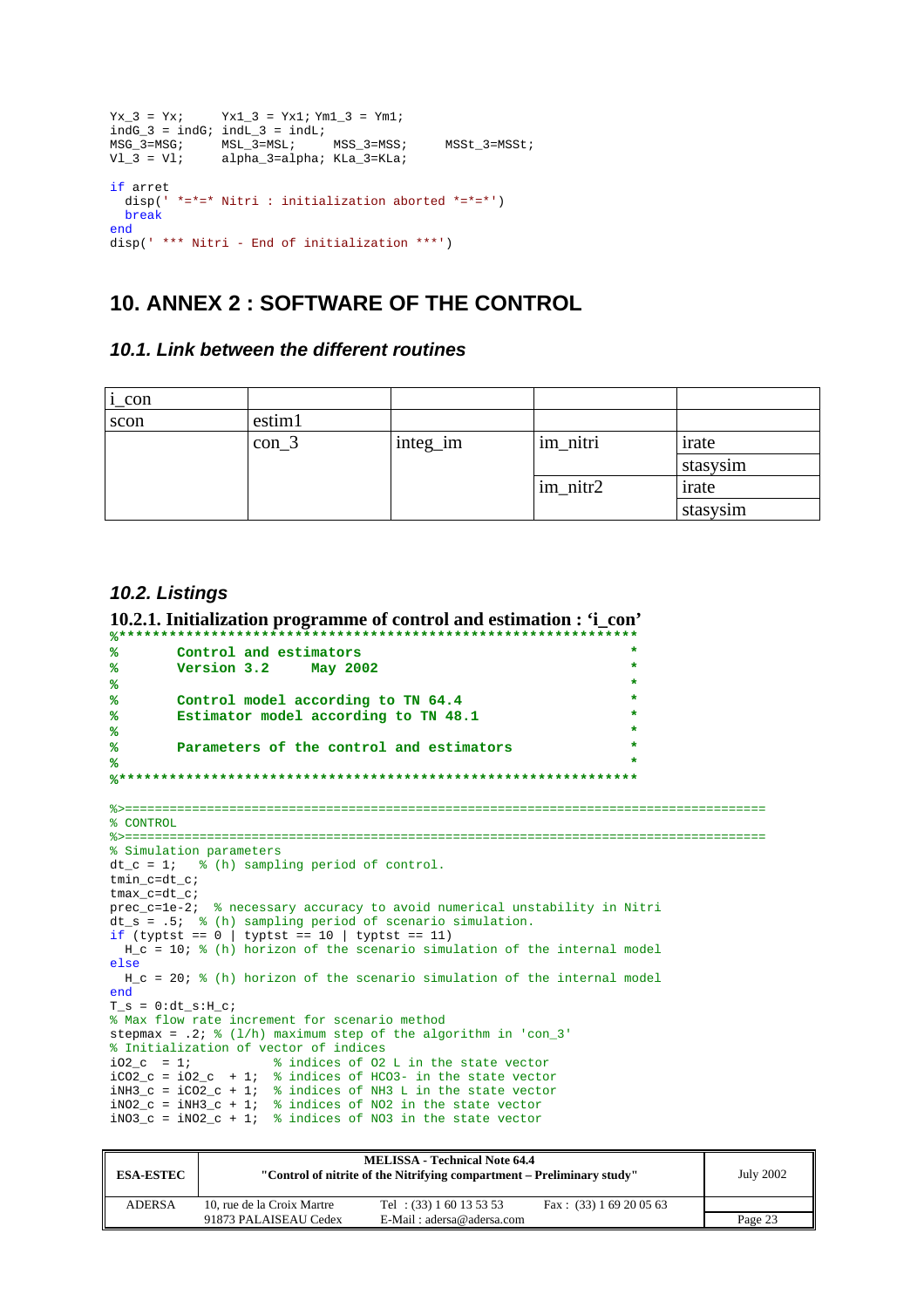```
iPO4_c = iNO3_c + 1; % indices of PO4 in the state vector iSO4 c = iPO4_c + 1; % indices of SO4 in the state vector
                       % indices of SO4 in the state vector
isub_c = 1:NG_3+NL_3; % ind. of subs. in state vector
iXNs_c = NG_3+NL_3+1; % ind. of act. biomass Ns in the state vector
iXNb_c = iXNs_c + 1; % ind. of act. biomass Nb in the state vector
iXag_c = NG_3+NL_3+1 :NG_3+NL_3+2*NS_3; % ind. of active and global in the state vector
% Parameters of the simplified column (internal model)
NVC = NI 3;
Kdis_c = Kdis_3; % Dissociation constant
KlNs_c = KlNs_3;KlNb_c = KlNb_3;KmNs_{c} = KmNs_{3};
KmNb_{c} = KmNb_{3};
Yx_c = Yx_3;Yx1_c = Yx1_3;Ym1_c = Ym1_3;indG_c = indG_3;indL_c = indL_3;RG_c = RG_3;RL_C = RL_3;fG_c = fG_3;
fL_C = fL_3;epsL_c = epsL_3;epsG_c =epsG_3;epsT_c =epsG_c +epsL_c;alpha_c = alpha_3;
KLa_c = KLa_3;Gin_c = Gin_3; % Gas flow rate
Fin c = Fin 3;
VG_c = VB_3*epsG_c; % volume of gas of the simplified column
VL_c = VB_3*epsL_c; % volume of liq of the simplified column
mumaxc = mumax 3i\frac{1}{\text{maint}} = \frac{1}{\text{maint}} 3;
[A_c, B_c, C_c, D_c, E_c] = stasysim(NG_3, NL_3, Gin_c, Fin_c, VG_c, VL_c, ...
                                    alpha_c, Kdis_c, KLa_c); 
%>======================================================================================
% ESTIMATORS
%>======================================================================================
dt_e = .1; % (h) sampling period of estimators.
              % For model 3, dte=.1 h is necessary for the integrative method (otherwise, 
unstable)<br>* -------
%>-----------------------------------------------------------------------------
% PARAMETERS OF ESTIMATORS
% 1_ Estimators type 1 & 3
  VA_e = VA_3;VB_e = VB_3;VC_e = VC_3; VG_e = VA_e*epsG_c/epsT_c + VB_e*epsG_c + VC_e*epsG_c/epsT_c; % volume of gas of the 
equivalent column
   VL_e = VA_e*epsL_c/epsT_c + VB_e*epsL_c + VC_e*epsL_c/epsT_c; % volume of liq of the 
equivalent column
% 2_ Estimator type 3 only
  RLm = RL;
  RGm = RG;
   gamma = .5; % volumetric ratio first part / total column
   VG1 = gamma*VG_e; % volume of gas of the first part of the column
   VL1 = gamma*VL_e; % volume of liq of the first part of the column
   VG2 = VG_e - VG1; % volume of gas of the second part of the equivalent column
 VL2 = VL_e - VL1; % volume of liq of the second part of the equivalent column
                  %>-----------------------------------------------------------------------------
% CONSTANTS OF ESTIMATORS 1 & 3
% 1_ Coefficients of the linear system binding rate and biomass concentration
  signal1 = Yx1(3,1) * mmax_c(1) + Ym1(3,1) * maint_c(1); % for NH3 and Nitrosomonas\sigma sigmal2 = Yx1(3,2) * mumax_c(2) + Ym1(3,2) * maint_c(2); % for NH3 and Nitrobacter
  s_j = S_j = S_j = S_j = S_j = S_j = S_j = S_j = S_j = S_j = S_j = S_j = S_j = S_j = S_j = S_j = S_j = S_j = S_j = S_j = S_j = S_j = S_j = S_j = S_j = S_j = S_j = S_j = S_j = S_j = S_j = S_js_1(5,2) * mumax_c(2) + Ym1(5,2) * maint_c(2); % for NO3 and Nitrobacter<br>sigma22 = Yx1(5,2) * mumax_c(2) + Ym1(5,2) * maint_c(2); % for NO3 and Nitrobacter
  sigma31 = Yx1(4,1) * mmax_c(1) + Ym1(4,1) * main_c(1); % for NO2 and Nitrosomonassigma32 = Yx1(4,2) * mux_c(2) + Ym1(4,2) * main_c(2); % for NO2 and Nitrobacter
% 2_ Coefficients of the linear system binding rates of NH3 NO3 and NO2
   den = sigma11*sigma22 - sigma12*sigma21; 
   beta1 = (sigma22*sigma31 - sigma21*sigma32)/den; 
  beta2 = (sigma1*sigma32 - sigma12*sigma12*)
```

| <b>ESA-ESTEC</b> |                            | <b>MELISSA - Technical Note 64.4</b><br>"Control of nitrite of the Nitrifying compartment – Preliminary study" |                           | <b>July 2002</b> |
|------------------|----------------------------|----------------------------------------------------------------------------------------------------------------|---------------------------|------------------|
| <b>ADERSA</b>    | 10. rue de la Croix Martre | Tel : $(33) 1 60 13 53 53$                                                                                     | Fax: $(33)$ 1 69 20 05 63 |                  |
|                  | 91873 PALAISEAU Cedex      | $E-Mail : adersa@adersa.com$                                                                                   |                           | Page 24          |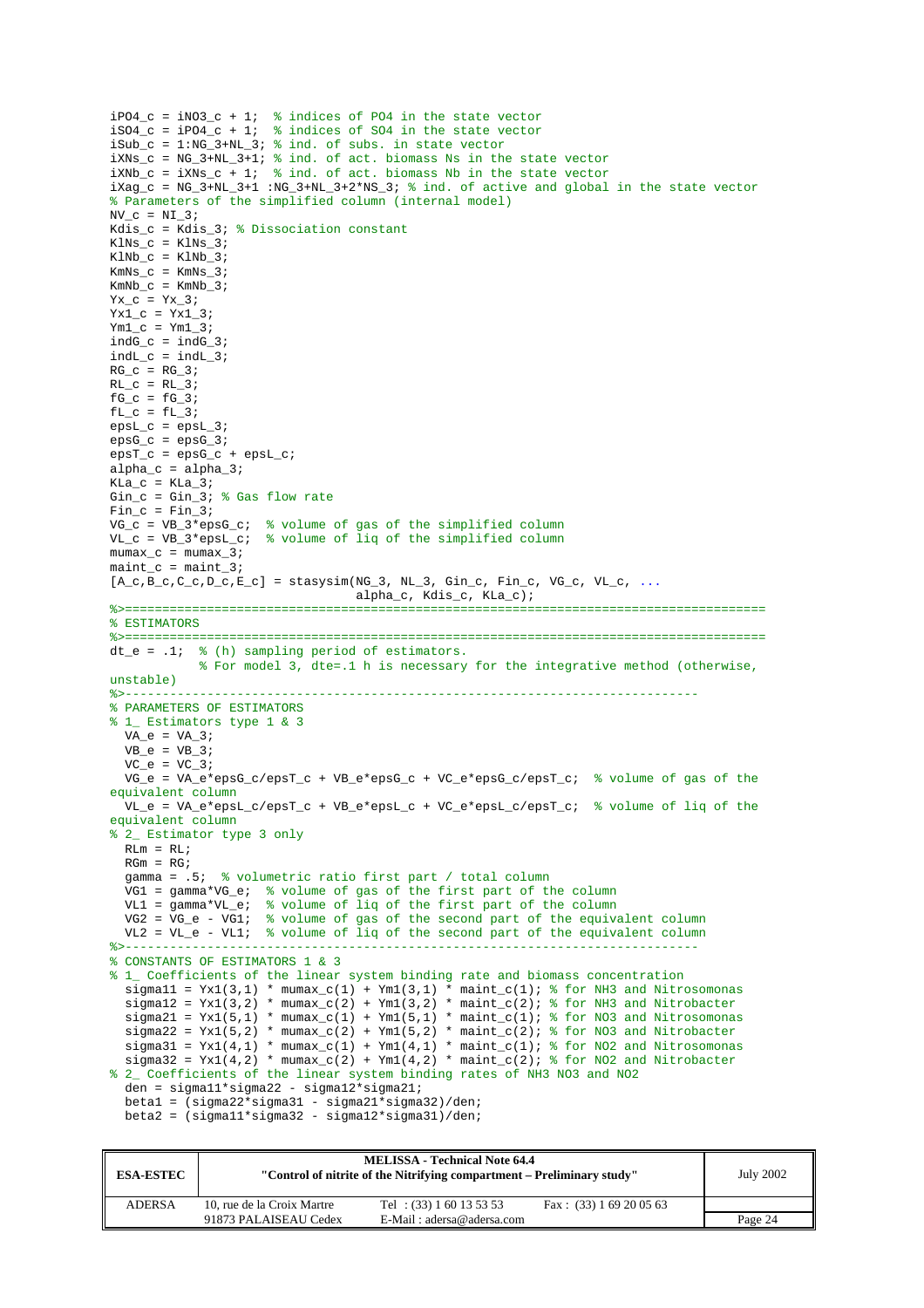```
deltal1 = sigma22/den;<br>deltal2 = -sigma12/den;
delta21 =-sigma21/den; delta22 = sigma11/den;
%>-----------------------------------------------------------------------------
% Compensation term 
 compens = 0*(-.002); % mol/l
```
#### **10.2.2. Main programme of control and estimation : 'scon'**

```
function [sys,x0]=scon(tn,x,u,flag, ...
             dt_c,dt_e,u0_c,H,T_s,NL,NG,NS,NI,NV, ...
             iSub,iXNs,iXNb,iXag, ...
             KlNs,KlNb,KmNs,KmNb,mumax,maint, ...
             Yx,Yx1,Ym1,VG_c,VL_c,VL_e,alpha,Kdis,KLa,Gin,stepmax, ...
             beta1,beta2,delta11,delta12,delta21,delta22,compens,ind_3e, ...
             dimx_e,dimx_c,dimi_c) 
% SCON S-Function to manage the calling time of the nitrite control (with 
SIMULINK)
% the nitrite estimator
% Synopsis
% [sys,x0]=scon(tn,x,u,flag,dt, ...)
%
% Parameters
% dt sampling period of the control
% u0 initial inputs (to compute the initial value of x)
% The other parameters are defined in file 'i_con.m'
%
% Input 'u' (column vector)
% u(1) (l/h) liquid flow rate
% u(1+[1:NG]) (mol/l) conc. in the Gas input flow 
% u(1+NG+[1:NG+NL]) (mol/l) conc. in the Liquid input flow 
       % u(1+2NG+NL+[1:NG,NG+[2:NL]])(mol/l) conc. of O2 CO2 NH3 NO3 PO4 SO4 in the 
L output flow 
% u(3NG+2NL+1) (l/h) required flow rate 
% u(3NG+2NL+2) (mol/l) NO2 setpoint (or NO2 max constrain) 
%
% State
% (mol/l) forecast max of NO2 and temporal NO2 on horizon H
%
% Output
        % (mol/l) forecast max of NO2 and temporal NO2 on horizon H
%
% Version 1.0 May 2002
global tnc 
global coefil3 
global itest_e % to be cancelled in the C programme
%> Array sizing and initial conditions ----------------------------------------------
if flag==0.
 [m, n] = size(T_s);sys = [0 % continuous states
    dimx_e+dimx_c+dimi_c % discrete states for estimator and control
   dimx_e+dimx_c+dimi_c % outputs for estimator and control<br>dimi_c % inputs for estimator and control
                      % inputs for estimator and control
   0 % discontinuous ...
   0 % direct feedthrough
   ]; 
   % Initialisation of x of estimator
   x0e = \text{estim1}([], u0_c(\text{ind}_3e), \text{flag}, dt_e, \text{VL}_e, \text{Kdis}(NG), \text{alpha}(NG), \text{Gin}, \text{beta}, \text{beta2}, \ldots) delta11,delta12,delta21,delta22,compens); 
  % Initialisation of x of control
```

| <b>ESA-ESTEC</b> |                            | <b>MELISSA - Technical Note 64.4</b><br>"Control of nitrite of the Nitrifying compartment – Preliminary study" |                           | July 2002 |
|------------------|----------------------------|----------------------------------------------------------------------------------------------------------------|---------------------------|-----------|
| <b>ADERSA</b>    | 10, rue de la Croix Martre | Tel : $(33) 1 60 13 53 53$                                                                                     | Fax: $(33)$ 1 69 20 05 63 |           |
|                  | 91873 PALAISEAU Cedex      | E-Mail: adersa@adersa.com                                                                                      |                           | Page 25   |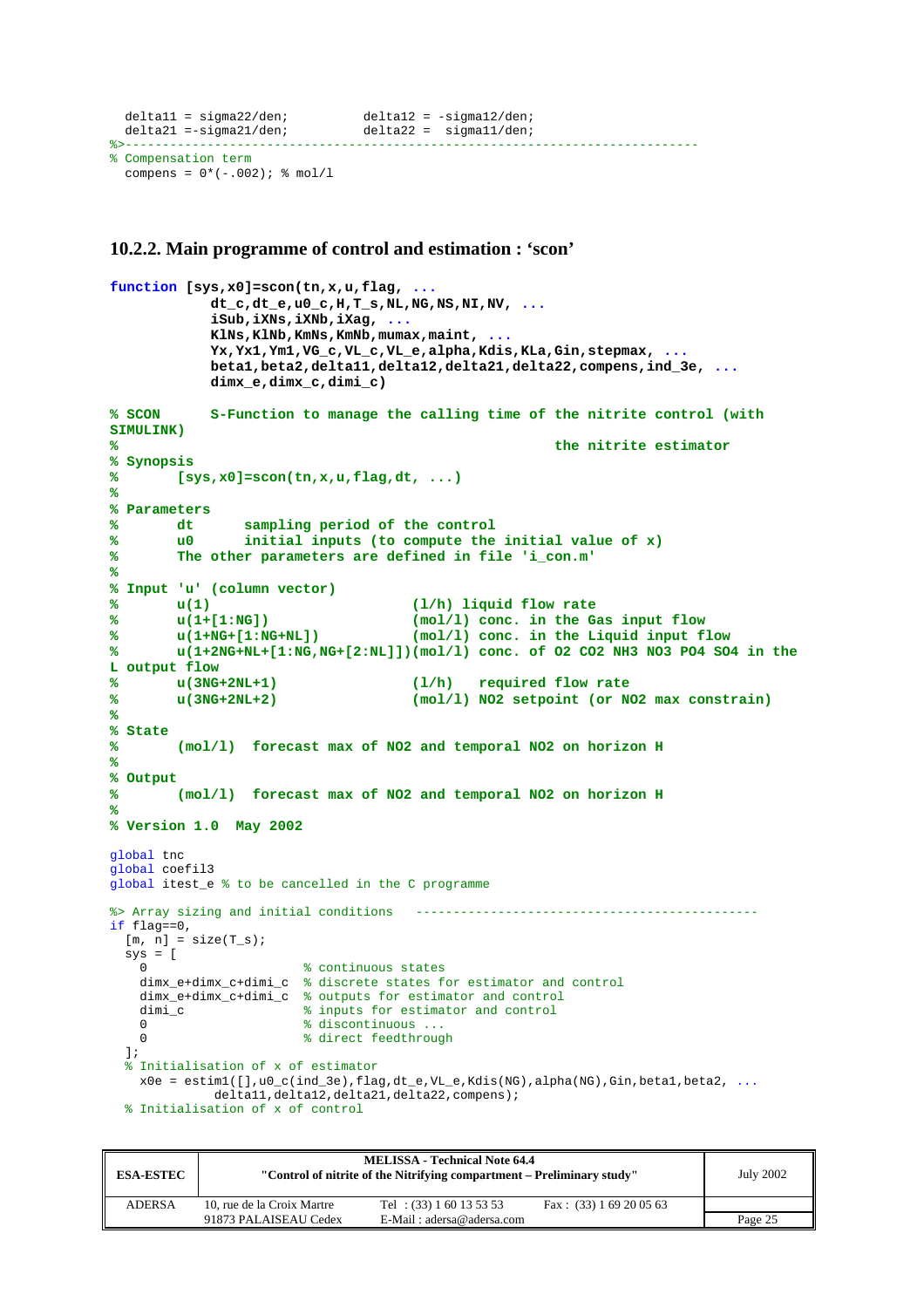```
[ temps, x0c] = con_3(...
            [u0\;c\,ix0e([3,5,6])), H, T s, NL, NG, NS, NI, NV, ...
             iSub, iXNs, iXNb, iXag, ...
             KlNs, KlNb, KmNs, KmNb, mumax, maint, Yx, Yx1, Ym1, ...
             VG_c, VL_c, alpha, Kdis, KLa, Gin, stepmax, VL_e); 
   % Initialisation of time between to successive runnings of control
  tnc = dt c;
   % Initialisation of x of the S_function
  x0 = [x0e; x0c; 
        u0_c];
%> Discrete state x(n+1) -----------------------------------------------------------
elseif abs(flag)==2, 
   if abs( round(tn/dt_e)-(tn/dt_e) ) < sqrt(eps), 
     % Filtering the signals
     %ufil3 = coefil3*ufil3 + (1-coefil3)*u;
    ufil3 = coefil3*x(dimx_e+dimx_c+[1:dimi_c]) + (1-coefil3)*u;%> Computation of the state x(n+1) at each sampling period (estimator)
    % Inputs of the estimator<br>% ue(1) (1/h) li
     % ue(1) (l/h) liquid flow rate
     % ue(2) (mol/l) total NH3 conc. in the liquid input flow 
    % ue(3) (mol/l) NO2 conc. in the liquid input flow<br>% ue(4) (mol/l) NO3 conc. in the liquid input flow
                     (mol/l) NO3 conc. in the liquid input flow
     % ue(5) (mol/l) total NH3 conc. in the liquid output flow
     % ue(6) (mol/l) NO3 conc. in the liquid output flow
    ue = u(ind_3e);xe = x(1:dim x_e) syse = estim1(x(1:dimx_e),ufil3(ind_3e),flag,dt_e,VL_e,Kdis(NG),alpha(NG),Gin,beta1,beta2, 
...
               delta11,delta12,delta21,delta22,compens); 
    sys = [syes: x(dimx_e+[1:dimx_c]); ufil3];if \simitest_e % if 0 --> checking of estimator alone (without control)
      if tnc >= dt c %> Computation of the state x(n+1)at each sampling period (control)
         tn 
         tic 
         % syse([3,5,6]) ==> estimation of NO2 according to the integrative method
         % syse([4,5,6]) ==> estimation of NO2 according to the Laplace transfer
        [ temps, sysc] = con_3(...
          [ufil3:syse([3,5,6])], H, T_s, NL, NG, NS, NI, NV, ... iSub, iXNs, iXNb, iXag, ...
           KlNs, KlNb, KmNs, KmNb, mumax, maint, Yx, Yx1, Ym1, ...
           VG_c, VL_c, alpha, Kdis, KLa, Gin, stepmax, VL_e); 
         toc 
         sys(dimx_e+[1:dimx_c]) = sysc; 
        tnc = 0; end
      tnc = trc + dt_e + eps; end
   else
    sys = xi end
%> System outputs -------------------------------------------------------------------
elseif flag==3, 
  sys = xi%> Instant of the next call
                              %> Instant of the next call ---------------------------------------------------------
elseif flag==4,<br>
ns = tn/dt_e;% number of simulations
  %sys = dt_e * (1 + \text{floor}(ns + 1e-13*(1+ns)));
 sys = dt e * (1 + floor(ns + eps*(1+ns)));
%> ------------------------------------------------------------------------------------
else
 sys = []end
```

| <b>ESA-ESTEC</b> |                            | <b>MELISSA - Technical Note 64.4</b><br>"Control of nitrite of the Nitrifying compartment – Preliminary study" |                           | <b>July 2002</b> |
|------------------|----------------------------|----------------------------------------------------------------------------------------------------------------|---------------------------|------------------|
| <b>ADERSA</b>    | 10. rue de la Croix Martre | Tel : $(33) 1 60 13 53 53$                                                                                     | Fax: $(33)$ 1 69 20 05 63 |                  |
|                  | 91873 PALAISEAU Cedex      | $E-Mail : adersa@adersa.com$                                                                                   |                           | Page 26          |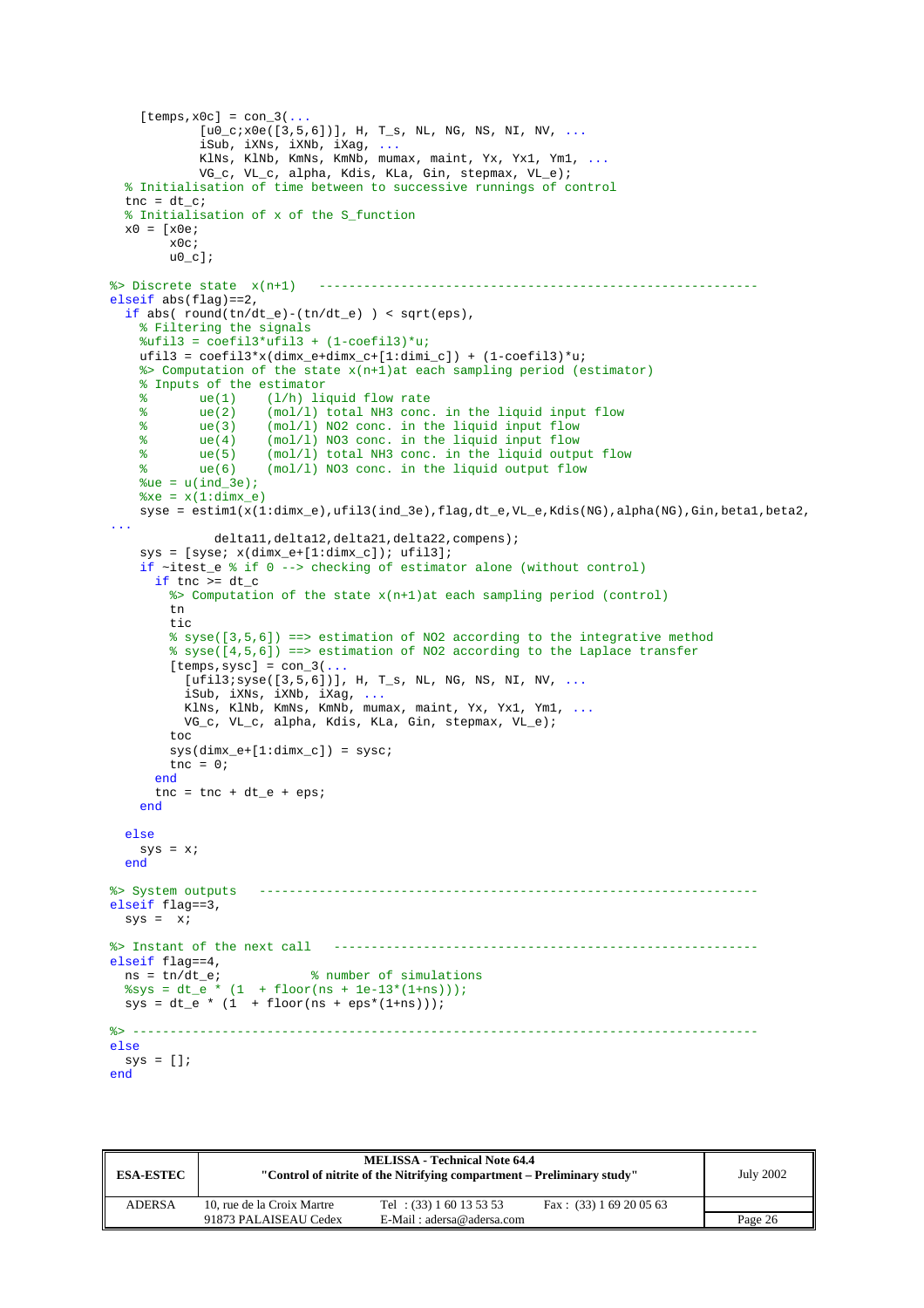```
10.2.3. Estimator : 'estim1'
```

```
%**************************************************************
        % Biomass and Nitrite estimators (model 1) *
% Version 3.2 May 2002 *
% *
% Estimator model according to TN 48.1 *
% *
% The model of the estimator is a mere first order *
       % in which the biomass is constant throughout the volume*
% *
% Estimation is computed by 2 methods : *
        % .1 integration (result in variables 'Xi' & 'Xic') *
% .2 Laplace transfer according to TN 48.1 p.18 *
% (result in variables 'Xi2' & 'Xi2c') *
% *
%**************************************************************
% . time period of the predictor : between 0.1 and 1 hour *
% . [NO2-] at input of column is assumed null *
%**************************************************************
function x out = estim1(x,u,flag,dt,VL,Kdis h,alpha h,Gin,beta1,beta2, ...
                    delta11,delta12,delta21,delta22,compens) 
% Inputs
\frac{2}{6} ------<br>Fin = u(1);
   Fin = u(1); \frac{1}{2} (1/h) liquid flow rate<br>dL_h = u(2)/(1+Kdis_h); \frac{1}{2} (mol/l) NH3_total at c
   dL_h = u(2)/(1+Kdis_h); % (mol/l) NH3_total at column input dL_i = u(3); % (mol/l) NO2 at column input
   dL_i = u(3);<br>dL_a = u(4);<br>\frac{d}{dx} = u(4);<br>\frac{d}{dx} = \frac{u(4)}{x};<br>\frac{d}{dx} = \frac{u(4)}{x};<br>\frac{d}{dx} = \frac{u(4)}{x};
                             \frac{1}{2} (mol/l) NO3 at column input
   Xb(1,1)= u(5)/(1+Kdis_h); % (mol/l) NH3_total at column output
   Xb(2,1)=u(6); % (mol/l) NO3 at column output
     %> Derivative of measurement of NH3 and NO3 at column output
    if flag == 0, % initialization (assumption of steady state)
     dXb = zeros(size(Xb));
    else 
     dXb = (Xb-x(7:8)) / dt;
    end
% If 'Fin' null, estimation is frozen
% -----------------------------------
    if Fin <= 0, x_out=x; break, end
% Estimation of biomass and nitrite
% - - - - - - - - coef = 1+Kdis_h+alpha_h*Gin/Fin; 
   coeff1 = beta1*coeff; % Liquid time constant (for the whole column)
   tau1 = Fin/VL;alph = exp(-dt *tau1);
     % 1. Computation of the (NH3 and NO3-) variation rate
   *1 = (tau_h * dXb(jj,1) + Xb(jj,1) - G1_h * dL_h(jj) - G2_h * dG_h(jj)) ...<br>
*(G3 h;% [NH3] rate
   r1 = (dXb(1) + (Xb(1)-dL_h)*tauL1)*code; (NH3) rate
   r2 = dXb(2) + (Xb(2) - dL_a)*tauL1; % [NO3] rate
    % 2. Mean productive Ns & Nb biomass concentration in the column
   Cx(1,1) = delta11*r1 + delta12*r2;Cx(2,1) = delta21*r1 + delta22*r2; % 3. production rate of nitrite in last tank of the column
   r3 = \text{beta1*}r1 + \text{beta2*}r2; % [NO2] rate
    % 3. concentration of nitrite in last tank of the column (Laplace transfer)
   e = -(dL_i + beta2*dL_a + coef1*dL_h); if flag == 0, % initialization (assumption of steady state)
      s1=e; % init. of the first order (static gain equal to 1)
    else
     s1 = x(12);
    end
   sl = alpha*sl + (1-a1ph)*e;s2 = \frac{1}{2} = beta2*Xb(2) + coef1*Xb(1);
```

| <b>ESA-ESTEC</b> |                            | <b>MELISSA - Technical Note 64.4</b><br>"Control of nitrite of the Nitrifying compartment – Preliminary study" |                           | <b>July 2002</b> |
|------------------|----------------------------|----------------------------------------------------------------------------------------------------------------|---------------------------|------------------|
| <b>ADERSA</b>    | 10, rue de la Croix Martre | Tel : $(33) 1 60 13 53 53$                                                                                     | Fax: $(33)$ 1 69 20 05 63 |                  |
|                  | 91873 PALAISEAU Cedex      | E-Mail: adersa@adersa.com                                                                                      |                           | Page 27          |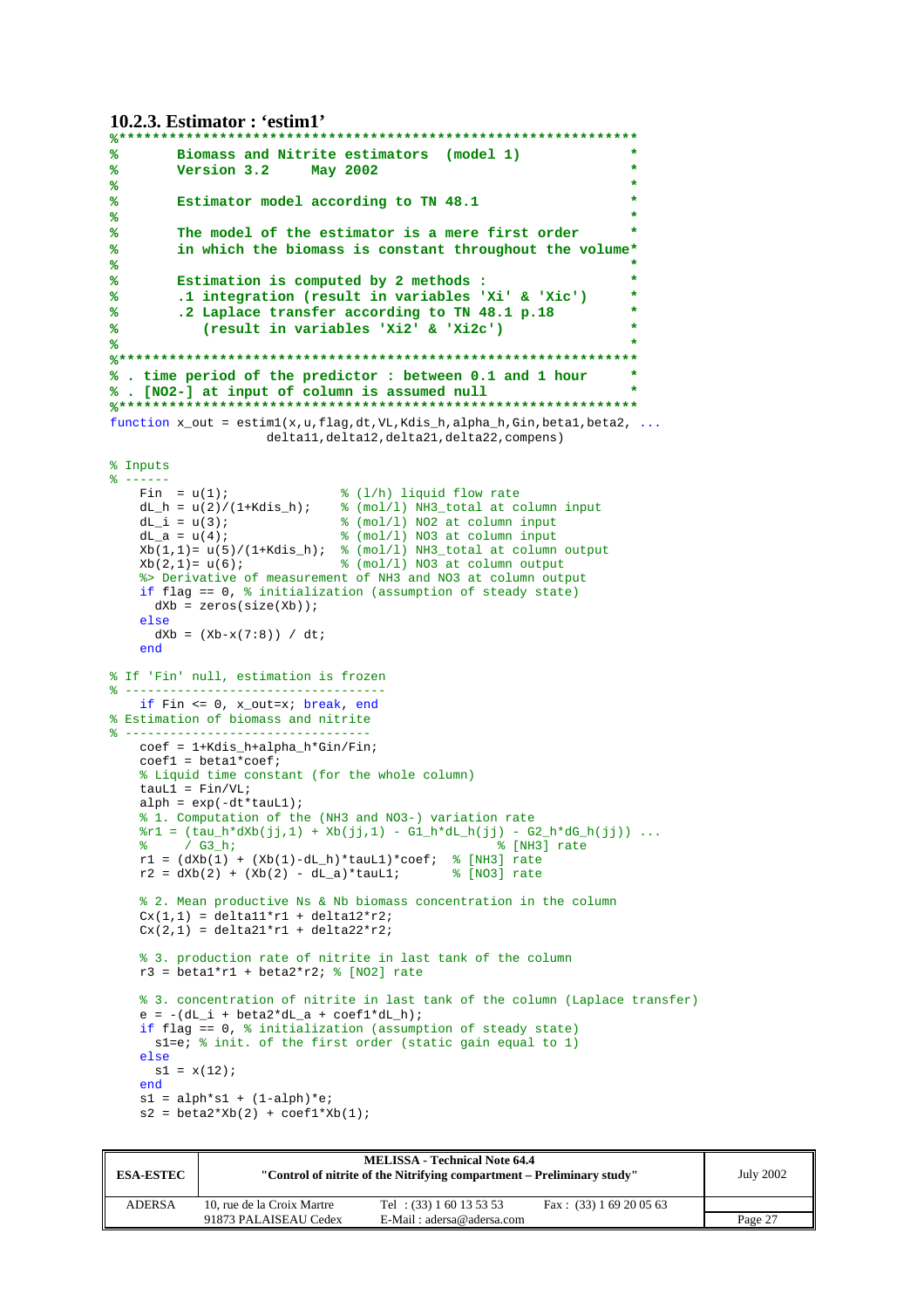```
Xi2 = s1 + s2;Xi2c = max(0,Xi2 + compens); % Concentration >= 0
     % 4. concentration of nitrite in last tank of the column (integration of the variation 
rate of NO2)
     if flag == 0, % initialization (assumption of steady state)
       Xi=Xi2; % init. of the integration
     else
      Xi = x(1) + (-x(1)*tau1 + r3)*dt; end
    Xic = max(0, Xi + compens); % Concentration >= 0
      % Saving in x
     % Index Unit Definition
     x_out=[ 
       Xi; \frac{1}{2} (mol/l) [NO2] estimated in the liquid output flow; integrative method<br>Xi2; \frac{1}{2} (mol/l) [NO2] estimated in the liquid output flow; Laplace transfer
                     (mol/1) [NO2] estimated in the liquid output flow; Laplace transfer
       Xic; \frac{1}{2} 3 (mol/l) x(1) with bias compensation
       Xi2c; \frac{2}{3} \frac{4}{3} (mol/1) x(2) with bias compensation
       Cx; \frac{8}{5}, 6 (g/l) estimated Ns & Nb productive biomass concentration<br>
\frac{8}{7} \frac{7}{8} (mol/l) Xb at previous time n
       x + 7, x + 7, x + 8 (mol/l) x + 1; x + 9 (mol/h) x + 1 = indirect measurem
       r1; \frac{9}{2} (mol/h) r1 = indirect measurement of variation rate of NH3<br>r2; \frac{9}{2} (mol/h) r1 = indirect measurement of variation rate of NO3
              \frac{2}{3} 10 (mol/h) r1 = indirect measurement of variation rate of NO3
        r3; % 11 (mol/h) r1 = indirect measurement of variation rate of NO2 
 s1; % 12 (mol/h) s1 = internal variable of Laplace transfer at previous time n
 s2]; % 13 (mol/h) s2 = internal variable of Laplace transfer
```

```
10.2.4. Main programme of control : 'con_3'
```

```
%**************************************************************
% Nitrite production control *
% Version 1.0 May 2002 *
% *
% Internal model according to TN 64.4 *
% *
%**************************************************************
function [T_s, cs_out] = con_3(...
           u, H, T_s, NL, NG, NS, NI, NV, ...
           iSub, iXNs, iXNb, iXag, ...
           KlNs, KlNb, KmNs, KmNb, mumax, maint, Yx, Yx1, Ym1, ...
           VG, VL_c, alpha, Kdis, KLa, Gin, stepmax, VL_e) 
global ut_c 
% Input 'u' (column vector)
% u(1) (l/h) liquid flow rate
% u(1+[1:NG]) (mol/l) conc. in the Gas input flow<br>% u(1+NG+[1:NG+NL]) (mol/l) conc. in the Liquid input f
% u(1+NG+[1:NG+NL]) (mol/l) conc. in the Liquid input flow 
% u(1+2NG+NL+[1:NG,NG+[2:NL]])(mol/l) conc. of O2 CO2 NH3 NO3 PO4 SO4 in the L output 
flow 
% u(3NG+2NL+1) (l/h) required flow rate 
% u(3NG+2NL+2) (mol/l) NO2 setpoint (or NO2 max constrain)<br>% u(3NG+2NL+3) (mol/l) estimated conc. of NO2 at column ou
% u(3NG+2NL+3) (mol/l) estimated conc. of NO2 at column output 
% u(3+3NG+2NL+[1:NS]) (mol/l) estimated conc. of biomass at column output 
% Output 'cs_out' (column vector) : concentration of NO2 (scenario on horizon H)
% The parameters of the simplified column (H, NL ...) are defined in file 'i_con.m'
% Simulation or general parameters
tdeb=0; 
tfin=H; 
T = [tdeb, tfin];nl = max(size(T s));cs1 = zeros(n1,1);nu = max(size(u));% Iterative algorithm parameters
cntmax = 20: \frac{20}{3} max counter of iterations
epsabs = .01; %absolute accuracy
% NO2 setpoint
spNO2 = u(nu-3);
% Computation of the limiting terms 'a1' & 'a2'
CB0 = u(1+2*NG+NL+[1:NG])./(1+Kdis); % conc. of biphasic compounds in part B of the simplified 
column
xNO2 = u(nu-2); % NO2 estimation
```

| <b>ESA-ESTEC</b> |                            | <b>MELISSA - Technical Note 64.4</b><br>"Control of nitrite of the Nitrifying compartment – Preliminary study" |                           | <b>July 2002</b> |
|------------------|----------------------------|----------------------------------------------------------------------------------------------------------------|---------------------------|------------------|
| <b>ADERSA</b>    | 10, rue de la Croix Martre | Tel : $(33) 1 60 13 53 53$                                                                                     | Fax: $(33)$ 1 69 20 05 63 |                  |
|                  | 91873 PALAISEAU Cedex      | E-Mail: adersa@adersa.com                                                                                      |                           | Page 28          |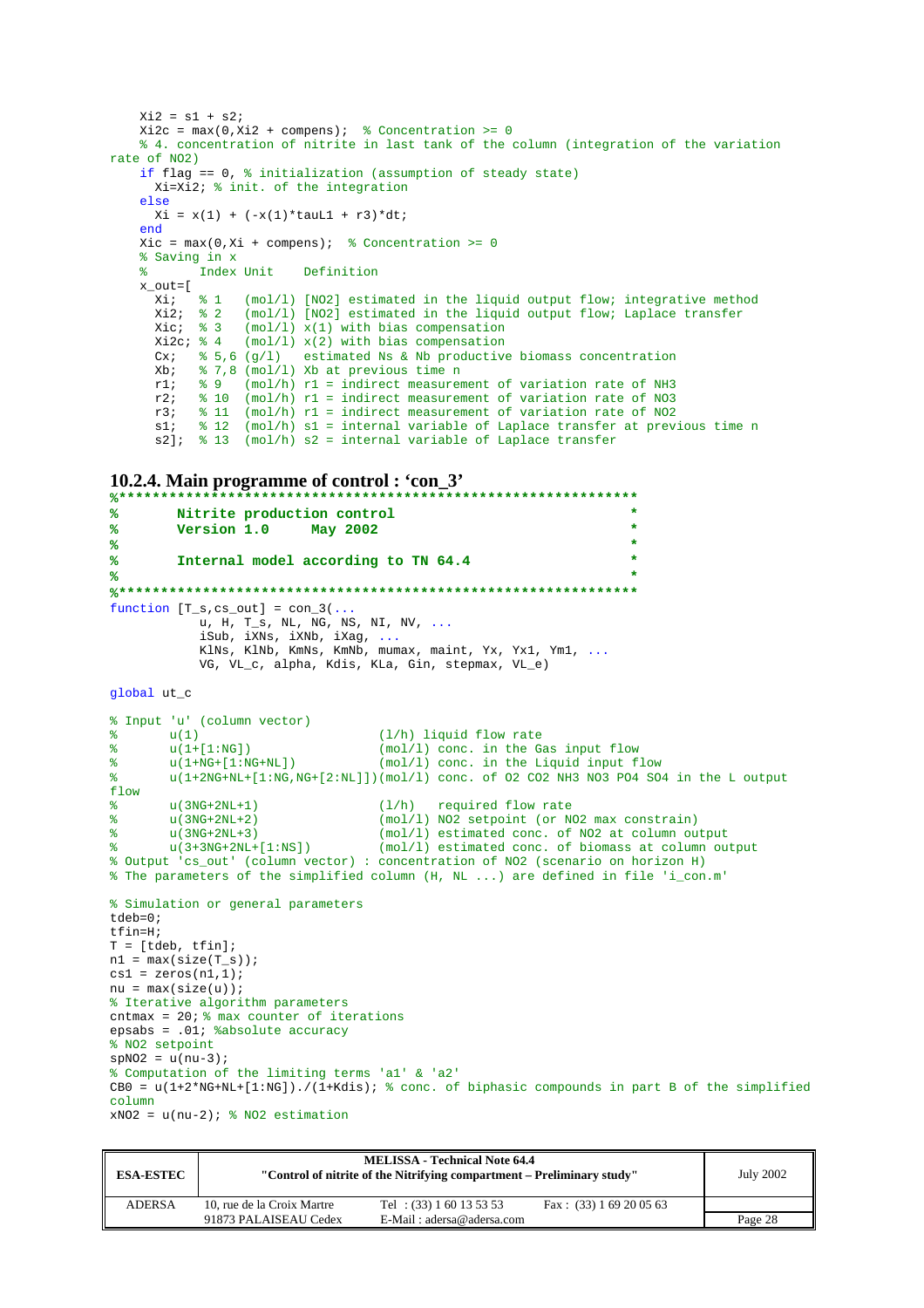$xO2 = CBO(1)$ ; % 02 measurement at column output  $xNH3 = CB0(NG)$ ; molecular NH3 at column output a1 =  $x02$  .\*  $xNH3$  ./ (KlNs(1) +  $x02$ ) ./ (KlNs(2) +  $xNH3$ );  $a2 = x02$  .\*  $xNO2$  ./  $(KlNb(1) + x02)$  ./  $(KlNb(2) + xNO2)$ ; % State vector CX0 = u(nu-1:nu) ./ [alia2] \* VL\_e/VL\_c; % estimated active biomass Ns & Nb<br>  $X0 =$  [CB0; % conc. of biphasic compounds in part B of the (CB0;  $\frac{8 \text{ conc. of biphasic compounds in part B of the simplified column}}{8 \text{ conc. of NO2 estimated in part B of the simplified column}}$  $\frac{1}{2}$  conc. of NO2 estimated in part B of the simplified column  $u(1+3*NG+NL+[1:NL-1])$ ; % conc. of NO3 PO4 SO4 in part B of the simplified column  $CX0$ ; CX0;  $\begin{array}{ccc} \texttt{CCX0:} & \texttt{% conc. of active biomass} \\ \texttt{CCX0}: & \texttt{% conc. of total biomass} \end{array}$ % conc. of total biomass (set to conc. of active biomass) % Process inputs  $dG = (u(1+[1:NG]) * ones(size(T)))$  $CL0 = u(1+NG+[1:NG+NL])$ ./[1+Kdis; ones(NL,1)];  $dL = (CL0 * ones(size(T)))$ utp = [T' dG dL]; % partial inputs %> Computation of the interval for dichotomy method %> ----------------------------------------------- x1 = u(1); % init of input of the non linear function if  $x1 \le 0$ ,  $x1 =$ stepmax/10; end idichoto=0; for  $cnt = 1:cntmax$ Fint =  $(x1 * ones(size(T)))$ ut\_c =  $[$ utp Fint];  $%$  complete inputs [temps, cs] = integ\_im( ... ut\_c, tdeb, tfin, ... X0, NL, NG, NS, NI, NV, ... iSub, iXNs, iXNb, iXag, ... KlNs, KlNb, KmNs, KmNb, mumax, maint, Yx, Yx1, Ym1, ... VG, VL\_c, alpha, Kdis, KLa, Gin); cs1 = interp1(temps,cs(:,NV-3),T\_s); % concentration of NO2 (scenario on horizon H)  $dy = cs1(2) - cs1(1);$  % approximate derivative at origin if  $dy \ge 0$ extr1 =  $max(cs1)$ ; % extremum is the max of the non linear function else extr1 = min(cs1); % extremum is the min of the non linear function end y1 = spNO2 - extr1; % distance to the setpoint if  $cnt == 1$ if  $v1>=0$  $way = 1;$  else way =  $-1$ ; end else if  $y1*y2 \le 0$ , idichoto=1; break, end % the interval [x1 x2] is found end x2=x1; y2=y1; extr2=extr1; cs2=cs1; % saving the later point x1 = x1 + stepmax\*way; if  $x1 \le 0$ ,  $x1 = stepmax/10$ ; end if  $(abs(x1-x2) \leq 2*eps)$ disp('\*\*\* No interval found in con\_3 \*\*\*') break end  $cnt = cnt + 1;$ end  $cnt1 = crit;$ if (cnt >= cntmax) disp('\*\*\* No interval found in con\_3 \*\*\*') end %> Running dichotomy method %> ----------------------- if idichoto for  $cnt = 1:cntmax$  $x3 = (x1+x2)/2;$ Fint =  $(x3 * ones(size(T)))$ ut\_c =  $[$ utp Fint]; % complete inputs

| <b>ESA-ESTEC</b> |                            | <b>MELISSA - Technical Note 64.4</b><br>"Control of nitrite of the Nitrifying compartment – Preliminary study" |                           | <b>July 2002</b> |
|------------------|----------------------------|----------------------------------------------------------------------------------------------------------------|---------------------------|------------------|
| ADERSA           | 10, rue de la Croix Martre | Tel : $(33) 1 60 13 53 53$                                                                                     | Fax: $(33)$ 1 69 20 05 63 |                  |
|                  | 91873 PALAISEAU Cedex      | E-Mail: adersa@adersa.com                                                                                      |                           | Page 29          |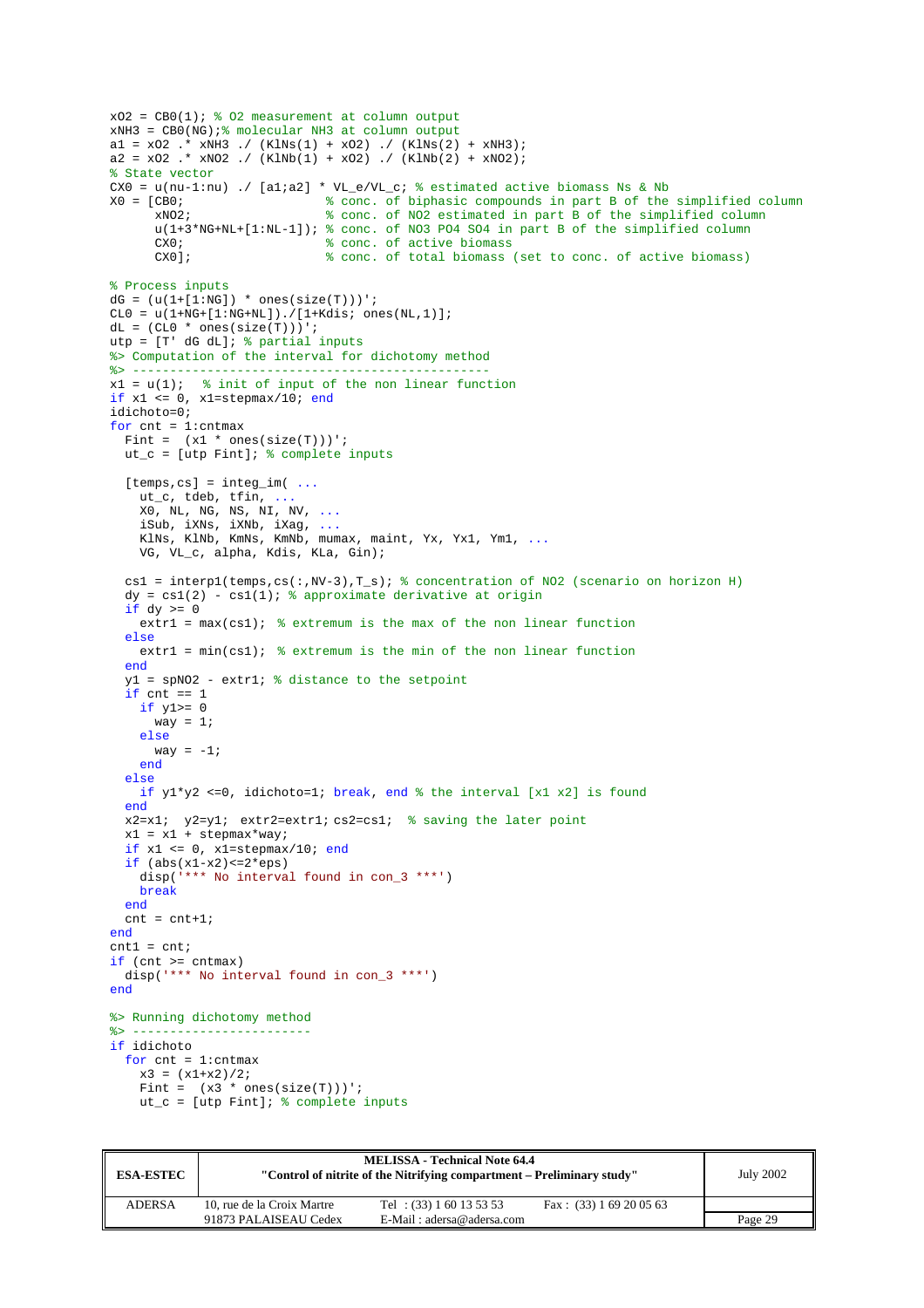```
[ temps, cs ] = integ_im( ...
      ut c, tdeb, tfin, ...
      X0, NL, NG, NS, NI, NV, \dots iSub, iXNs, iXNb, iXag, ...
       KlNs, KlNb, KmNs, KmNb, mumax, maint, Yx, Yx1, Ym1, ...
       VG, VL_c, alpha, Kdis, KLa, Gin); 
    cs3 = interpl(temps,cs(:,NV-3),T_s); % concentration of NO2 (scenario on horizon H)
    dy = cs3(2) - cs3(1); % approximate derivative at origin
    if dy \ge 0extr3 = max(css); % extremum is the max of the non linear function
     else
      extr3 = min(css); % extremum is the min of the non linear function
     end
     y3 = spNO2 - extr3; % distance to the setpoint
    if (y1*y3 < 0)x2 = x3; extr2 = extr3; 
      cs2 = cs3; else
      x1 = x3;
       y1 = y3; 
       extr1 = extr3; 
      cs1 = cs3; end
    if (abs(x2 - x1) < epsabs) break
     end
   end
  if (\text{cnt} > = \text{cnt} \text{max}) idichoto=0; 
     disp('*** No convergence in con_3 ***') 
   end
end
if idichoto 
   % Manipulated variable = min(x1, required flow rate)
 mv = min([x1, x2, u(nu-4)]); %mv = min([x1, x2]);
else
  if way == 1mv = min([10*stepmax, u(nu-4)]); else
   mv = min([stemax/10, u(nu-4)]); end
end
% Output vector
if x1 \leq x2cs_out = [mv; % manipulated variable applied to the process [x1; x2]; % interval of the manipulated variable
                               [x1; x2]; % interval of the manipulated variable
              [extr1; extr2]; % interval of the extremeum
 cnt1;cnt; % counters of iterations
 cs1; cs2]; % forecast temporal NO2 on horizon H, depending on x1 and x2
else<br>cs \text{ out } = \text{Im}vmv;<br>[x2; x1]; % manipulated variable applied to the process<br>[x2; x1]; % interval of the manipulated variable
                               % interval of the manipulated variable
             [extr2; extr1]; % interval of the extremeum<br>cnt1;cnt; % counters of iterations
                               % counters of iterations
              cs2; cs1]; % forecast temporal NO2 on horizon H, depending on x1 and x2
end
```
#### **10.2.5. Gathering several methods of integration : 'integ\_im'**

```
%**************************************************************
% Integration of the internal model on horizon H *
% Version 1.0 May 2002 *
% *
% Internal model according to TN 64.4 *
% *
%**************************************************************
function [temps,cs] = integ_im( ...
       ut, tdeb, tfin, ...
```

| <b>ESA-ESTEC</b> |                            | <b>MELISSA - Technical Note 64.4</b><br>"Control of nitrite of the Nitrifying compartment – Preliminary study" |                           |         |
|------------------|----------------------------|----------------------------------------------------------------------------------------------------------------|---------------------------|---------|
| <b>ADERSA</b>    | 10, rue de la Croix Martre | Tel : $(33) 1 60 13 53 53$                                                                                     | Fax: $(33)$ 1 69 20 05 63 |         |
|                  | 91873 PALAISEAU Cedex      | E-Mail: adersa@adersa.com                                                                                      |                           | Page 30 |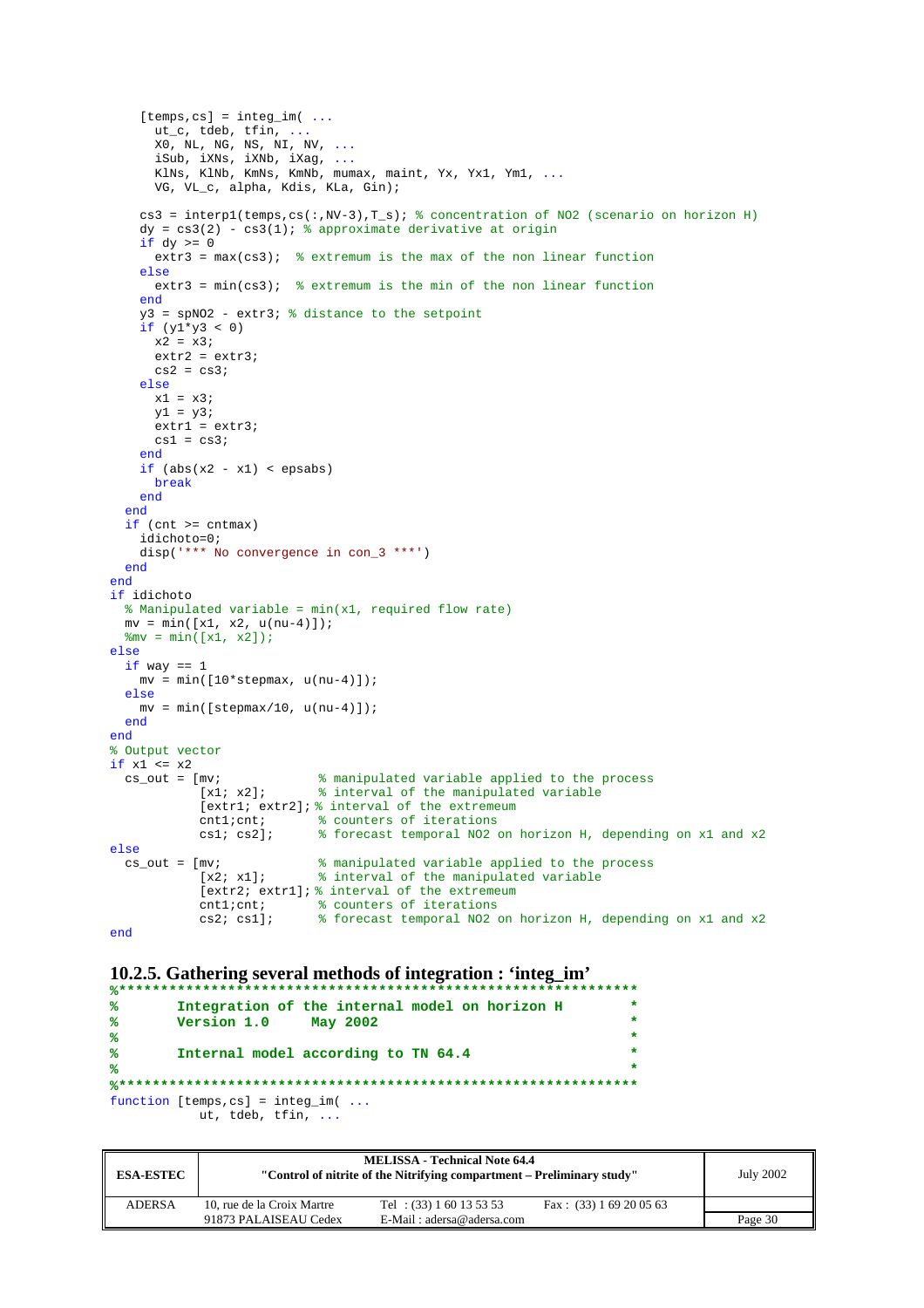```
 X0, NL, NG, NS, NI, NV, ...
 iSub, iXNs, iXNb, iXag, ...
 KlNs, KlNb, KmNs, KmNb, mumax, maint, Yx, Yx1, Ym1, ...
             VG, VL, alpha, Kdis, KLa, Gin) 
global A_c B_c C_c D_c E_c 
global Fin1_c 
global integ_prog % to be cancelled in the C language programme
if integ_prog == 1 
   % Integration parameters
   tmin=1e-3; % 4.04.00
  tmax=2;
   prec=1e-6; % necessary accuracy to avoid numerical unstability in Nitri
  options(1) = prec;options(2) = tmin;options(3) = tmax;options(4) = 1; % automatic choice gear/adams
   % Integration algorithm 
   % It has been noted after the implementation of the steady state (March 2001) that :
   % . 'Runge-Kutta 5' of Simulink in 'g_sim.m' is no more convenient (negative concentration)
   % . 'rk45' of Matlab in 'sim.m' is acceptable but is numerically noisy
   % . 'Adams/Gear' seems to be the best when called from Simulink in 'g_sim.m'
   % . 'gear' with 'options(4) = 1' seems to be the best when called from Matlab in 'sim.m'
  [temps,xx,cs] = gear('im_nitri',[tdeb tfin], [], options, ut, ...
     X0, NL, NG, NS, NI, NV, ...
     iSub, iXNs, iXNb, iXag, ...
     KlNs, KlNb, KmNs, KmNb, mumax, maint, Yx, Yx1, Ym1, ...
     VG, VL, alpha, Kdis, KLa, Gin); 
% 
elseif integ_prog == 0 
  dt_E = .01; \frac{1}{6} (h) sampling period of Euler method
  temps = [tdeb:dt_E:tfin]';
  [m, n] = size(temps);[sys,x0]=im\_nitri([],[]],[],0, ... X0, NL, NG, NS, NI, NV, ...
     iSub, iXNs, iXNb, iXag, ...
     KlNs, KlNb, KmNs, KmNb, mumax, maint, Yx, Yx1, Ym1, ...
     VG, VL, alpha, Kdis, KLa, Gin); 
  x = x0; % initial state
  cs = zeros(n, sys(3));
  u = \text{interval}(ut(:,1), ut(:,1+[1:sys(4)]), \text{ terms});for ii = 1:m for flag = [3, 1] 
       % Computation of outputs 'sys'
      [sys,xdummy]=im_nitri(temps(ii),x,u(ii,:)',flag, ...
         X0, NL, NG, NS, NI, NV, ...
 iSub, iXNs, iXNb, iXag, ...
 KlNs, KlNb, KmNs, KmNb, mumax, maint, Yx, Yx1, Ym1, ...
         VG, VL, alpha, Kdis, KLa, Gin); 
      if flag == 3cs(ii,:) = sys; % process outputs
       else
        x = x + sys' * dt_E; \frac{1}{2} integration of state
        ind = find(x \le 0);
        if \simisempty(ind), x(ind) = zeros(size(ind)); end
        ind = find(x <= 0); if ~isempty(ind), 
          disp(['Neqative concentration in integ\_im at point ii=', num2str(ii)'])
           keyboard 
          x(ind) = zeros(size(ind));
         end
       end
     end
   end
^{\circ} %
elseif integ_prog == 2 
   prec=1e-6; % necessary accuracy to avoid numerical unstability in Nitri
  [{\rm temps,xx}] \ = \ {\rm ode45}('{\rm im\_nitr2}\ ,{\rm tdeb},{\rm tfin,X0},{\rm prec})\ ; % Matrices of the state system
  Fin = ut(1, NI+2);if Fin \sim= Fin1 c \frac{2}{3} in order to divide the running time by 5
```

| <b>ESA-ESTEC</b> |                            | <b>MELISSA - Technical Note 64.4</b><br>"Control of nitrite of the Nitrifying compartment – Preliminary study" |                           | <b>July 2002</b> |
|------------------|----------------------------|----------------------------------------------------------------------------------------------------------------|---------------------------|------------------|
| <b>ADERSA</b>    | 10, rue de la Croix Martre | Tel : $(33) 1 60 13 53 53$                                                                                     | Fax: $(33)$ 1 69 20 05 63 |                  |
|                  | 91873 PALAISEAU Cedex      | $E-Mail : adersa@adersa.com$                                                                                   |                           | Page 31          |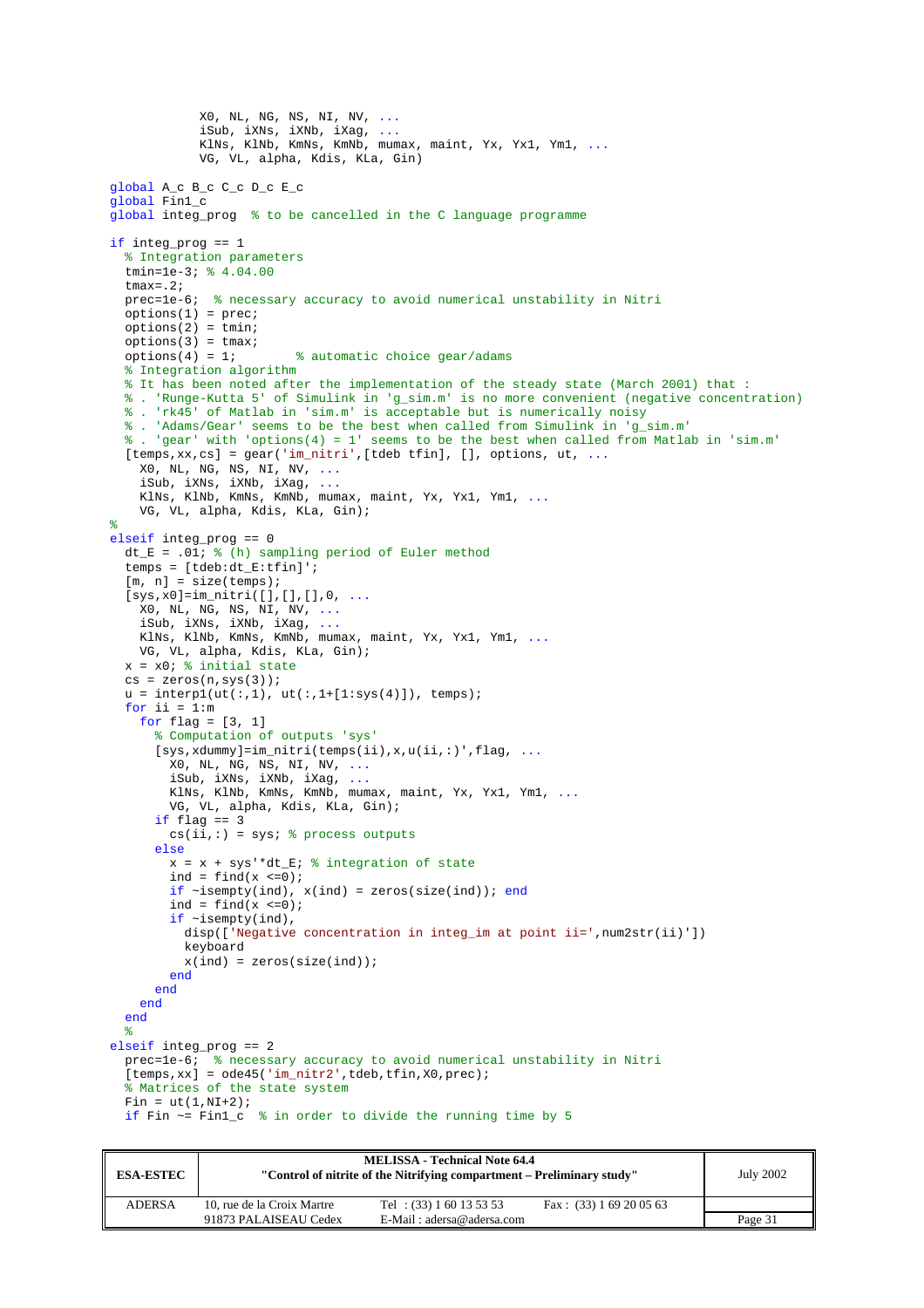```
[A_c, B_c, C_c, D_c, E_c] = stasysim(NG, NL, Gin, Fin, VG, VL, alpha, Kdis, KLa);
    Fin1 c = Fin; disp('Y State system renewal') 
   end
  [mu, nu] = size(ut);u = (interpl(ut(:,1),ut(:,2:nu-1),temps)); % subtrates
  sys = xx(:,iSub)*C_c' + u*Dc'; % output : substrates and active and global biomass :
 cs = [sys, xx(:,iXag)];end
```
**10.2.6. Integration by Matlab Sub System function (Sfunction of Matlab) : 'im\_nitri' %\*\*\*\*\*\*\*\*\*\*\*\*\*\*\*\*\*\*\*\*\*\*\*\*\*\*\*\*\*\*\*\*\*\*\*\*\*\*\*\*\*\*\*\*\*\*\*\*\*\*\*\*\*\*\*\*\*\*\*\*\*\***

```
% Nitrifying column (internal model of control) *
% Version 1.0 May 2002 *
% *
% State system according to TN 64.4 *
        Matrices of the state system are time variable
% *
% im_nitri.m : Computation of the derivative vector *
                                    and output vector
% for Matlab S_function *
% *
%**************************************************************
function [sys,x0]=im_nitri(tn,x,u,flag, ...
                        X0, NL, NG, NS, NI, NV, \dots iSub, iXNs, iXNb, iXag, ...
                         KlNs, KlNb, KmNs, KmNb, mumax, maint, Yx, Yx1, Ym1, ...
                         VG, VL, alpha, Kdis, KLa, Gin) 
global A_c B_c C_c D_c E_c 
global Fin1_c 
% IM_NITRI S-Function for simulation of the simplified nitrifying column (NB=1)
%
% Synopsis
\gamma [sys, x0]=im_nitri(tn, x, u, flag, X0, ...)
%
% Parameters
% X0 initial state vector
% The other parameters are defined in file 'i_con.m'
\epsilon% State vector x<br>% Length of
      Length of the state vector : NG+NL+2*NS
% with : NG = number of bi-phases substrates (present in Gas and Liquid)
% NL = number of mono-phase substrates (present in Liquid only)
               NS = number of strains (Nitrosomonas and Nitrobacter)
% NE = NG + NL
% NU = NE * NB
% NI = 2*NG + NL
\% NV = NI * NB<br>\% NR = 1
               NB = 1% The state vector is composed of the concentrations of the compounds<br>% of the simplified column (one tank) in liquid phase only
% of the simplified column (one tank) in liquid phase only.
% Indices of the compounds in the state vector :<br>% For a tank i (i = 1)\frac{8}{2} For a tank i (i = 1)<br>\frac{8}{2}Indice Compound
% (i-1)*NE + 1 02 in Liquid phase<br>% (i-1)*NE + 2 CO2 in Liquid phase
% (i-1)*NE + 2 CO2 in Liquid phase<br>% (i-1)*NE + NG NH3 in Liquid phase
% (i-1)*NE + NG<br>
(i-1)*NE + NG + 1 NG2<br>
NO2
        (i-1)*NE + NG + 1% (i-1)*NE + NG + 2 NO3
% (i-1)*NE + NG + 3 HPO4
% (i-1)*NE + NG + NL SO4<br>% NU + 2*(i-1)*NS + 1 Xv
% NU + 2*(i-1)*NS + 1 Xv_Ns active Nitrosomonas biomass<br>% NU + 2*(i-1)*NS + NS Xv Nb active Nitrobacter biomass
% \hbox{NU} + 2*(i-1)*NS + NS<br>% \hbox{NU} + 2*(i-1)*NS + NS<br>% \hbox{NU} + 2*(i-1)*NS + NS + 1 Xt Ns global Nitrosomonas biomass
                                    Xt_Ns global Nitrosomonas biomass
```

| <b>ESA-ESTEC</b> | <b>MELISSA - Technical Note 64.4</b><br>"Control of nitrite of the Nitrifying compartment – Preliminary study" |                            |                           | <b>July 2002</b> |
|------------------|----------------------------------------------------------------------------------------------------------------|----------------------------|---------------------------|------------------|
| <b>ADERSA</b>    | 10, rue de la Croix Martre                                                                                     | Tel : $(33) 1 60 13 53 53$ | Fax: $(33)$ 1 69 20 05 63 |                  |
|                  | 91873 PALAISEAU Cedex                                                                                          | E-Mail: adersa@adersa.com  |                           | Page 32          |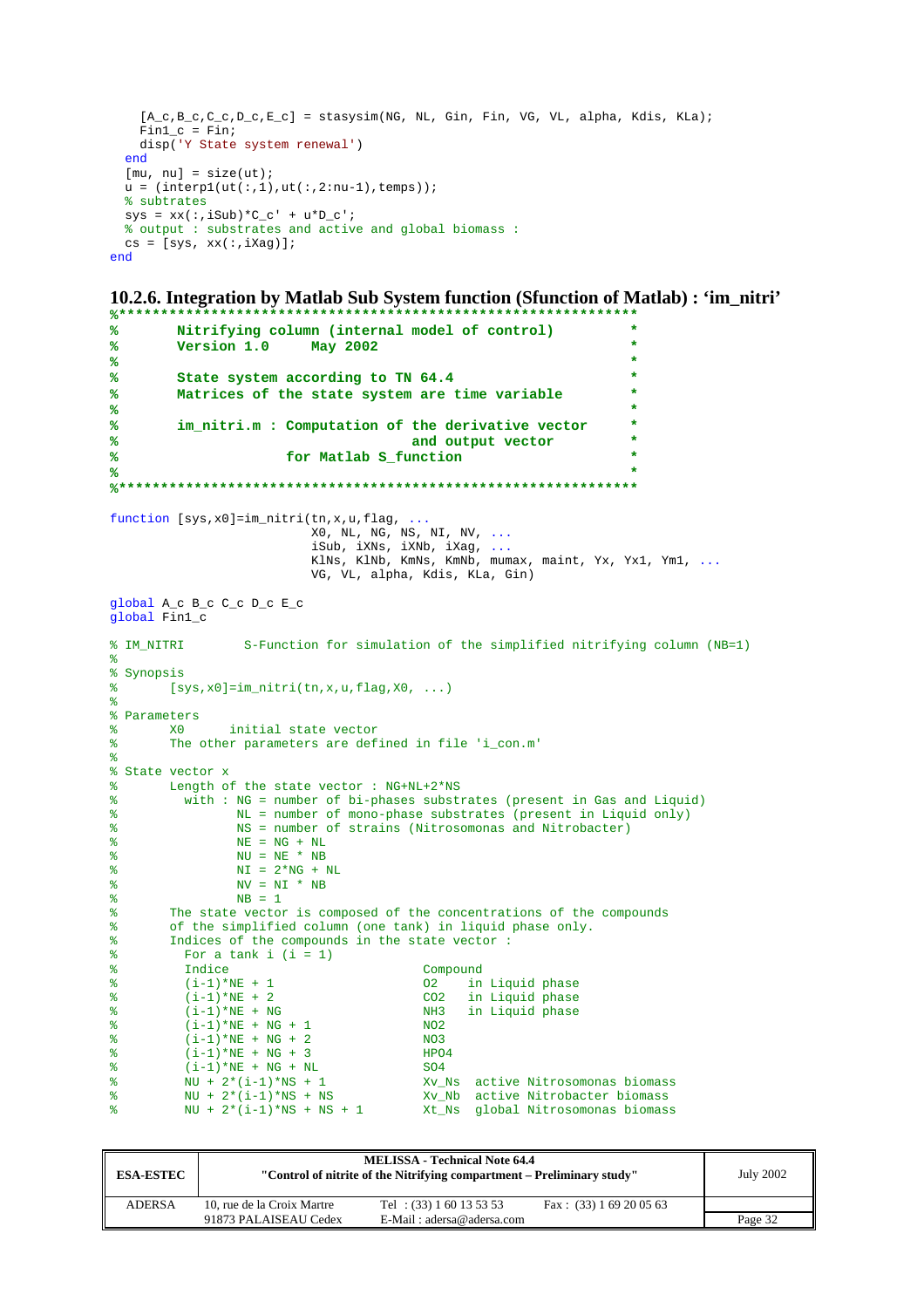```
\frac{1}{2} NU + 2*(i-1)*NS + NS + NS Xt_Nb qlobal Nitrobacter biomass
% Inputs
% The input vector is composed of 
% . the concentrations of the compounds of the incoming liquid and gas flows;
% . and of the liquid flow rate
% Indices of the compounds in the inputs vector :<br>% Indice Compound
% Indice Compound<br>% 1 02 in
% 1 02 in the incoming gas flow (flow rate : Gin)<br>% 2 002 in the incoming gas flow (flow rate : Gin)
% 2 CO2 in the incoming gas flow (flow rate : Gin)
% 3 NH3 in the incoming gas flow (flow rate : Gin)
% NG + 1 O2 in the incoming liquid flow (flow rate : Fin)
% NG + 2 CO2 in the incoming liquid flow (flow rate: Fin)<br>% NG + 3 NH3 in the incoming liguid flow (flow rate: Fin)
% NG + 3 NH3 in the incoming liquid flow (flow rate : Fin)<br>% 2*NG + 1 NO2 in the incoming liquid flow (flow rate : Fin)
% 2*NG + 1 NO2 in the incoming liquid flow (flow rate : Fin)
           2*NG + 2 NO3 in the incoming liquid flow (flow rate : Fin)<br>2*NG + 3 HPO4 in the incoming liquid flow (flow rate : Fin)
% 2*NG + 3 HPO4 in the incoming liquid flow (flow rate : Fin)
% 2*NG + 4 SO4 in the incoming liquid flow (flow rate : Fin)
\sqrt[8]{ } NI + 1 Fin (1/h)
%
% Outputs<br>% T
        The output vector is composed of the concentrations of the compounds
% of the column in gas and liquid phases.
% Indices of the compounds in the state vector :
% For a tank i (i=1 and NB=1)<br>% Indice
           Indice Compound<br>
(i-1)*NG + 1 02 in
% (i-1)*NG + 1 02 in Gas phase<br>% (i-1)*NG + 2 CO2 in Gas phase
           (i-1)*NG + 2<br>(i-1)*NG + 3<br>NH3 in Gas phase
% (i-1)*NG + 3 NH3 in Gas phase<br>% NG*NB + (i-1)*NE + 1 02 in Liquid phase
% N G * NB + (i-1) * NE + 1 02<br>% N G * NR + (i-1) * NR + 2 CO2
\% NG*NB + (i-1)*NE + 2 CO2 in Liquid phase<br>\% NG*NB + (i-1)*NE + 3 NH3 in Liquid phase
% NG*NB + (i-1)*NE + 3 NG*NB + (i-1)*NE + 3 NH3 3<br>
8 NG*NR + (i-1)*NF + NG + 1 NO2
% NG*NB + (i-1)*NE + NG + 1 NO2<br>% NG*NR + (i-1)*NE + NG + 2 NO3
          NG*NB + (i-1)*NE + NG + 2% NG*NB + (i-1)*NE + NG + 3 HPO4
% \frac{1}{8} NG*NB + (i-1)*NE + NG + 4 SO4<br>% NV + 2*(i-1)*NS + 1 Xa_l
% NV + 2*(i-1)*NS + 1<br>% NV + 2*(i-1)*NS + 2 Xa Nb active Nitrobacter biomass
W + 2*(i-1)*NS + 2<br>Xa_Nb active Nitrobacter biomass<br>W + 2*(i-1)*NS + NS + 1<br>Xg Ns qlobal Nitrosomonas biomass
% NV + 2*(i-1)*NS + NS + 1 Xg_Ns global Nitrosomonas biomass
% NV + 2*(i-1)*NS + NS + 2 Xg_Nb global Nitrobacter biomass
%
%> Sizes array and Initial conditions ----------------------------------------
if flac=0.
   sys = [ NG+NL+2*NS % continuous states
          0 % discrete states
          2*NG+NL+2*NS% outputs
        NI+1 % inputs<br>0 % discont
         0 % discontinuous ...<br>0 % direct feedthrough
                     % direct feedthrough
          ]; 
   x_0 = x_0:
%> Continuous state (computation of derivatives) ------------------------------
elseif abs(flag)==1, 
   % The concentrations cannot be negative
    ind = find(x<0);
    x(ind) = zeros(size(ind)); % Computation of the matrix J (notation of TN 44.2)
 %--------------------------------------------------
    [mui,mai,rmu] = irate(x,1,2,3,4,KlNs,KlNb,KmNs,KmNb,mumax,maint);J = Yx1*diag(mui(:,1)) + Ym1*diag(mai(:,1));\delta \text{dim} = \text{NG+NL};
    \sqrt[2]{3} = zeros(dim*(NB+2),NS*(NB+2));
    % \text{ind1} = 1:\text{dim}\text{find2} = 1:\text{NS};*for ii = 1:NB+2
    % Ji = Yx1 * diag(mui(:,ii)) + Ym1 * diag(mai(:,ii));\sqrt[3]{} J(ind1, ind2) = Ji;
    \frac{1}{2} ind1 = ind1 + dim;
    \frac{1}{2} ind2 = ind2 + NS;
```

| <b>ESA-ESTEC</b> | <b>MELISSA - Technical Note 64.4</b><br>"Control of nitrite of the Nitrifying compartment – Preliminary study" |                              |                           | <b>July 2002</b> |
|------------------|----------------------------------------------------------------------------------------------------------------|------------------------------|---------------------------|------------------|
| <b>ADERSA</b>    | 10, rue de la Croix Martre                                                                                     | Tel : $(33) 1 60 13 53 53$   | Fax: $(33)$ 1 69 20 05 63 |                  |
|                  | 91873 PALAISEAU Cedex                                                                                          | $E-Mail : adersa@adersa.com$ |                           | Page 33          |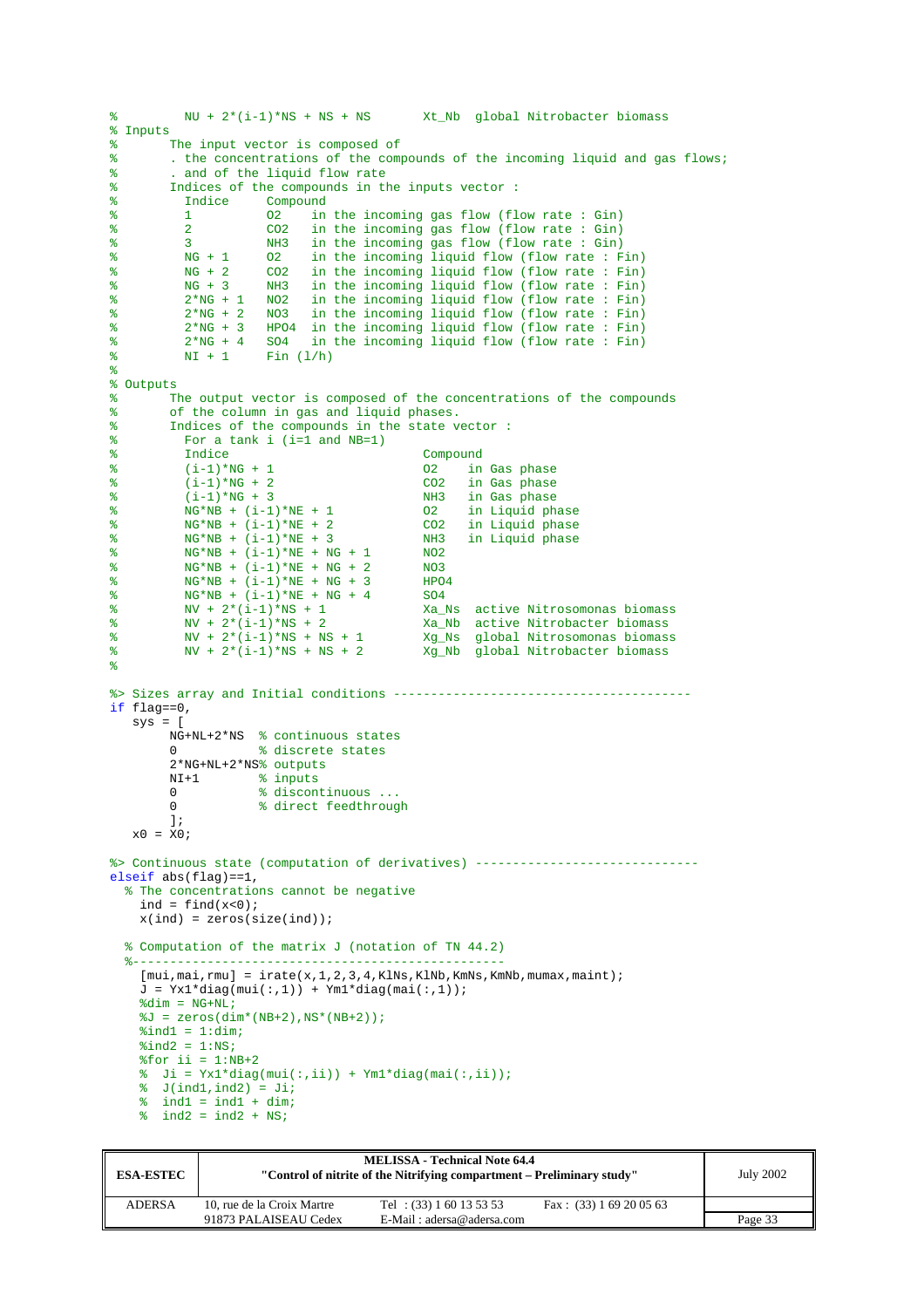%end

end

```
 % Computation of growth rate of active and global biomass
 %--------------------------------------------------------
 mua = mui + diag(maint.*Yx) * (1-rmu); % specific growth rate of active bio.
   Cx = [x(iXNs); x(iXNb)]; % concentration of active biomass Ns and Nb
 rX = mua .* Cx; % growth rate of active biomass Ns and Nb
 rg = mui .* Cx; % growth rate of global (active + decay) biomass Ns and Nb
   % Computation of the derivative of the state vector
   %--------------------------------------------------
   Fin = 11(NT+1); if Fin ~= Fin1_c % in order to divide the running time by 5
     [A_c, B_c, C_c, D_c, E_c] = stasysim(NG, NL, Gin, Fin, VG, VL, ...
                                        alpha, Kdis, KLa); 
      %disp(['X State syst comput in im_nitri Fin,Fin1_c: ',num2str(Fin),' ; 
',num2str(Fin1_c)]) 
      Fin1_c = Fin; 
     end
     % subtrates :
   sys(iSub) = A_c * x(iSub) + B_c * u(1:NI) + E_c * J * Cx; % active and global biomass :
   sys(iXag) = [rX; rg];%> Outputs --------------------------------------------------------------------
elseif flag==3, 
   % The concentrations cannot be negative (if they were ==> problem to analyse)
   ind = find(x<0);
     if ~isempty(ind) 
     disp(['Negative concentration in im_nitri at time t=',num2str(tn),' hour'])
      keyboard 
     end
   % Computation of the output vector
 %---------------------------------
   Fin = u(NI+1);
     if Fin ~= Fin1_c % in order to divide the running time by 5
      [A_c,B_c,C_c,D_c,E_c] = stasysim(NG, NL, Gin, Fin, VG, VL, ...
                                        alpha, Kdis, KLa); 
      %disp(['Y State syst comput in im_nitri Fin,Fin1_c: ',num2str(Fin),' ; 
',num2str(Fin1_c)]) 
     Find_c = Fin; end
     % subtrates :
   sys(1:NV) = C_c * x(isub) + D_c * u(1:NI); % active and global biomass :
   sys(iXaq + NG) = x(iXaq);
%> ----------------------------------------------------------------------------
else
  sys = []
```
## **10.2.7. Integration by Matlab ODE function (Ordinary Differential Equation): 'im\_nitr2'**

```
%**************************************************************
% Nitrifying column (internal model of control) *
% Version 1.0 May 2002 *
% *
% State system according to TN 64.4 *
% Matrices of the state system are time variable *
% *
% im_nitr2.m : Computation of the derivative vector *
% and output vector *
% for 'ode' Matlab function *
%**************************************************************
```

| <b>ESA-ESTEC</b> | <b>MELISSA - Technical Note 64.4</b><br>"Control of nitrite of the Nitrifying compartment – Preliminary study" |                            |                           | <b>July 2002</b> |
|------------------|----------------------------------------------------------------------------------------------------------------|----------------------------|---------------------------|------------------|
| <b>ADERSA</b>    | 10, rue de la Croix Martre                                                                                     | Tel : $(33) 1 60 13 53 53$ | Fax: $(33)$ 1 69 20 05 63 |                  |
|                  | 91873 PALAISEAU Cedex                                                                                          | E-Mail: adersa@adersa.com  |                           | Page 34          |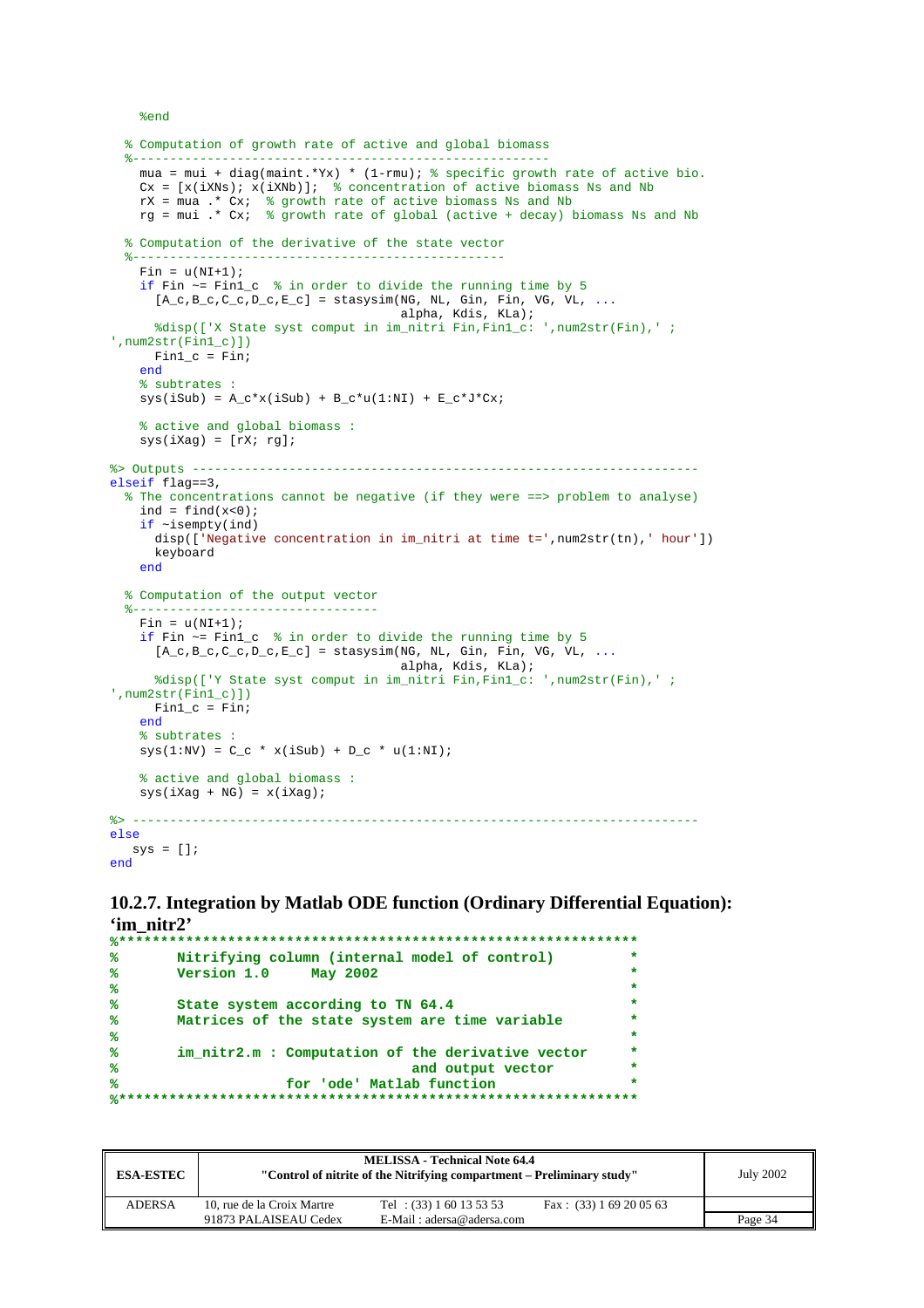```
function dx=im_nitr2(tn,x) 
global A_c B_c C_c D_c E_c 
global Fin1_c 
global ut_c NL_3 NG_3 NS_3 NI_3 ...
         iO2_c iCO2_c iNH3_c iNO2_c iSub_c iXNs_c iXNb_c iXag_c ...
        KlNs_c KlNb_c KmNs_c KmNb_c mumax_c maint_c Yx_c Yx1_c Ym1_c ...
        VG_c VL_c alpha_c Kdis_c KLa c Gin c
% IM_NITR2 Differential equation of the simplified nitrifying column (NB=1)
%
% Synopsis
\gamma [sys, x0]=im_nitri(tn, x, u, flag, X0, ...)
%
% Parameters
% X0 initial state vector
% The other parameters are defined in file 'i_con.m'
%
% State vector x
% Length of the state vector : NG + NL + 2*NS<br>% with : NG = number of bi-phases substi
% with : NG = number of bi-phases substrates (present in Gas and Liquid)<br><sup>8</sup> NT<sub>1</sub> = number of mono-phase substrates (present in Liquid only)
                   % NL = number of mono-phase substrates (present in Liquid only)
% NS = number of strains (Nitrosomonas and Nitrobacter)
% NE = NG + NL
% NU = NE * NB
% NI = 2*NG + NL
                   NV = NI * NB% NB = 1
% The state vector is composed of the concentrations of the compounds
% of the simplified column (one tank) in liquid phase only.
% Indices of the compounds in the state vector :<br>% For a tank i (i = 1)% For a tank i (i = 1)<br>% Indice
           \begin{array}{lll} \texttt{Indice} & \texttt{Compound} \\ (\texttt{i}-1)*\texttt{NE} + 1 & \texttt{O2} & \texttt{in} \end{array}% (i-1)*NE + 1 02 in Liquid phase<br>% (i-1)*NE + 2 CO2 in Liquid phase
% (i-1)*NE + 2 CO2 in Liquid phase<br>% (i-1)*NE + NG NH3 in Liquid phase
% (i-1)*NE + NG NH3 in Liquid phase<br>% (i-1)*NE + NG + 1 NO2
% (i-1)*NE + NG + 1<br>% (i-1)*NE + NG + 2(i-1)*NE + NG + 2<br>
(i-1)*NE + NG + 3<br>
HPO4
\frac{1}{2} (i-1)*NE + NG + 3
% (i-1)*NE + NG + NL SO4<br>% NU + 2*(i-1)*NS + 1 Xv_1
% NU + 2*(i-1)*NS + 1 Xv_Ns active Nitrosomonas biomass<br>% NU + 2*(i-1)*NS + NS Xv_Nb active Nitrobacter biomass
W = 2*(i-1)*NS + NS<br>
W = 2*(i-1)*NS + NS + 1<br>
W = 2*(i-1)*NS + NS + 1<br>
X = 2*(i-1)*NS + NS + 1<br>
X = 2*(i-1)*NS + NS + 1% NU + 2*(i-1)*NS + NS + 1 Xt_Ns global Nitrosomonas biomass
% NU + 2*(i-1)*NS + NS + NS Xt_Nb global Nitrobacter biomass
% Inputs
% The input vector is composed of 
% . the concentrations of the compounds of the incoming liquid and gas flows;
% . and of the liquid flow rate<br>% Indices of the compounds in the
% Indices of the compounds in the inputs vector :
                       Compound<br>02 in
% 1 O2 in the incoming gas flow (flow rate : Gin)
% 2 CO2 in the incoming gas flow (flow rate : Gin)
% 3 NH3 in the incoming gas flow (flow rate : Gin)<br>% NG + 1 02 in the incoming liguid flow (flow rate : F
% NG + 1 02 in the incoming liquid flow (flow rate: Fin)<br>% NG + 2 CO2 in the incoming liguid flow (flow rate: Fin)
% NG + 2 CO2 in the incoming liquid flow (flow rate : Fin)<br>% NG + 3 NH3 in the incoming liquid flow (flow rate : Fin)
% NG + 3 NH3 in the incoming liquid flow (flow rate : Fin)
           2*NG + 1 NO2 in the incoming liquid flow (flow rate : Fin)<br>2*NG + 2 NO3 in the incoming liquid flow (flow rate : Fin)
% 2*NG + 2 NO3 in the incoming liquid flow (flow rate : Fin)
           2*NG + 3 HPO4 in the incoming liquid flow (flow rate : Fin)<br>2*NG + 4 SO4 in the incoming liquid flow (flow rate : Fin)
% 2*NG + 4 SO4 in the incoming liquid flow (flow rate : Fin)
\sqrt[8]{} NI + 1 Fin (1/h)
\frac{9}{2}% Outputs
% The output vector is composed of the concentrations of the compounds
% of the column in gas and liquid phases.<br>% Indices of the compounds in the state w
% Indices of the compounds in the state vector :<br>% For a tank i (i=1 and NB=1)
% For a tank i (i=1 and NB=1)
           Indice Compound<br>(i-1)*NG + 1 02 in
\text{``i-1} \text{''} \text{NG} + 1 02 in Gas phase
% (i-1)*NG + 2 CO2 in Gas phase<br>% (i-1)*NG + 3 NH3 in Gas phase
% (i-1)*NG + 3<br>
% NG*NB + (i-1)*NE + 1 02 in Liquid phase
           NG*NB + (i-1)*NE + 1
```

| <b>ESA-ESTEC</b> | <b>MELISSA - Technical Note 64.4</b><br>"Control of nitrite of the Nitrifying compartment – Preliminary study" |                            |                           | <b>July 2002</b> |
|------------------|----------------------------------------------------------------------------------------------------------------|----------------------------|---------------------------|------------------|
| <b>ADERSA</b>    | 10, rue de la Croix Martre                                                                                     | Tel : $(33) 1 60 13 53 53$ | Fax: $(33)$ 1 69 20 05 63 |                  |
|                  | 91873 PALAISEAU Cedex                                                                                          | E-Mail: adersa@adersa.com  |                           | Page 35          |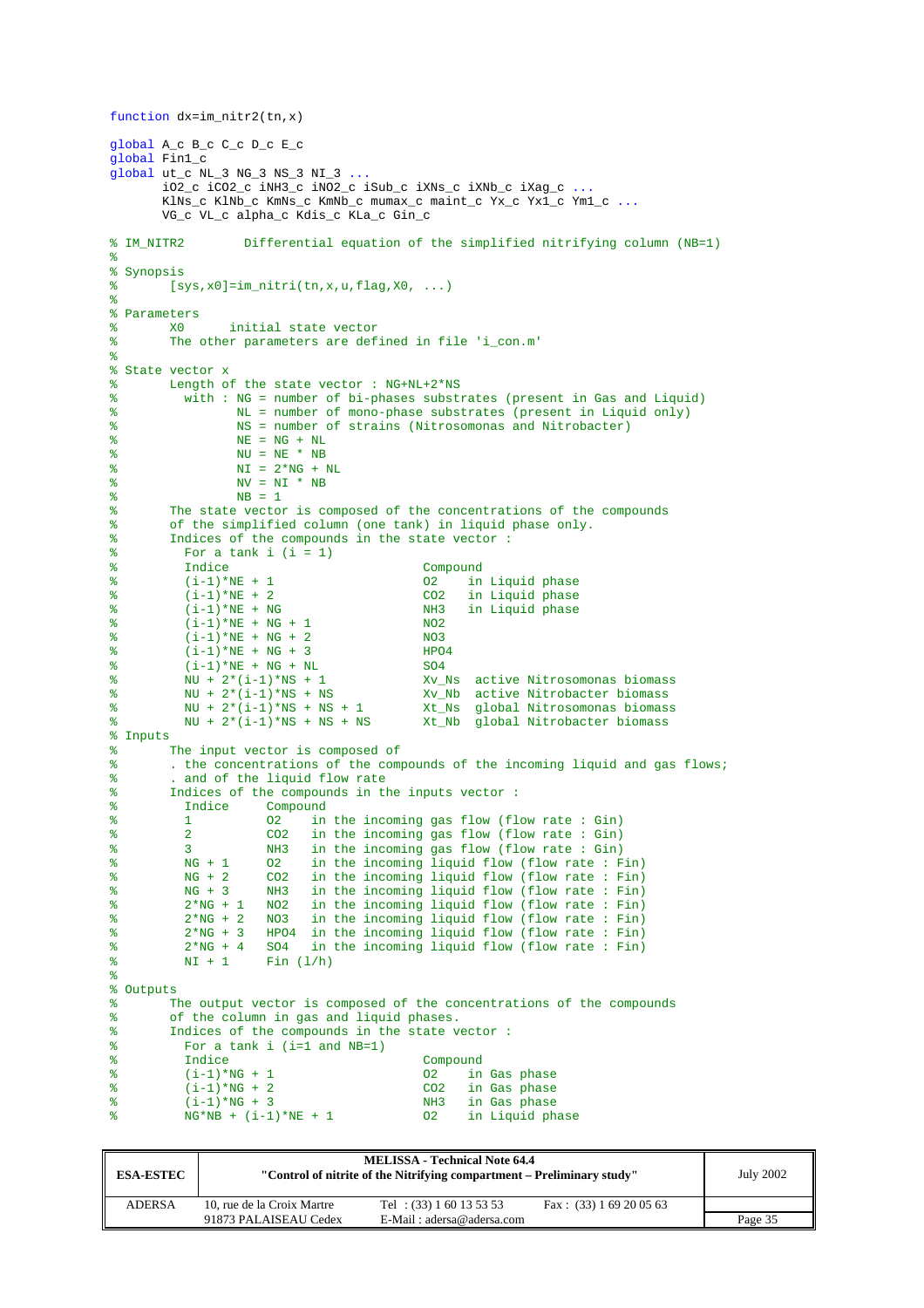```
% \frac{8}{1000} NG*NB + (i-1)*NE + 2 CO2 in Liquid phase<br>% NG*NB + (i-1)*NE + 3 NH3 in Liquid phase
           NG*NB + (i-1)*NE + 3 NH3<br>NG*NB + (i-1)*NE + NG + 1 NO2
% NG*NB + (i-1)*NE + NG + 1% NG*NB + (i-1)*NE + NG + 2 NO3
% NG*NB + (i-1)*NE + NG + 3 HPO4
% NG*NB + (i-1)*NE + NG + 4 SO4<br>
% NV + 2*(i-1)*NS + 1 Xa_I<br>
% NV + 2*(i-1)*NS + 2 Xa_I
W + 2*(i-1)*NS + 1<br>Xa_Ns active Nitrosomonas biomass<br>Xa_Nb active Nitrobacter biomass
% \frac{2}{N} + 2 * (i-1)*NS + 2<br>% \frac{2}{N} + 2 * (i-1)*NS + 2<br>% \frac{2}{N} + 2 * (i-1)*NS + NS + 1<br>% \frac{2}{N} + 2 * (i-1)*NS + NS + 1<br>xg_Ns global Nitrosomonas biomass
% NV + 2*(i-1)*NS + NS + 1 Xg_NS global Nitrosomonas biomass<br>% NV + 2*(i-1)*NS + NS + 2 Xg_ND global Nitrobacter biomass
                                                 Xg_Nb global Nitrobacter biomass
%
[m, n] = size(ut_c);u = (interpl(ut_c(:,1), ut_c(:,2:n),tn))%> Continuous state (computation of derivatives) ------------------------------
   % The concentrations cannot be negative
    ind = find(x<0);
    x(ind) = zeros(size(ind)); % Computation of the matrix J (notation of TN 44.2)
                       %--------------------------------------------------
     [mui,mai,rmu] = 
irate(x,iO2_c,iCO2_c,iNH3_c,iNO2_c,KlNs_c,KlNb_c,KmNs_c,KmNb_c,mumax_c,maint_c); 
     J = Yx1_c * diag(mui(:,1)) + Ym1_c * diag(mai(:,1));\delta \dim = NG+NL;
     \sqrt[3]{J} = zeros(dim*(NB+2),NS*(NB+2));
     % \text{ind1} = 1:\text{dim}%ind2 = 1:NS;*for \text{ii} = 1:NB+2\text{ } Ji = Yx1*diag(mui(:,ii)) + Ym1*diag(mai(:,ii));
\sqrt[3]{ } J(ind1,ind2) = Ji;
\text{ and } i = \text{ ind } 1 + \text{ dim } i\frac{1}{2} ind2 = ind2 + NS;
      %end
   % Computation of growth rate of active and global biomass
 %--------------------------------------------------------
 mua = mui + diag(maint_c.*Yx_c) * (1-rmu); % specific growth rate of active bio.
    Cx = [x(iXNs_c); x(iXNb_c)]; % concentration of active biomass Ns and Nb
     rX = mua .* Cx; % growth rate of active biomass Ns and Nb
     rg = mui . Cx; % growth rate of global (active + decay) biomass Ns and Nb
   % Computation of the derivative of the state vector
   %--------------------------------------------------
    Fin = u(NI_3+1); if Fin ~= Fin1_c % in order to divide the running time by 5
       [A_c, B_c, C_c, D_c, E_c] = stasysim(NG_3, NL_3, Gin_c, Fin, VG_c, VL_c, ...
                                               alpha_c, Kdis_c, KLa_c); 
       Find_c = Fin; %disp('X State system comput') 
      end
      % subtrates :
    dx1 = A_c * x(iSub_c) + B_c * u(1:NI_3) + E_c * J * Cx; % active and global biomass :
    dx2 = [rX; rg]; % state derivative
      dx = [dx1; dx2];
```
#### **10.2.8. Instantaneous production rate of biomass : 'irate'**

```
%******************************************************************
% Nitrifying column and Estimators *
   % Version 2.1 June 2000 *
% *
% State system according to TN 44.2 *
% *
% *
% irate.m : instantaneous production rate of biomass *
% *
%******************************************************************
```

| <b>ESA-ESTEC</b> | <b>MELISSA - Technical Note 64.4</b><br>"Control of nitrite of the Nitrifying compartment – Preliminary study" |                            |                           | <b>July 2002</b> |
|------------------|----------------------------------------------------------------------------------------------------------------|----------------------------|---------------------------|------------------|
| <b>ADERSA</b>    | 10, rue de la Croix Martre                                                                                     | Tel : $(33) 1 60 13 53 53$ | Fax: $(33)$ 1 69 20 05 63 |                  |
|                  | 91873 PALAISEAU Cedex                                                                                          | E-Mail: adersa@adersa.com  |                           | Page 36          |